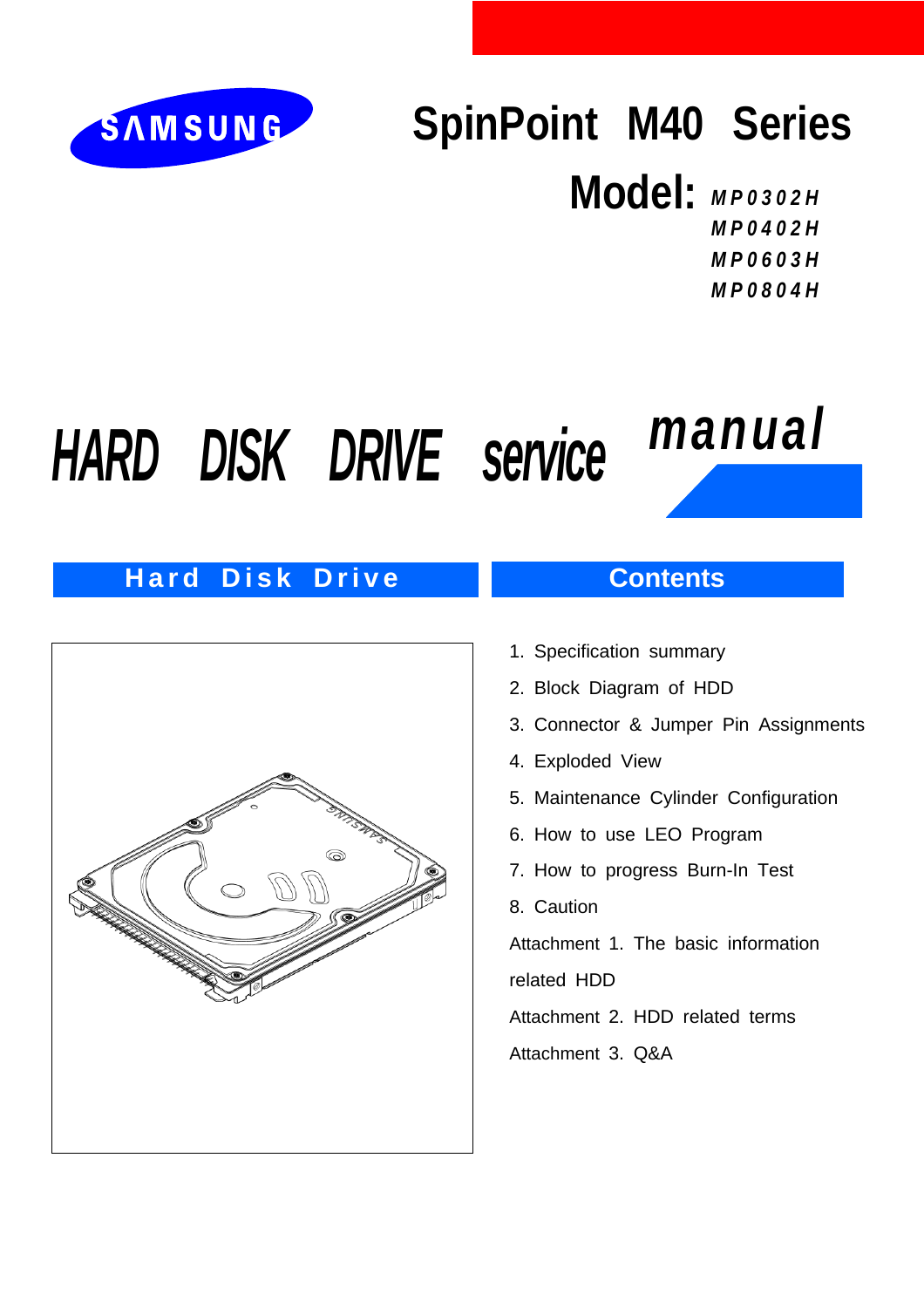## **1. Specification Summary**

| <b>Items</b>                    | <b>Specification</b>                                                                                            | <b>Remarks</b>                         |
|---------------------------------|-----------------------------------------------------------------------------------------------------------------|----------------------------------------|
| Voltage Requirement             | DC +5V / $\pm 5\%$                                                                                              |                                        |
| Interface                       | $ATA - 6$                                                                                                       |                                        |
| Capacity                        | MP0302H(2CH)<br>MP0402H(2CH)<br>MP0603H(3CH)<br>MP0804H(4CH)                                                    | UDMA133supporting<br>(UDMA100 Default) |
| Disk / Head                     | MP0302H(1Disk/2Head)<br>MP0402H(1Disk/2Head)<br>MP0603H(2Disk/3Head)<br>MP0804H(2Disk/4Head)                    |                                        |
| Features                        | S.M.A.R.T Compliant<br>Buffer size 8 Mbytes<br>MTBF(POH) 330,000 hours                                          |                                        |
| Seek Time<br>(RD/WT typical)    | Track to Track : $2-3/3-4$ ms<br>: $12 - 16 / 14 - 17$ ms<br>Average<br>Full Stroke<br>: $22 - 30 / 24 - 31$ ms |                                        |
| <b>RPM</b>                      | 5,400 $\pm$ 0.5 % RPM                                                                                           |                                        |
| Temperature<br>(Operating)      | $5 - 55^{\circ}$ C                                                                                              |                                        |
| Humidity<br>(Operating)         | $5 - 90 %$                                                                                                      | Non-condensing                         |
| Temperature<br>(Non-operating)  | $-40 - +70$ ° C                                                                                                 |                                        |
| Humidity<br>(Non-operating)     | $5 - 95 %$                                                                                                      |                                        |
| Linear Shock<br>(Operating)     | 250 G @2.0ms                                                                                                    | Linear Shock                           |
| Linear Shock<br>(Non-operating) | 900 G @ 1.0ms                                                                                                   |                                        |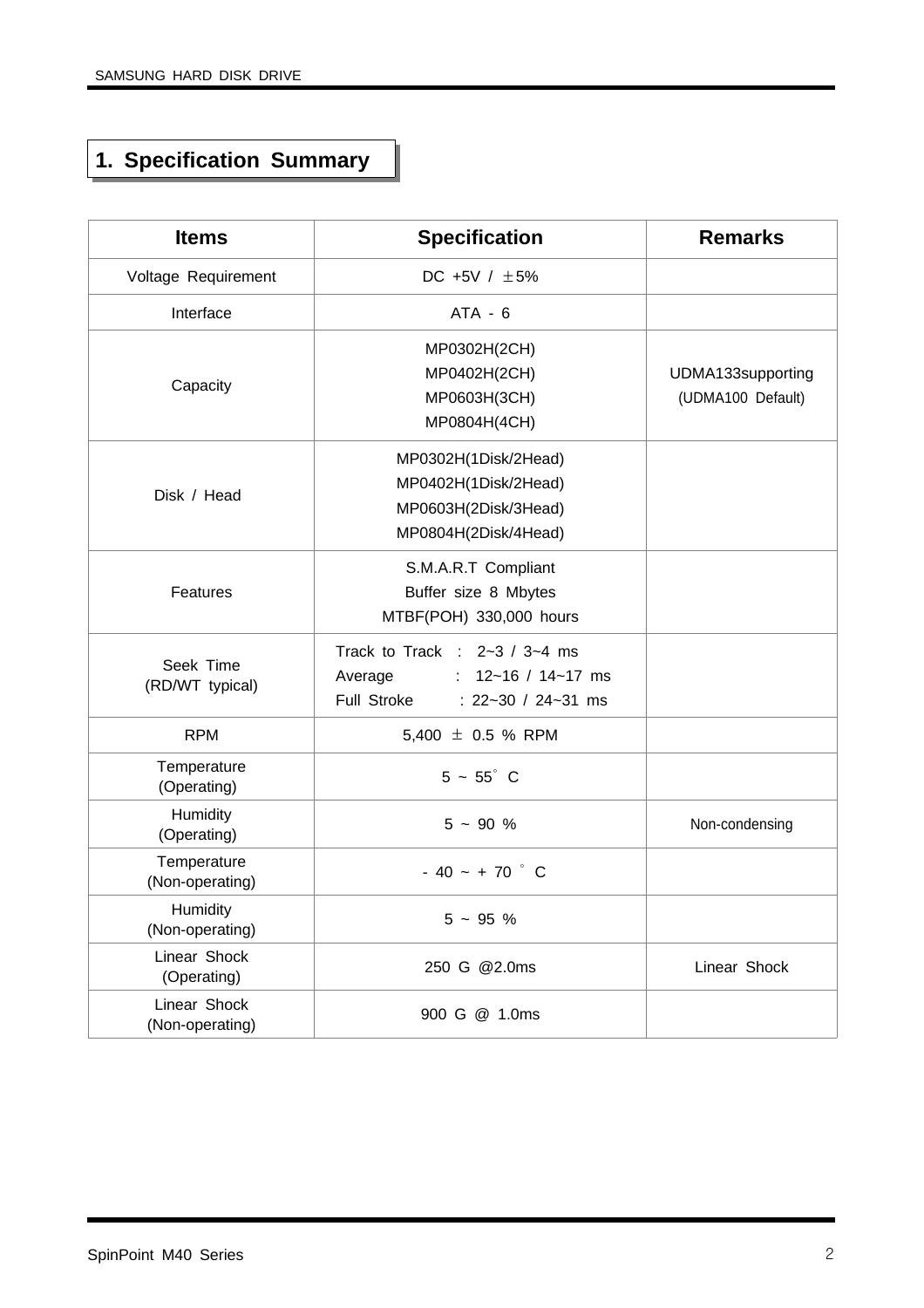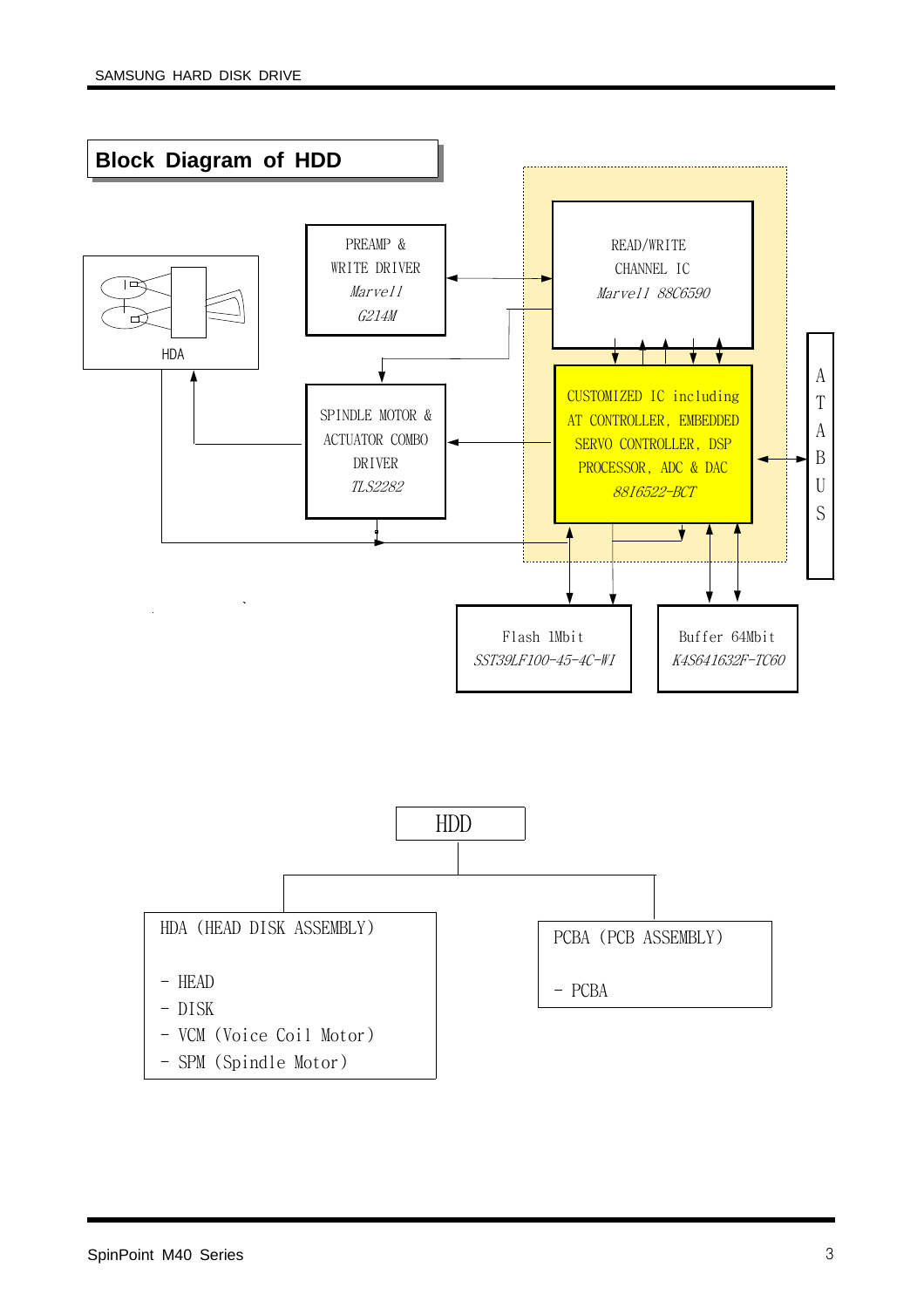## **3. Connector / Jumper Pin Assignment**

|  |  |  |  | 40 Pin I/O Connector Interface Signals |  |  |
|--|--|--|--|----------------------------------------|--|--|
|--|--|--|--|----------------------------------------|--|--|

| <b>Number</b>  | <b>Signal</b>                      | <b>Number</b>           | <b>Signal</b>     | Remark |
|----------------|------------------------------------|-------------------------|-------------------|--------|
| 1              | RESET-                             | $\overline{2}$          | <b>GND</b>        |        |
| 3              | DD <sub>7</sub>                    | $\overline{\mathbf{4}}$ | DD <sub>8</sub>   |        |
| 5              | DD <sub>6</sub>                    | $\,6$                   | DB <sub>9</sub>   |        |
| $\overline{7}$ | DD <sub>5</sub>                    | 8                       | <b>DB10</b>       |        |
| 9              | DD <sub>4</sub>                    | 10                      | <b>DB11</b>       |        |
| 11             | DD <sub>3</sub>                    | 12                      | <b>DB12</b>       |        |
| 13             | DD <sub>2</sub>                    | 14                      | <b>DB13</b>       |        |
| 15             | DD <sub>1</sub>                    | 16                      | <b>DB14</b>       |        |
| 17             | DD <sub>0</sub>                    | 18                      | <b>DB15</b>       |        |
| 19             | <b>GND</b>                         | 20                      | Key Pin           |        |
| 21             | <b>DMARQ</b>                       | 22                      | <b>GND</b>        |        |
| 23             | DIOW -: STOP                       | 24                      | <b>GND</b>        |        |
| 25             | DIOR -: HDMARDY<br>: HSTROBE       | 26                      | <b>GND</b>        |        |
| 27             | <b>IORDY: DDMARDY</b><br>: HSTROBE | 28                      | <b>CSEL</b>       |        |
| 29             | <b>DMACK</b>                       | 30                      | <b>GND</b>        |        |
| 31             | <b>INTRQ</b>                       | 32                      | IOCS16            |        |
| 33             | DA <sub>1</sub>                    | 34                      | PDIAG - : CBLID - |        |
| 35             | DA0                                | 36                      | DA <sub>2</sub>   |        |
| 37             | CS <sub>0</sub> -                  | 38                      | CS <sub>1</sub> - |        |
| 39             | DASP-                              | 40                      | <b>GND</b>        |        |
| 41             | +5V (logic)                        | 42                      | +5V(motor)        |        |
| 43             | <b>GND</b>                         | 44                      | Reserved          |        |

● Jumper Pin Assignment



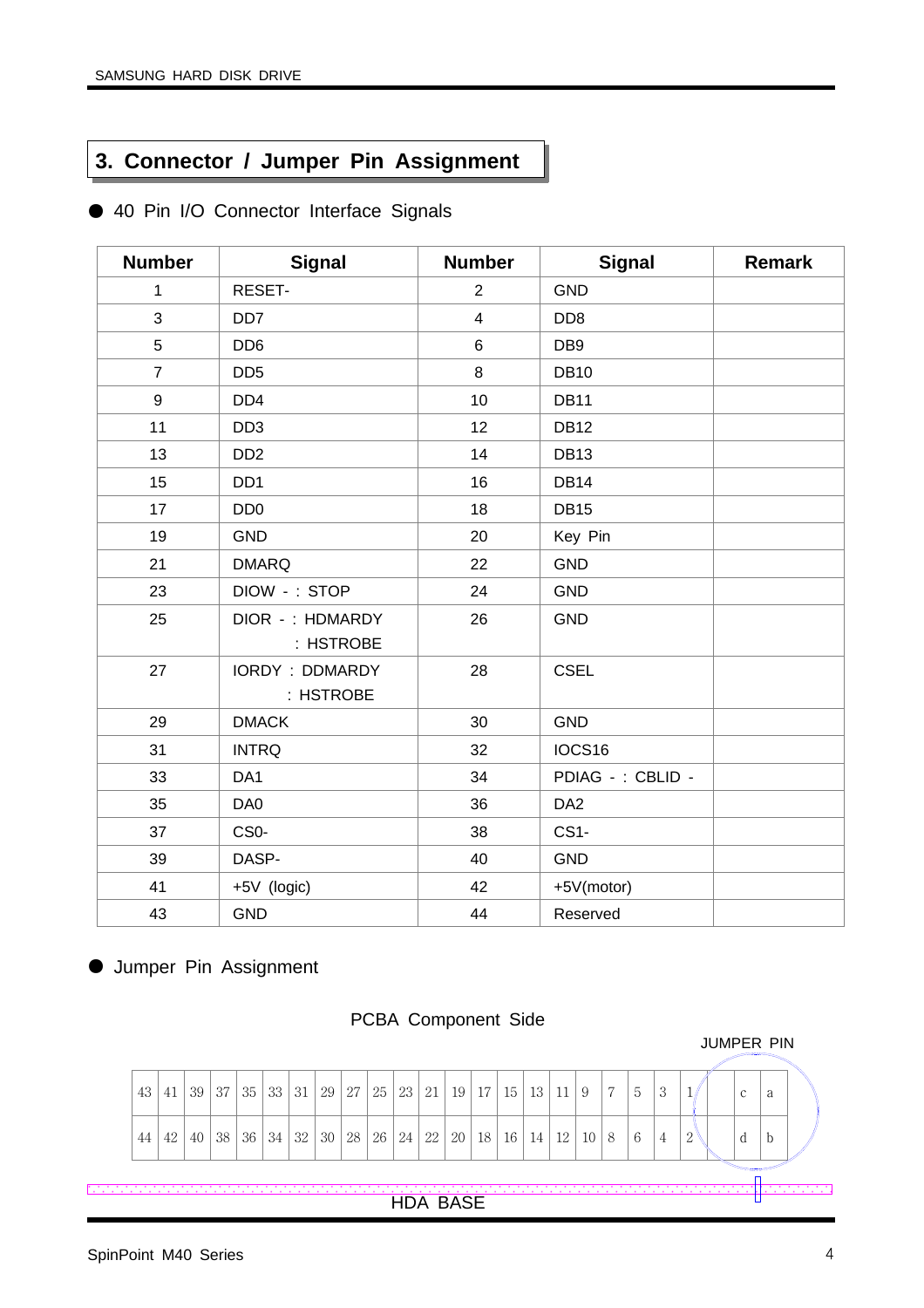| $\left( 0\right)$<br>ā,<br>d)<br>O. | C)<br>a)<br>b | $\mathbf{C}$<br>ā<br>d.<br>D  |
|-------------------------------------|---------------|-------------------------------|
| <b>MASTER</b><br>(1DRIVE)           | <b>SLAVE</b>  | <b>CABLE</b><br><b>SELECT</b> |

## **<MP0302H, MP0402H, MP0603H, MP0804H** 점퍼 핀 **Setting**시**>**

● BIOS Setup Parameter

| 모 델 구 분        | <b>CYL</b> | HD | <b>PRE</b> | <b>LZ</b> | <b>SEC</b> | <b>SIZE</b> | Number of Logical |
|----------------|------------|----|------------|-----------|------------|-------------|-------------------|
|                |            |    |            |           |            |             | <b>Sectors</b>    |
| MP0302H        | 58,246     | 16 | Χ          | X         | 63         | 30.06 GB    | 58,711,968        |
| MP0402H        | 77,622     | 16 |            | X         | 63         | 40.06 GB    | 78,242,976        |
| MP0603H        | 116,374    | 16 | Χ          | Χ         | 63         | 60.06 GB    | 117,304,992       |
| <b>MP0804H</b> | 155,127    | 16 | Χ          | X         | 63         | 80.06 GB    | 156,368,016       |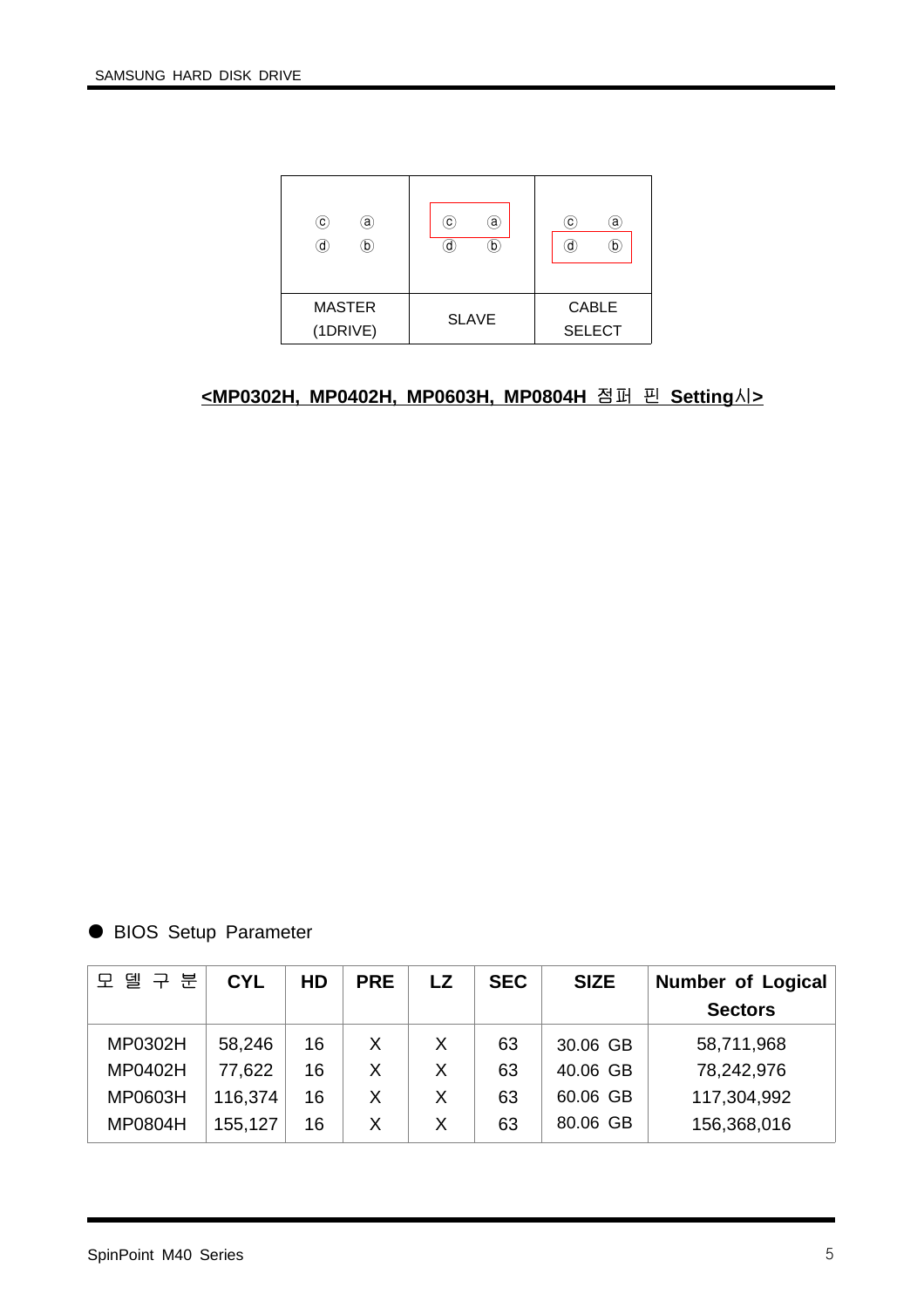## **4. Exploded View**

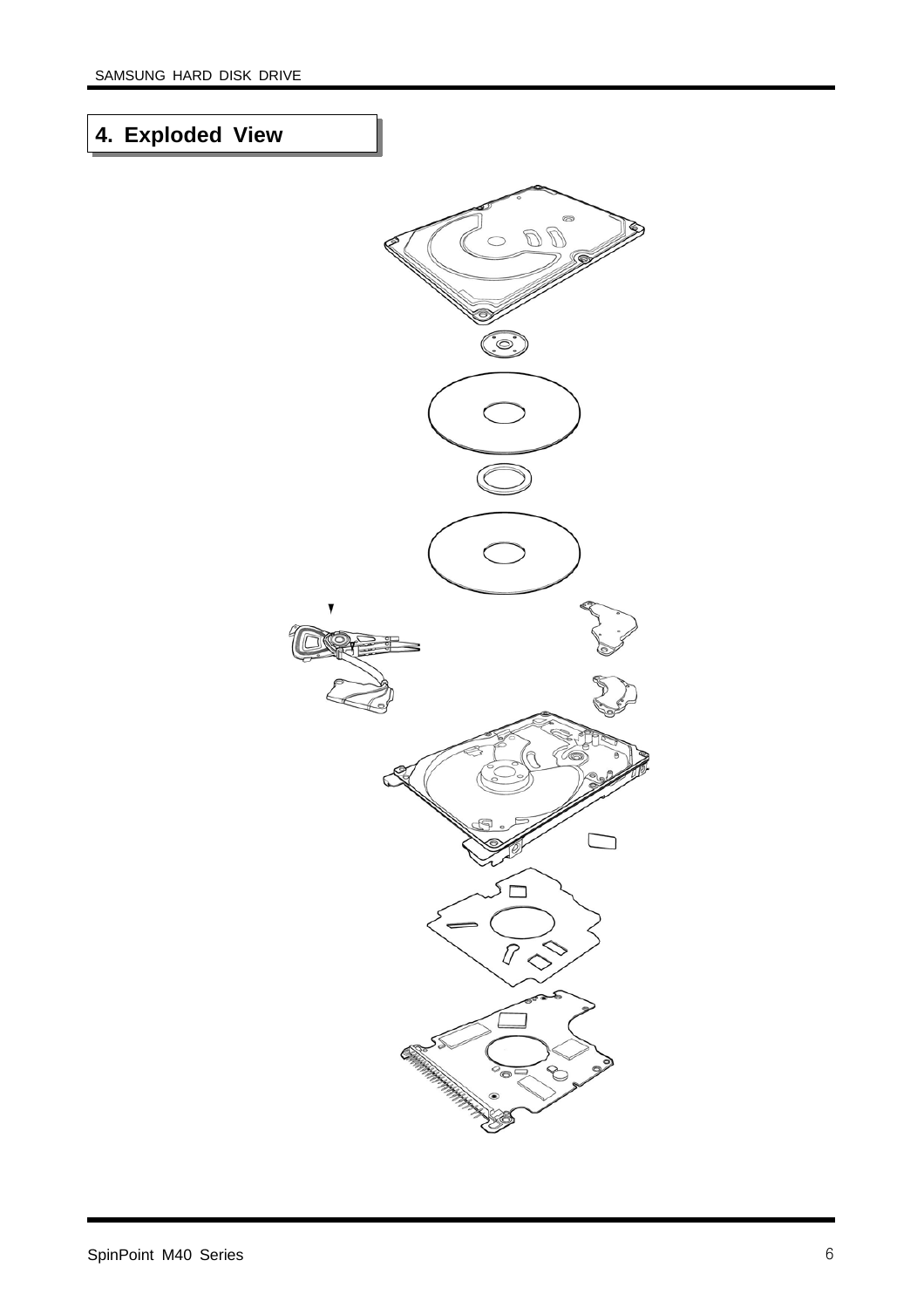#### << Major components of HDD >>

HDD is formed by major components as follows: Base, Cover, ARM(E-Block), Latch, Crash Stop, Pivot Bearing, Breather Filter, Window Clock, Window Push Pin, Jump Pin, Spindle Motor, Actuator, Magnetic Head, Magnetic Disk, PCBA

#### 1 Base

Base could be a basic frames for HDD assembly. Spindle motor, ARM, VCM, cover and PCBA are assembled on it, and other components are sub-assembled on those configuration. ARM and Spindle motor assembled to Head and Disk each in advance,then those are assembled on Base. If base could be effected by external and internal vibration (spindle motor & actuator's fake vibration), relative displacement occurred between head and disk so to reduce this effect to PES(Position Error Signal) and data signal, shape design concerned mode shaping should be needed.

#### 2 Cover

Cover protect HDD components from the exterior impact and play role of sealing to cut off particle and moisture which could be a fatal factor to head and disk. Cover is also designed in consideration of noise and vibration effect.

#### 3 ARM (E-block)

ARM is assembled HGA and VCM coil back and forth and it is connected to pivot axis pivot bearing. When VCM coil generate torque due to electromagnetic force of VCM, ARM swing around pivot and play a role of carriage so as head may access to information side of disk.

Inertia: It is the best way to shorten data access time that shows how fast head can reach to the proper point on of HDD efficiency, is minimizing ARM's weight to decrease inertia. And then to decrease weight of ARM, it'll be composed low density materials and reduce ARM's size within safety allowed when designed.

Unbalance: If the center of gravity for ARM isn't the same with that of pivot center, unbalance occur and it caused ARM to torque.

And acceleration might affect on unbalance mass in condition impact or vibration are given from the exterior. In case of magnetic latch, this unbalance could be a reason that latch released. Therefore shape simulation of ARM should be designed lest the center of gravity should go off center of revolving.

#### 4 Latch

When power HDD off, spindle motor stop spinning and park on the ramp automatically according to the order systemized. By that time if head is given any impact or vibration from the exterior, head invade data zone clung to disk. And then data damaged consequently, Latch solve the problem above as latch makes head maintain to be putted on the ramp from external shock.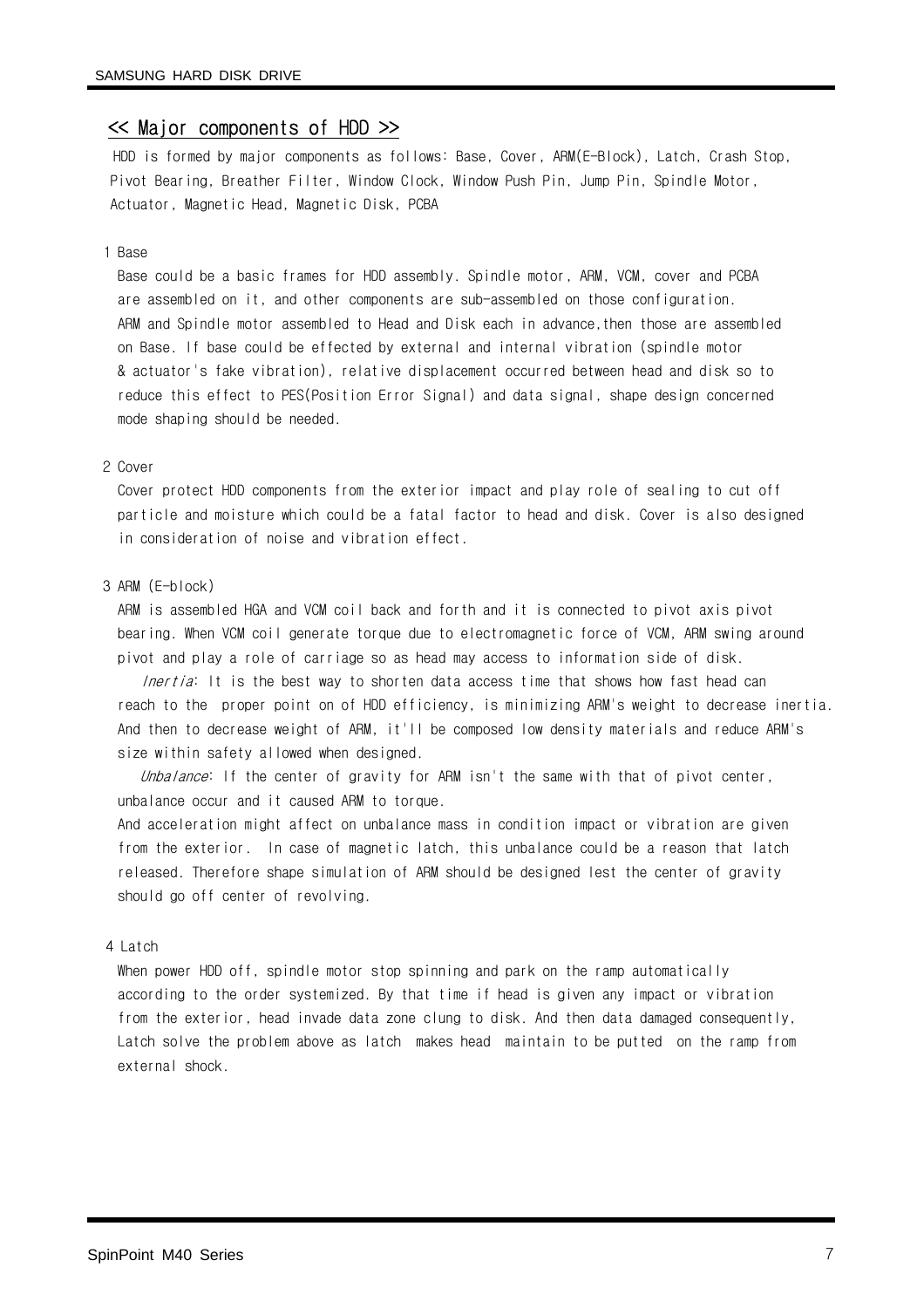#### 5 Crash Stop

Crash stop is made of elastic material and weaken a impact of actuator in emergency condition, head getting out of data zone when it move to parking zone or seek.

#### 6 Pivot Bearing

Pivot bearing is a roll bearing fixed the center of gyration of ARM. Inner Race is fixed by screw after being connected to Base pivot and outer Race is fixed by retaining ring after being connected by ARM's hole and make the ARM's revolving movement actively.

#### 7 Breather Filter

In the interior of HDD, air flow is formed by the spinning disk in high speed and pressure distribution occurred. This pressure is lower than atmospheric pressure of the exterior of HDD and due to this, the outside air inflow into the interior caused contamination. Breather filter fixed in inflow plug induce clean air and help air circulation.

#### 8 Window Clock

Head must know the data's location information to access data on disk. Servo write is a process of recording information disk. To record information, we make hole that head for servo write can enter the interior of HDD and this hole is window clock. This hole is closed with sealing label after done servo writing, be careful not to be occurred inner contamination due to label's injury.

#### 9 Window Push Pin

Head should be controlled to move on disk at a regular track pitch interval rate during servo writing. ARM is torqued by VCM continuously and was controlled each track's moving using push pin. Window push pin is a hole for this, the pin could enter interior of HDA and be careful contamination caused by label's injury because this hole is closed by sealing label after done servo writing.

#### 10 Jump Pin

During installing, HDD need setting of pin organization in the next according to the drive running mode: master drive in single system, master drive in dual system, slave drive in dual system.

#### 11 Spindle Motor

Spindle motor is a sort of small motor which can change electric energy to mechanical energy utilizing for magnetic field. When the current of stator's coil formed by electromagnet is on, magnetic power occur between stator and rotator. (repeal occur between same pole and attract occur in case of different pole) This power can make rotator revolve and we should keep on changing the magnetic pole of the stator to maintain rotate at regular speed. To progress this function, we deduct rotation speed and circuit for controlling needed. It is possible to control the current flow and time interval with Hall element and MR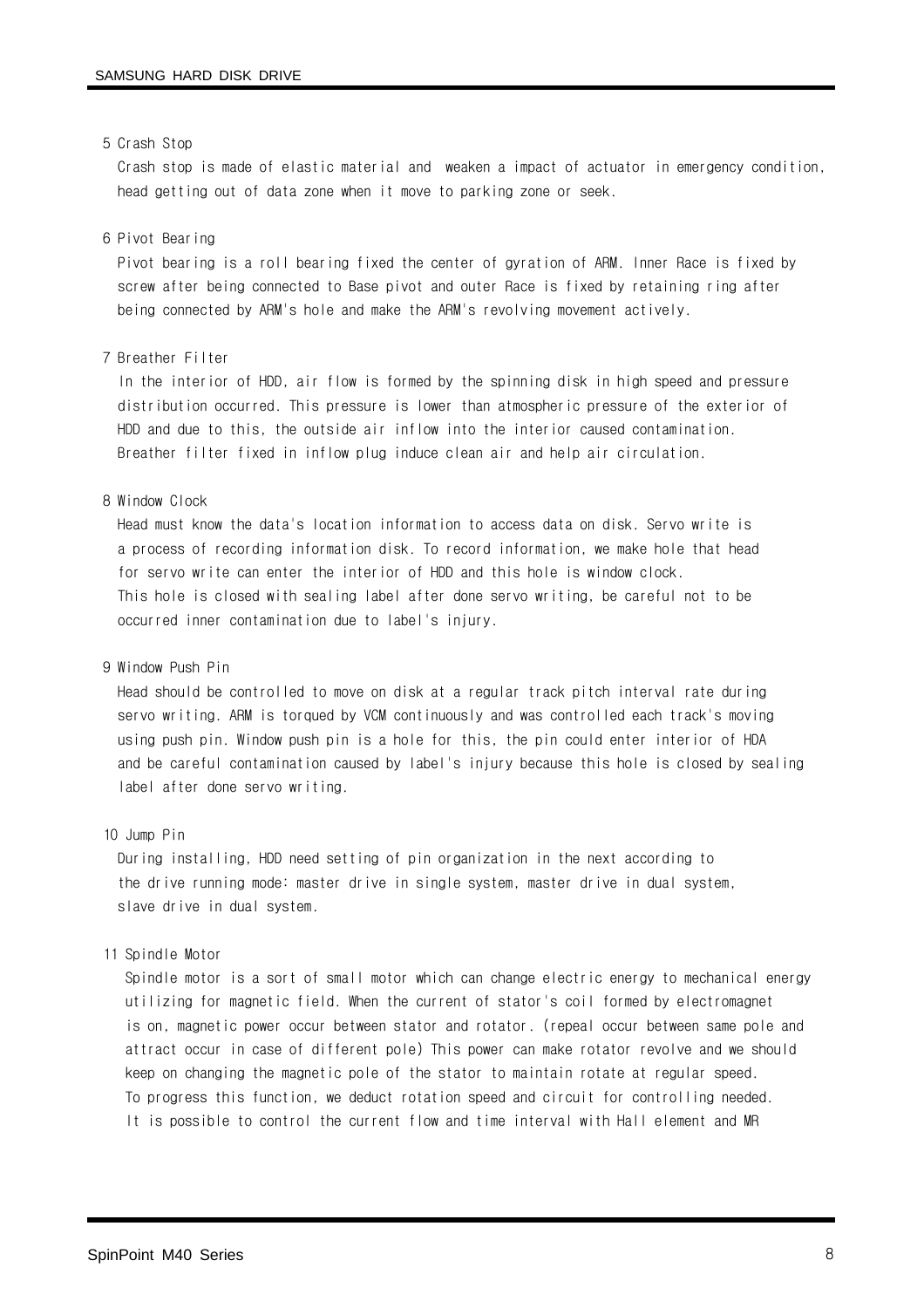#### SAMSUNG HARD DISK DRIVE

element (these are sensitive to voltage change). The magnetic disk of hard disk is running by DC Brushless direct drive motor directly. Brush has long life and high reliability because it doesn't have belt. Recently we use flat motor to be adopted to the request of minimizing. The rotation bearing is supported by Fluid Dynamic Bearing(FDB), this is not keeping high speed spinning but also reducing resistance even eliminating and this make the acceleration better.

The life of hard disk is up to the durability of this bearing supporting revolving axis. Spindle motor rotate a disk media at regular speed.This device start to rotate as soon as put power on and no matter what HDD read or write data,spindle motor always revolve. Besides accurate reading from the media point of view is possible when maintain the constant speed within 0.1%,rotation error. The control circuit of spindle motor receive the index data from the spindle motor or media at every spin and check whether constant speed persists or not then revise the speed. Spindle motor is applied to DC brushless motor.

#### 12 Actuator

Hard disk has 2 disks so it has 4 written sides, and each side needs each written replay device, 8 heads needed. This 4 heads can't work independently. Each head is connected with one carriage and set as running altogether. For example, one head move at tenth track and then the rest come to move at the same track. Retrieval(information searching) is a moving the head to track properly. The faster searching speed, the better for a quick access. It is profitable to use voice coil motor for a fast searching speed. Making narrow the width and interval of track is for HDD capacity improvement so we can build more tracks on written side so searching movements in head become subtle. Therefore servo control the decision of HDD location. Magnetic disk is put standard signal for location marking from the manufacturing step. Head read this to find the relative difference then run motor mediate the head's location.

#### 13 Magnetic Head

Magnetic field is formed around the conduct on passing electric current to conductor and the direction and size of magnetic field are decided by those of an electric current. Magnetic head build a minute gap in core (formed by ring) and pass an electric current then strong magnetic leakage are occurred around gap thus magnetic particles of media vary the direction according to the that of current: this is called recording. On the contrary, a process induce magnetic signal to electric signal is called reading(decipherment).

#### 14. Magnetic Disk

Recording carrier become a permanent magnet according to applying magnetic material to the surface and change the magnetization direction of a electromagnet and it is possible to store information during long term.

#### 15. PCBA

PCBA is a circuit element concerning about HDD running and constructed in engine IC,COMBO IC,read/write IC,ROM ,and sort of chip etc.

- Engine IC: contained RAM&Interface IC and exchange information to computer.
- COMBO IC: Controlling spindle motor & VCM running when HDD power on.
- Read/Write IC: read/write of HDD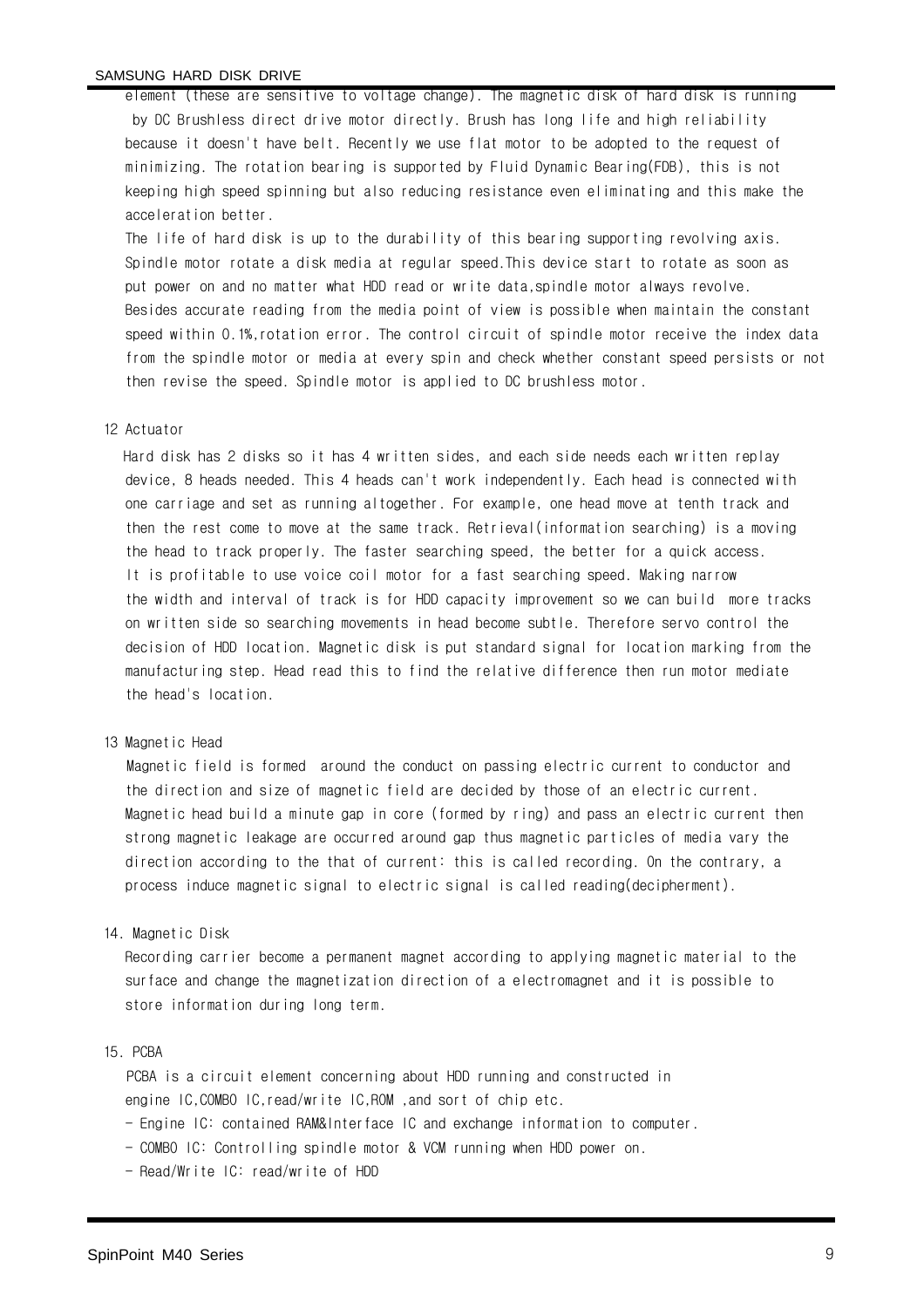#### 16. Ramp

2.5 inch drives usually adopt Load /Unload ramp system to prevent head slap for disk basically. Head is putted safely on the ramp which is located off disk-outer diameter at non-operating It makes head avoid to slap disk during the external shock. and play a major role to move to disk smoothly at loading and move smoothly and safely to itself to park head at power-off.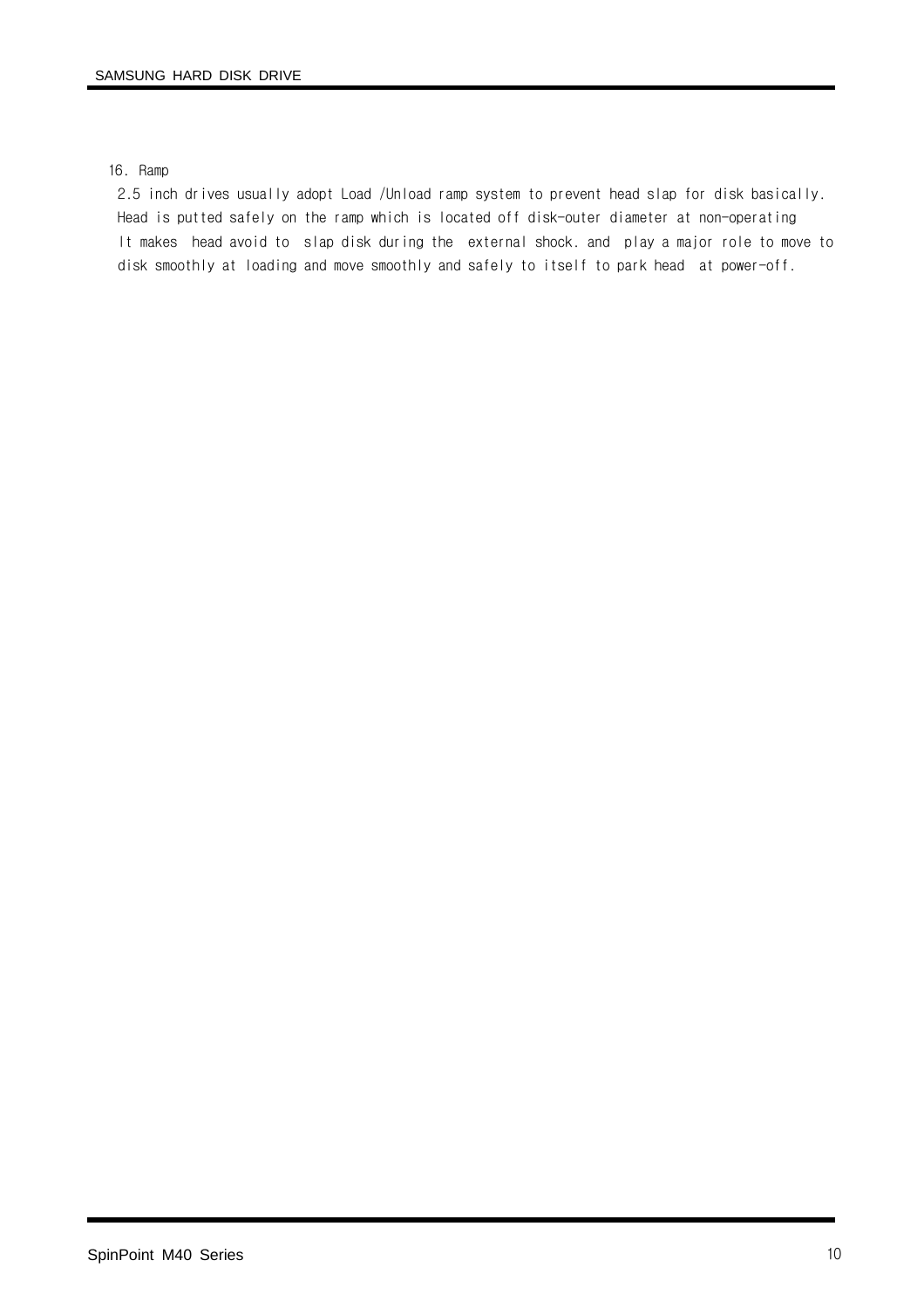- ROM: Checking HDD basic function and management basic spec.

## **5.Maintenance Cylinder Configuration**

| Contents        | Disk Location | sector size    | Header              |
|-----------------|---------------|----------------|---------------------|
| <b>ST</b>       | 20, 0, 1      | 3              | <b>ST</b>           |
| <b>SPN</b>      | 4,0,581       | 4              | SPN_MNTR            |
| LATCHFRC        | 4,0,4         | $\mathbf 1$    | ${\rm LUL}$         |
| SPESB0          | 4,0,601       | $\sqrt{2}$     | <b>SPES</b>         |
| SPESB1          | 4,0,603       | $\overline{2}$ | <b>SPES</b>         |
| SPESB2          | 4,0,605       | $\overline{2}$ | <b>SPES</b>         |
| SPESB3          | 4,0,607       | $\overline{2}$ | <b>SPES</b>         |
| SPESB4          | 4,0,609       | $\overline{2}$ | <b>SPES</b>         |
| <b>ELOG</b>     | 12,0,1        | 630            |                     |
| <b>DLIST</b>    | 3,0,1         | 630            |                     |
| <b>IDFY</b>     | 0, 0, 1       | 1              |                     |
| <b>IDFY</b>     | 0, 0, 1       | 3              |                     |
| <b>MLIST</b>    | 0, 0, 6       | $\,1$          | <b>MLIST</b>        |
| <b>SRVTBL</b>   | 0, 0, 7       | $\,4\,$        | SV_TBL              |
| CONFIG          | 1,0,1         | $\overline{2}$ | CONFIG              |
| <b>SNTBL</b>    | 1,0,3         | $\overline{2}$ |                     |
| <b>BISPT</b>    | 1,0,5         | $\,4\,$        |                     |
| <b>BRSLT</b>    | 1,0,10        | $\,1$          |                     |
| <b>FINALTST</b> | 1,0,12        | 8              |                     |
| FINALTST        | 1,0,19        | 8              |                     |
| <b>CTBL</b>     | 1,0,30        | 8              | CHN_TBL             |
| <b>VLISTHDR</b> | 1,0,78        | $\,1$          | VLIST_H             |
| <b>VLIST</b>    | 1,0,79        | 16             |                     |
| <b>SLISTHDR</b> | 1,0,111       | $\mathbf 1$    | SLIST_H             |
| <b>SLIST</b>    | 1,0,112       | 128            |                     |
| <b>TLIST</b>    | 1,0,368       | 4              | <b>TLIST</b>        |
| <b>ALIST</b>    | 1,0,372       | $8\,$          | <b>RLIST</b>        |
| TMPRTR          | 1,0,395       | $\overline{2}$ | TMPRTURE            |
| <b>MRTUNE</b>   | 1,0,383       | $\overline{4}$ | $\mathrm{SV\_TBL2}$ |
| ARCOTBL2        | 1,0,387       | $8\,$          | CHN_TB2             |
| <b>BTIME</b>    | 4,0,91        | $\overline{c}$ | <b>BI_TIME</b>      |
| <b>ERRTRK</b>   | 4,0,56        | $\,1$          | $\rm BER$           |
| <b>ERRZN</b>    | 4,0,57        | $\,1$          | BER1                |
| <b>ERRDRV</b>   | 4,0,58        | $\,1$          | BER2                |
| <b>SRTDATA</b>  | 4,0,59        | $\,1$          | ER_CNT              |
| SRTSRVO         | 4,0,60        | $\,1$          | SV_ERCNT            |
| PARAM           | 4,0,62        | 10             |                     |
| <b>TSTPI</b>    | 4,0,82        | $\overline{4}$ | TPI_WRW             |
| <b>MRTUNEMT</b> | 4,0,86        | $\overline{5}$ | MR_TUNE             |
| <b>BPI</b>      | 4,0,521       | $\overline{8}$ | AZL_BPI             |
| <b>BPICSM</b>   | 4,0,513       | $\,8\,$        | AZL_CSM             |
| CURGEO          | 4,0,512       | $\mathbf{1}$   | CUR_BPI             |
| <b>SMART</b>    | 11,0,1        | 8              | <b>SMARTMEM</b>     |
| <b>SEL</b>      | 11,0,3        | $\,4\,$        |                     |
| <b>RCOHDR</b>   | 5, 0, 1       | $\overline{2}$ | <b>RCOHDR</b>       |
| <b>RCODATA</b>  | 5, 0, 1       | 256            | <b>RCODATA</b>      |
| <b>SKEW</b>     | 0, 0, 2       | 1              | <b>SKEW</b>         |
| CRITERIA        | 0, 0, 11      | $\,1$          |                     |
| <b>MRSKEW</b>   | 0,0,189       | $\mathbf{1}$   | <b>MRSKEW</b>       |
| <b>SMTBL</b>    | 0, 0, 192     | $\,1$          | <b>SM</b>           |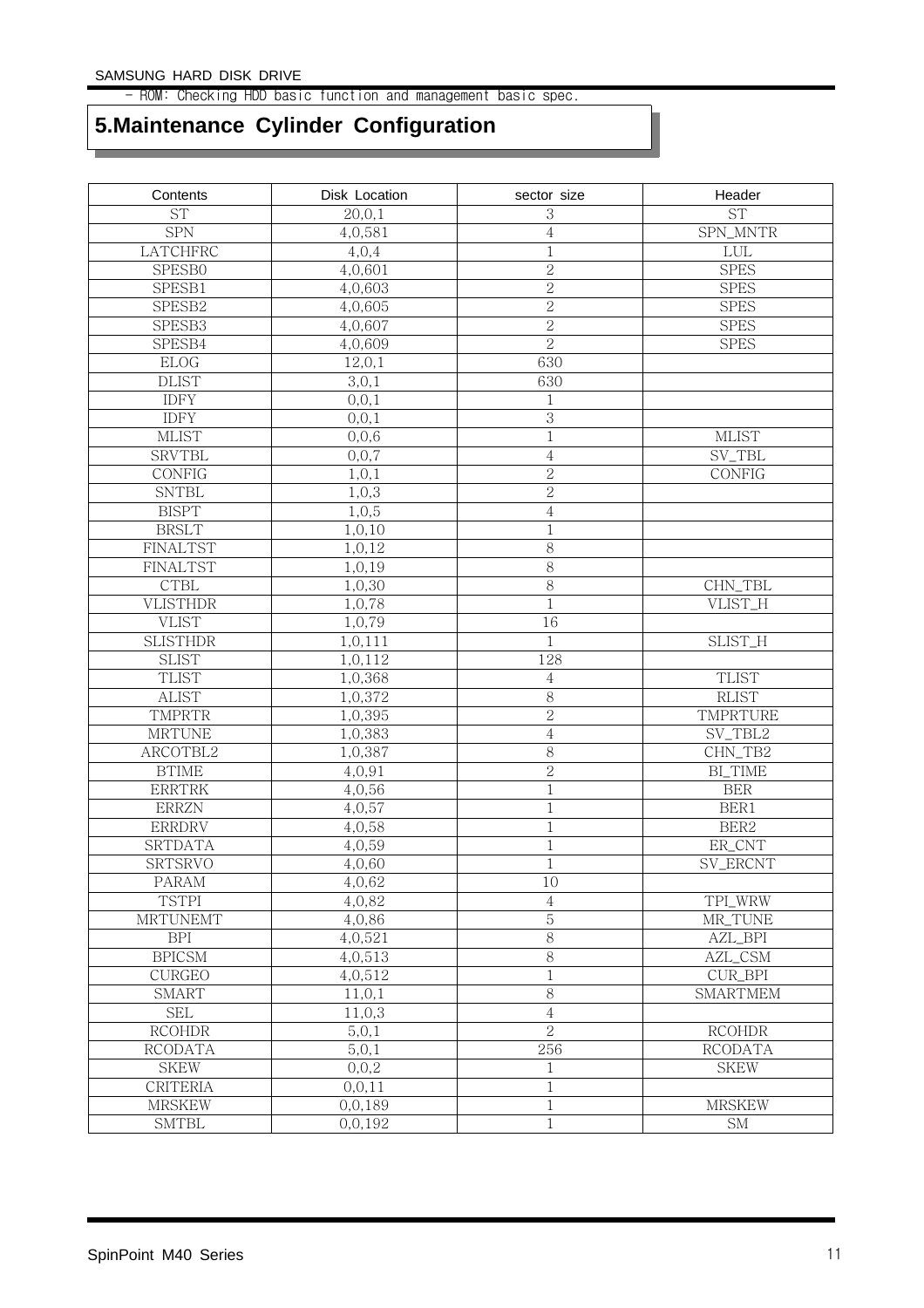| Contents             | Disk Location | sector size    | Header               |
|----------------------|---------------|----------------|----------------------|
| <b>UINTABLE</b>      | 0, 0, 197     | $\overline{2}$ | <b>UNITABLE</b>      |
| <b>SETMAX</b>        | 0,0,233       | $\overline{1}$ | <b>SETMAX</b>        |
| $WB\_RLT$            | 0,1,5         | $\overline{1}$ | WB_RLT               |
| $\operatorname{GAN}$ | 0,0,691       | $\overline{1}$ | $\operatorname{GAN}$ |
| <b>WKHEAD</b>        | 4,0,72        | $\overline{4}$ | WK_HEAD              |
| ${\rm NPV}$          | 4,0,77        | $\overline{4}$ |                      |
| ${\rm HIT}$          | 4,0,533       | $\overline{4}$ |                      |
|                      |               |                |                      |
| <b>SPEST</b>         | 20, 0, 11     | $\,4\,$        | <b>SPES</b>          |
| <b>SKTIME</b>        | 0, 0, 11      | $\overline{1}$ | <b>SEEKTIME</b>      |
| <b>TSTPICSC</b>      | 4,0,544       | $\,4\,$        |                      |
| <b>TSTPICSC</b>      | 4,0,544       | $\,4\,$        |                      |
|                      |               |                |                      |
|                      |               |                |                      |
|                      |               |                |                      |
|                      |               |                |                      |
|                      |               |                |                      |
|                      |               |                |                      |
|                      |               |                |                      |
|                      |               |                |                      |
|                      |               |                |                      |
|                      |               |                |                      |
|                      |               |                |                      |
|                      |               |                |                      |
|                      |               |                |                      |
|                      |               |                |                      |
|                      |               |                |                      |
|                      |               |                |                      |
|                      |               |                |                      |
|                      |               |                |                      |
|                      |               |                |                      |
|                      |               |                |                      |
|                      |               |                |                      |
|                      |               |                |                      |
|                      |               |                |                      |
|                      |               |                |                      |
|                      |               |                |                      |
|                      |               |                |                      |
|                      |               |                |                      |
|                      |               |                |                      |
|                      |               |                |                      |
|                      |               |                |                      |
|                      |               |                |                      |
|                      |               |                |                      |
|                      |               |                |                      |
|                      |               |                |                      |
|                      |               |                |                      |
|                      |               |                |                      |
|                      |               |                |                      |
|                      |               |                |                      |
|                      |               |                |                      |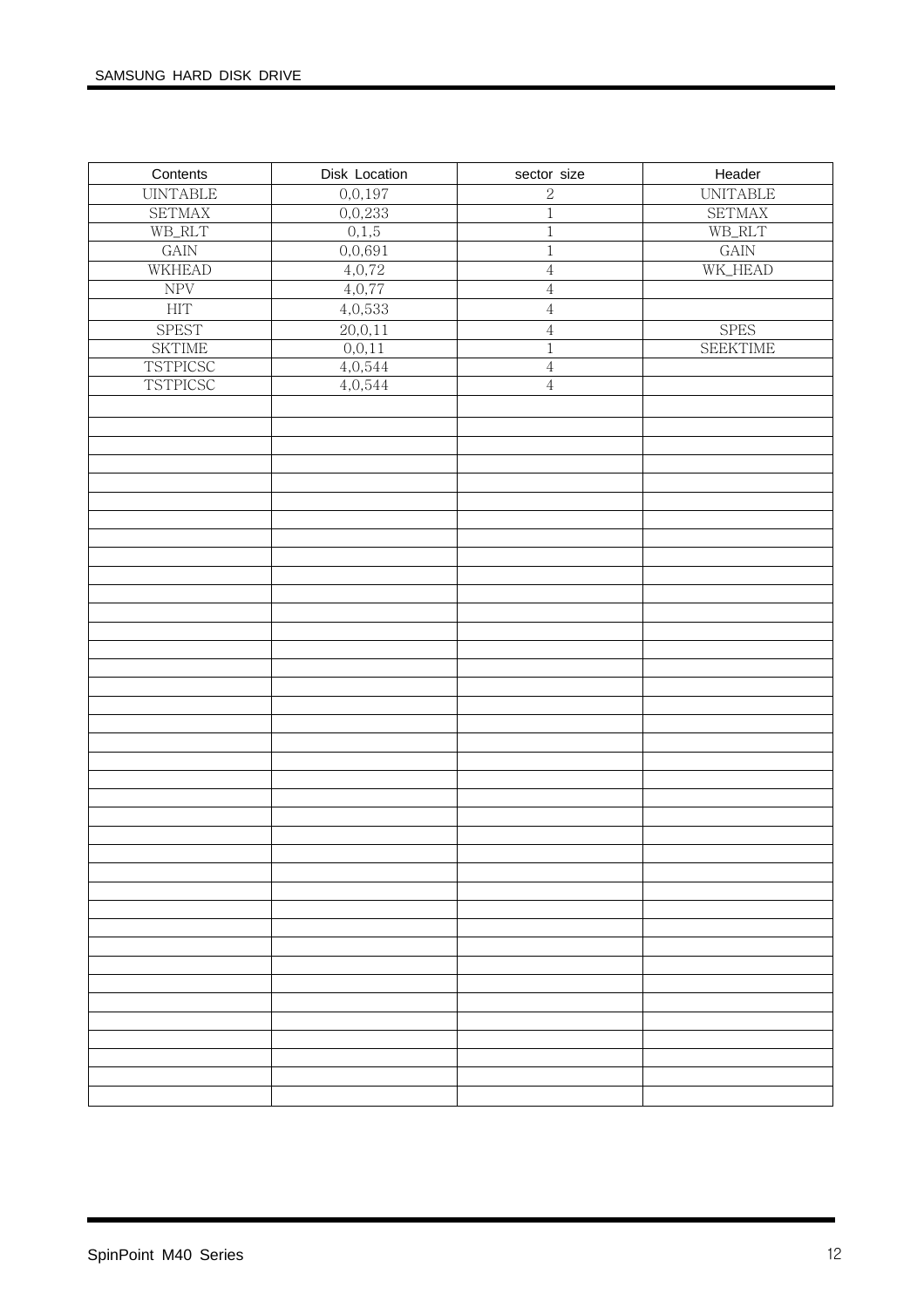#### **7. How to use HUTIL Program**

#### 1) Before you start

HUTIL support from Voyager11P to VERNA series.(HUTIL 1.09 version) (HUTIL has been upgrading constantly whenever new model comes out.) - Preparation before use Diskette or HDD containing HUTIL.EXE should be boot-up to MS-DOS mode,that is, should be contained IO.SYS, MSDOS.SYS,COMMAND.COM (IO.SYS, MSDOS.SYS: hidden file). And also HUTIL.CFG is required.

#### 2) Explanation of each menu

OPTION - ABOUT HUTIL : Version of HUTIL.

OPTION - DOS SHELL : Execute DOS Shell. If you want back to HUTIL, input EXIT.

EXIT TO DOS : End HUTIL program.

OPTION - DRIVE INFORMATION : Open the information window about the target HDD.

Press ESC to close.

TEST - READ ALL: Display error list when error is occurred after reading whole cylinder. Message will be appeared if the test time delay is over 20 seconds compared with other normal HDD. In this case, HDD may have problem. (Progress sequential read test from cyl. #0 to the last cylinder. No Defect Free.

- Refer to attachment below.)

TEST - READ FROM : Read from the designated cylinder and head to the last cylinder. Press ESC to stop in the middle.

TEST - WRITE ALL: Write 00h on all cylinder except maintenance cylinder.

- All data will be removed. (Even partition table, boot sector & FAT) TEST - WRITE FROM : Write from the designate cylinder and head to the last cylinder.
- INFORMATION NEW DEFECT LIST : View the error list in memory.

TEST - BURN IN : Download burn-In script to HDD.

TEST - DEFECT FREE : Progress after **Read Drive** command.

Defect free operation for the defects in the error list.

TEST - SHORT TEST : Menu for random read test, no defect free test.

TEST - LONG TEST : Read test from the first cylinder to the last in order,

no defect free test.

- TEST LONG TEST & DF : Current auto test.Check defect and defect free during read test and examine defect free again.
- INFORMATION NEW DEFECT MAP : Show defect on drive in graphic mode. These defects are invisible because of done then these are added after defect free done

B/I & Read test or Auto test separately.

INFORMATION - GROWN DEFECT MAP : Show the defects in graphic mode during HUTIL program.

Moving along cursor with up/down arrow key, these keys are indicated the location of defects in the right list on disk. This location is agreed with the real location because skew was concerned in that already.

The color of an arrow is agreed with those of head in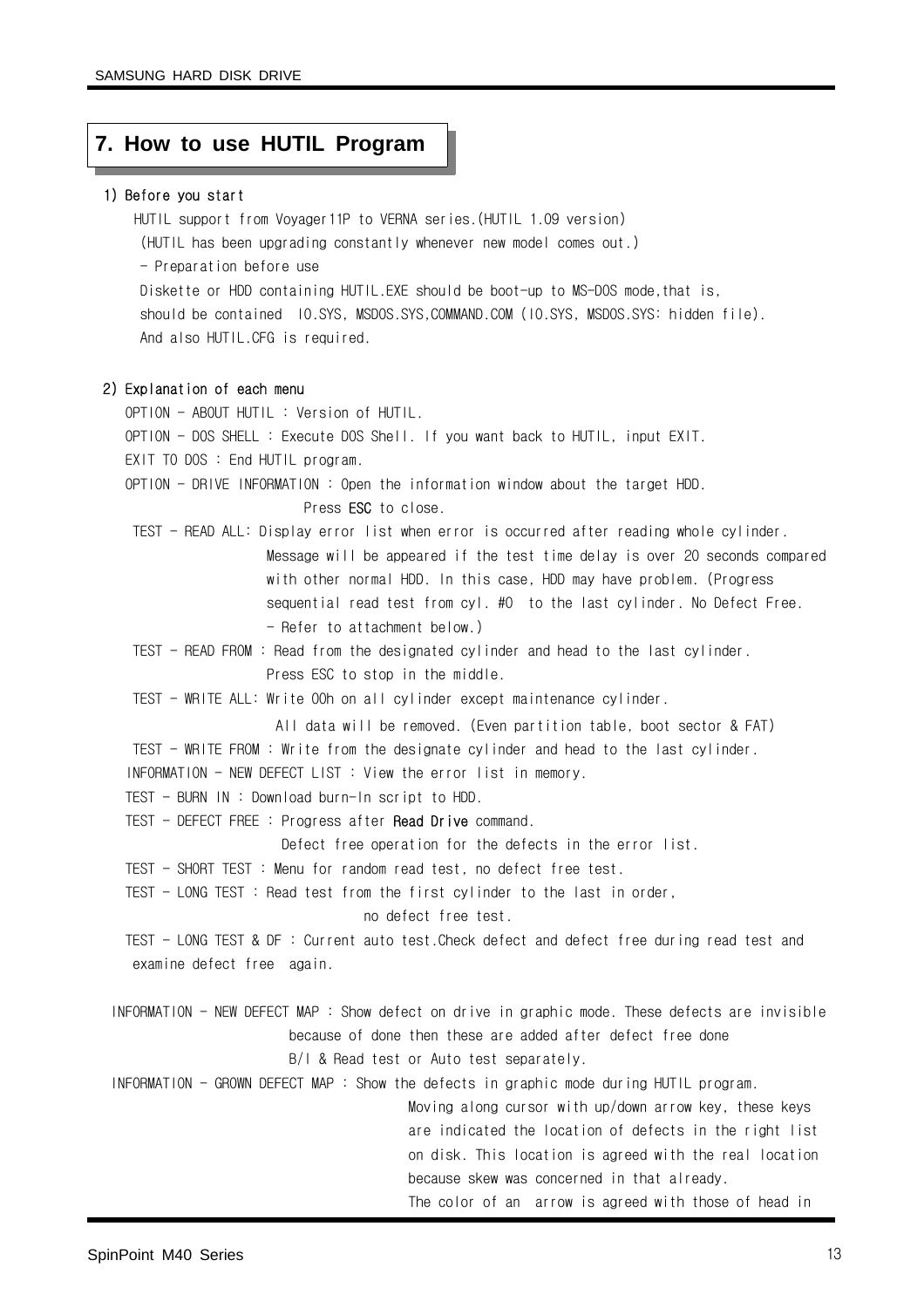which defect occurred.

※ This function is applying to Voyager10,11,11P currently and this function can't show the defects during process.

#### 3) The others

#### - Difference of read test and auto test

(Difference from HUTIL user, refer to supplement )

- ① How to Read All/From Test: In "read all test" case, only show error status on screen not to progress D/F(defect free) but to read. This method is available for test in case of lots of set because we can save D/F time if defects are occurred.
- $*$  In case of S/C in Europe(All-in), progress the test by using read test(F2). First, progress "all read" and if defect is occurred during progress, decide failure or B/I judgment quickly to select set promptly in state fail limit and B/I limit are decided according to defect numbers. This progress is available for test in case of lots of set. A weak point is that limit is hard to be decided because LED user judge "pass" or B/I "failure" for himself.
- ※ Pass standard of EDC in case of S/C in Europe(All-in)
	- : Progress test  $\Rightarrow$  defects are occurred no more than 0 ~ 4  $\Rightarrow$  progress D/F  $\Rightarrow$  judge "pass".
	- Standard of B/I test: Progress test⇒ defect is occurred less than 5 ~ 200 ⇒ judge B/I test after B/I down loading.
	- Failure standard: Progress test ⇒ defect is occurred more than 200 ⇒ failure (little bit differ from real case because the standard is a example which HUTIL user progress the test after data analysis.)

② How to Short/ Long Test : Head check →PES check →M/C check →media check

- If defect is occurred during media test,progress D/F keeping on test progress.
- In case of Auto test, failure code is appeared on screen so failure is judged commonly.
- It takes lots of times because defect is progressed whenever error occurred.

※ Two methods above have weak and strong point both, so apply these to proper condition.

#### - Standard of failure judgment (Auto test)

① Head Check

ⓐ Write Head: All heads are progressed to write at the last cylinder (ID region).

If it is fail to write due to cylinder error, progress again in the next inner cylinder. Record failure status to the corresponding head after progress error check to all 10 cylinders.( e.g.: Head  $0 \rightarrow$ Fail, Head 1  $\rightarrow$  Pass ...)

- ⓑ Read Head: Seek 100 cylinders per OD, MD, ID regions →remark "failure" if error occurred in 3 times per region. ( Judge failure by reading not the whole cylinder but servo sector only because it is apt to mistake failure to head failure due to scratch)
- ② PES Check (PES, RCO, Mechanism)
- : Compare PES value from the first cylinder starting OD(except MC ),MD,ID region to the 3rd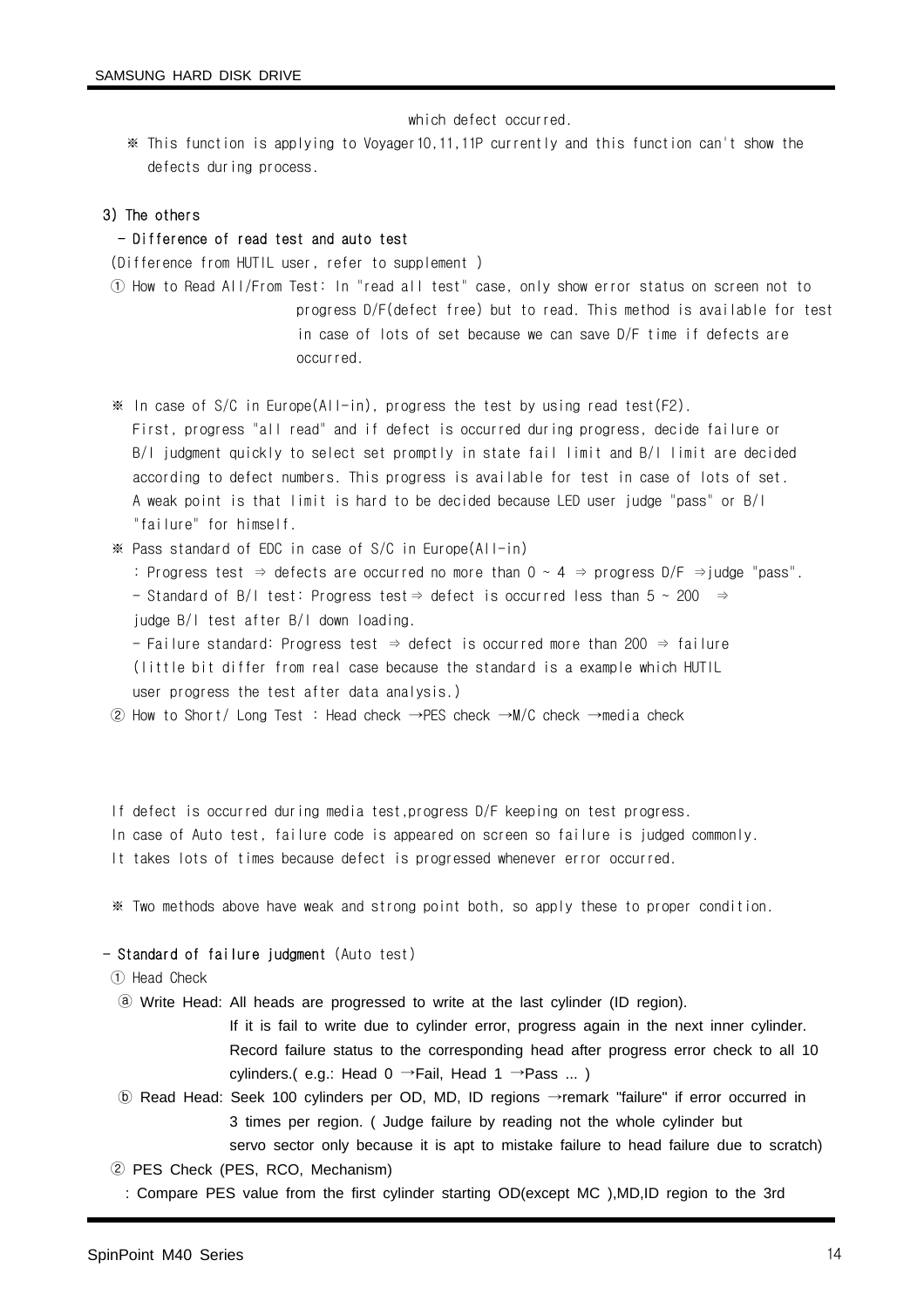cylinder. (Check 30 times per 1 cylinder)  $\rightarrow$ Remark "failure" when error occurred more than 3 times per 1 cylinder.

- ③ Maintenance Cylinder Check(M/C): Read Maintenance cylinder from the number of 0 to the last.  $\rightarrow$ In case of "MC", remark "failure" when error happened in one time.
- ④ Media Check
- : Read from OD to ID region same as the existing read test function and progress "D/F" whenever defect occurred.
- ⓐ Auto Defect Free: Reading along OD to ID region, progress "D/F" promptly if defect occurred. Read the next sector if no defect occurred and progress D/F if defect occurred. When we don't have any more cylinder space for D/F, stop progressing D/F and then remark defect status for the next 30 defects occurred from the D/F stopping location.
- ⓑ Remark failure:
	- If the number of defects are same in OD,MD,ID region
		- $\rightarrow$ remark failure in order of OD > MD > ID.
	- If the number of defects are different in OD,MD,ID region
		- →remark failure in region have the most defects among OD,MD,ID region
			- □□continuousness: Continuous scratch more than 15 cylinders
			- □□divergence: Divergent scratch less than 15 cylinders
- ⑤ Test OK: Remark "Test OK" if no problem occurred when test done.
	- If it passed due to D/F, remark "Defect free by pass~" and show the corresponding failure region in the below. At this time, input the code of failure region shown and the control code 'is a "Defect controlled".
	- ※ Display Read time with checking during Read test, (Stop reading if expecting read time exceeded +10 when 50 % tested.)

#### 7) HUTIL Error message

- ① Error messages
	- ECC ERROR: Where the data was written (data writing dimension in sector, data zone) occur physical damage (hard related error: disk ding by head caused by impact and vibration) or logical damage. (soft related error: error is occurred during writing) Logical error(damage) could be cured by re-writing.
	- DATA AM NOT FOUND ERROR: Damaged address mark(AM:current address information of data) among the structure of sectors, containing the logical and physical defect.
	- ABORTED COMMAND: Message when HDD can't recognize the fixed order in program. (PCBA failure or HDA failure.)

② Example of disk failure

Most of case,defects(cylinder)are sporadic or continuous but if defects are partly -continuous, disk could be judged disk failure.

It is called the continuous defects "scratch" it means that head is scratched the disk side in the direction of arc or straight due to impact or vibration after motor run.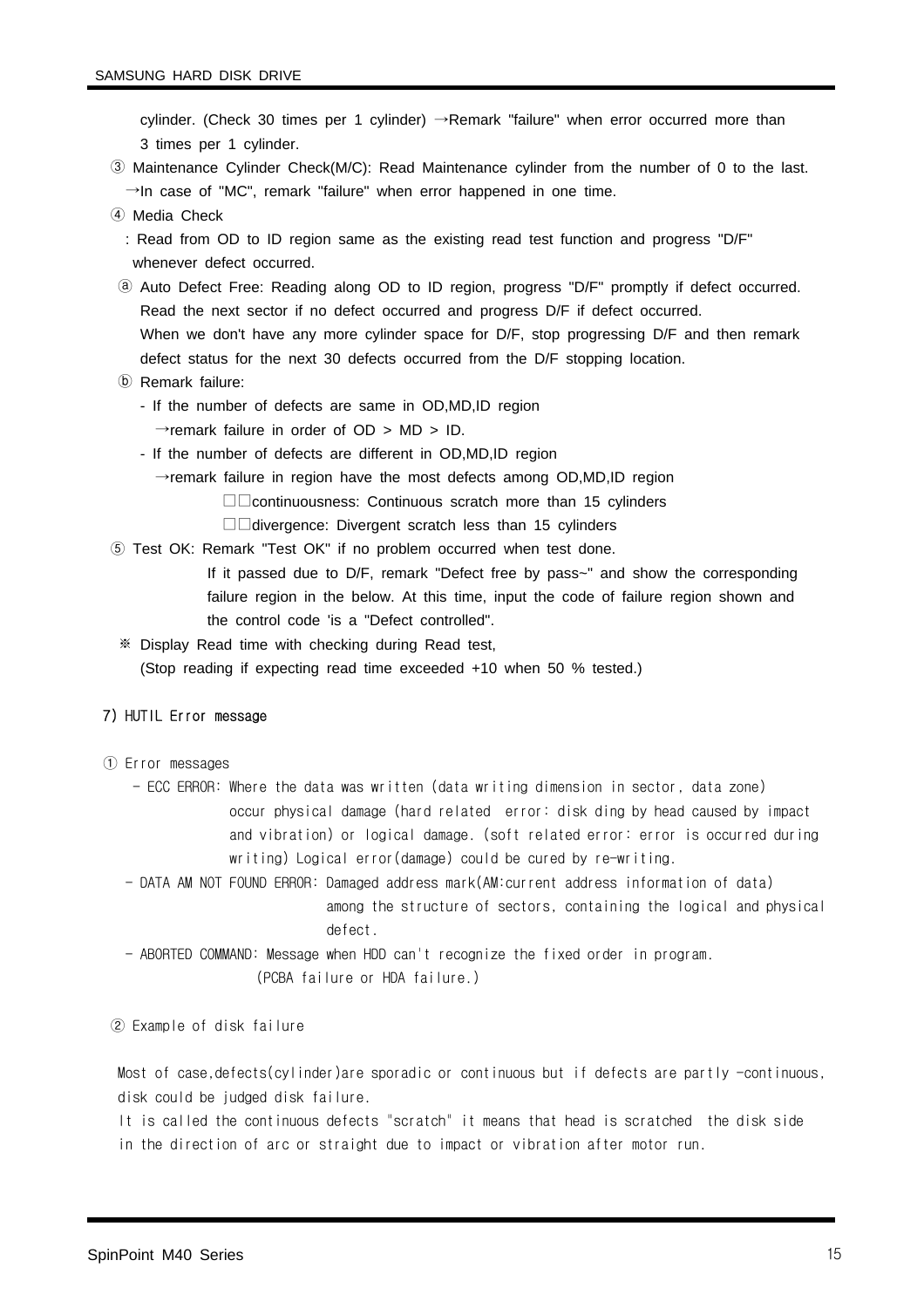③ Example for Head related failure

|                           |                | < Error List > |                   |  |
|---------------------------|----------------|----------------|-------------------|--|
|                           |                |                |                   |  |
| CYL                       | HD (Head)      | SEC            | Error List        |  |
| 1                         | $\mathbf 0$    | 117            | ECC Err           |  |
| $\mathbf{2}$              | 1              | 106            | Data Am Not Found |  |
| $\ensuremath{\mathsf{3}}$ | 1              | 110            | ECC Err           |  |
| $\overline{4}$            | $\overline{c}$ | 12             | ECC Err           |  |
| 117                       | $\mathbf{1}$   | 13             | ECC Err           |  |
| 120                       | $\mathbf{2}$   | 152            | ECC Err           |  |
| 159                       | $\,3$          | 102            | ECC Err           |  |
| 170                       | 1              |                |                   |  |
| 171                       | 1              |                |                   |  |
| 172                       | 3              |                |                   |  |
| 173                       | $\mathbf{1}$   |                |                   |  |
| 174                       | $\mathbf{2}$   |                |                   |  |
| 190                       | $\overline{c}$ |                |                   |  |
| 191                       | $\mathbf{1}$   |                |                   |  |
|                           |                |                |                   |  |
|                           |                |                |                   |  |
|                           |                |                |                   |  |
|                           |                | < Error List > |                   |  |
| CYL                       |                | <b>SEC</b>     | Error             |  |
| 1                         | HD(Head)<br>1  | 117            | ECC Err           |  |
| $\mathbf{2}$              | 1              | 106            | Data Am Not Found |  |
| 3                         | 1              | 110            | ECC Err           |  |
| $\overline{4}$            | 1              | 12             | ECC Err           |  |
| 5                         | 1              | 13             | ECC Err           |  |
| $6\,$                     | 1              | 152            | ECC Err           |  |
| $\overline{7}$            | 1              | 102            | ECC Err           |  |
| 8                         |                |                |                   |  |
| $\overline{9}$            | 1              |                |                   |  |
| 10                        | 1              |                |                   |  |
| 11                        | 1              |                |                   |  |
| 12                        | 1              |                |                   |  |
| 13                        | $\mathbf{1}$   |                |                   |  |

Compared with disk failure,head related failure occur in particular HD(head) from the first cylinder and this is occurred continuously.(it is occurred in two more heads) If failure is continuous, we are confused if it is head failure or disk failure. At this time

L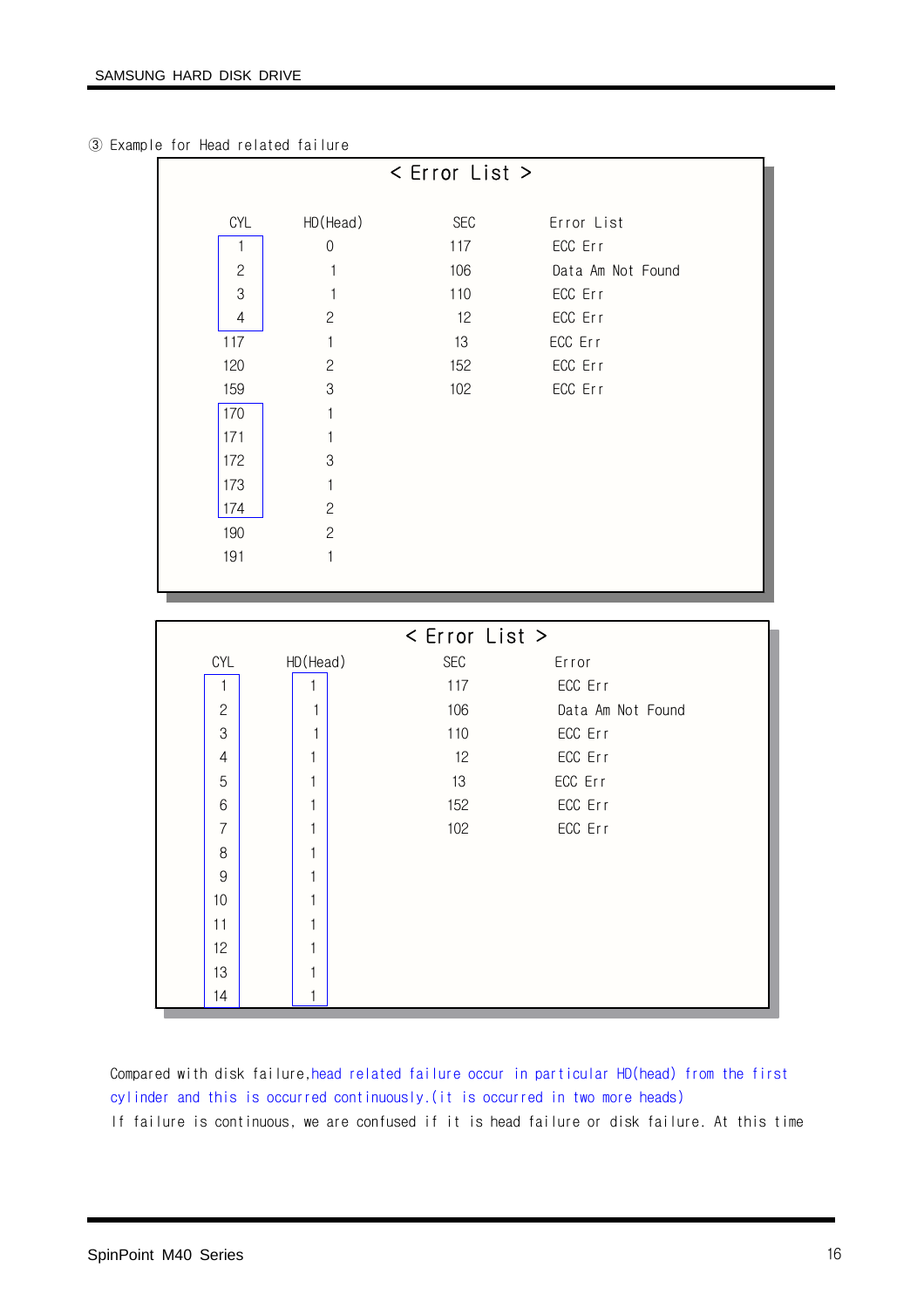#### SAMSUNG HARD DISK DRIVE

read the edge of cylinder again then it is head failure if error still be continuous at the

particular head and disk failure in sporadic case. And failure occurred with changing cylinder and head continuously, it is called assembly failure in inner HDA or caused from other problem. (HDA related failure )

|                |                | < Error List > |                   |
|----------------|----------------|----------------|-------------------|
| CYL            | HD (Head)      | $\sf{SEC}$     | Error             |
|                |                | 117            | ECC Err           |
|                | $\mathbf{2}$   | 106            | Data Am Not Found |
|                | $\,3$          | 110            | ECC Err           |
| 1              | $\overline{4}$ | 12             | ECC Err           |
| $\mathbf{2}$   | 1              | 13             | ECC Err           |
| $\overline{c}$ | $\overline{c}$ | 152            | ECC Err           |
| $\overline{c}$ | 3              | 102            | ECC Err           |
| $\mathbf{2}$   | 4              |                |                   |
| 3              | 1              |                |                   |
| 3              | $\overline{c}$ |                |                   |
| 3              | 3              |                |                   |
| 3              | $\overline{4}$ |                |                   |
| $\overline{4}$ | 1              |                |                   |
| $\overline{4}$ | $\overline{c}$ |                |                   |
|                |                |                |                   |
|                |                |                |                   |
|                |                |                |                   |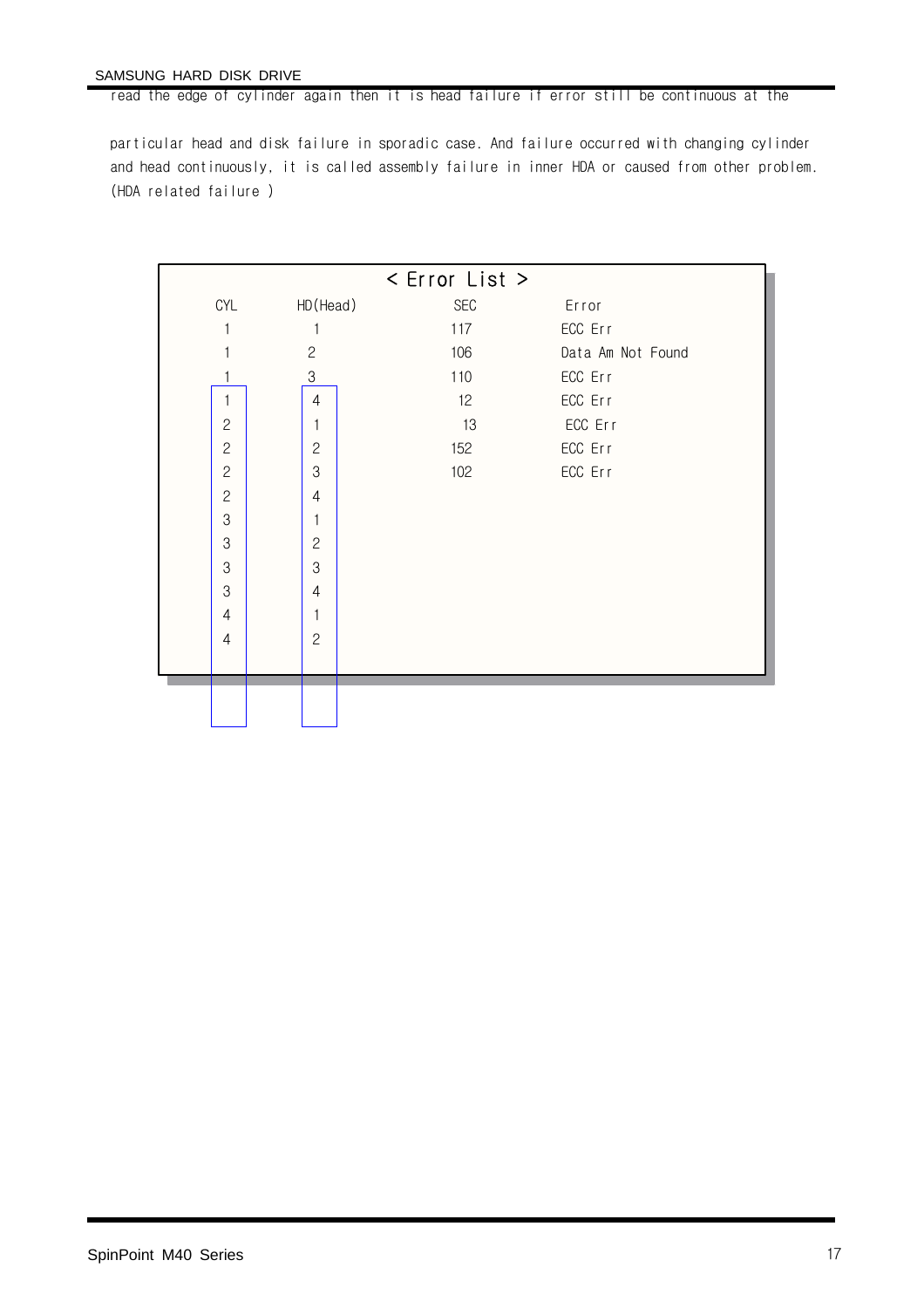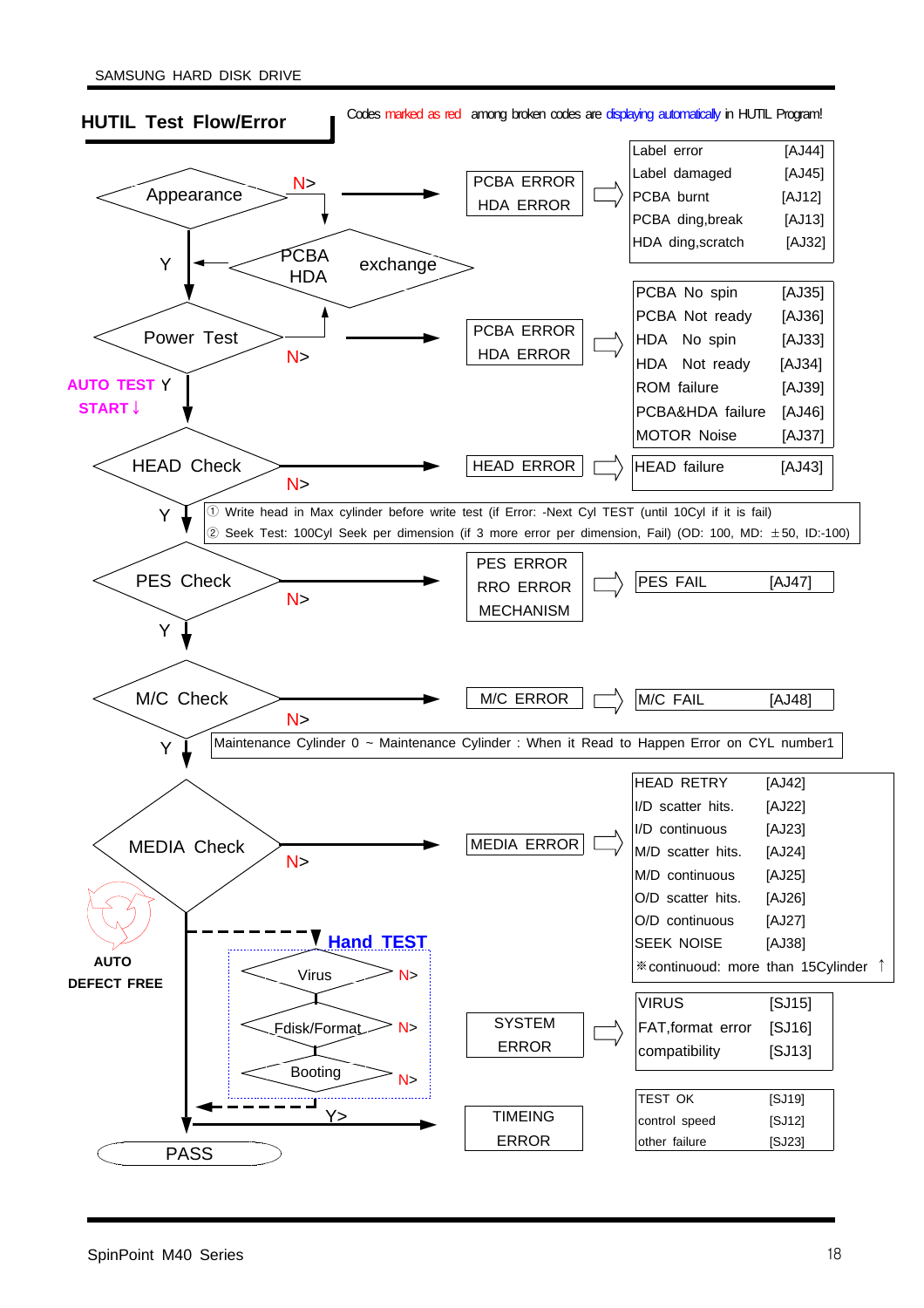|                                                      | <b>CONTENTS</b>                                                                                                                                                                 | <b>SYMPTOMS</b>                                                                                                                                                                                          |
|------------------------------------------------------|---------------------------------------------------------------------------------------------------------------------------------------------------------------------------------|----------------------------------------------------------------------------------------------------------------------------------------------------------------------------------------------------------|
| NOT READY<br>(NR)                                    | When HDD power on, LED is in on and motor<br>start to drive. At this time head make<br>vibration and start to drive then stop the<br>vibration and led is off at the same time. | Motor doesn't drive.<br>Led is still on/off mode when power on<br>: PCB failure<br>Led is still in on mode and doesn't<br>make any vibration.                                                            |
| DISK DEFECT                                          | Symptoms for damage at disk side                                                                                                                                                | ID, MD, OD failure is occurred in                                                                                                                                                                        |
| 10                                                   | Defect is occurred at the inner part of disk                                                                                                                                    | HUTIL test process rate $0 \sim 33\%$ OD                                                                                                                                                                 |
| <b>MD</b>                                            | Defect is occurred at the middle part of disk                                                                                                                                   | $34 - 66%$ MD                                                                                                                                                                                            |
| 0 <sub>0</sub>                                       | Defect is occurred at the out part of disk                                                                                                                                      | 67~100% ID                                                                                                                                                                                               |
| <b>MAINTENANCE</b><br><b>CYLINDER</b><br>DEFECT (MC) | Part of basic information like defect etc. in<br><b>HDD</b>                                                                                                                     | Maintenance cylinder defect                                                                                                                                                                              |
| SPIN MOTOR                                           | Motor rotate disk and if it is impacted , make                                                                                                                                  | When power on, some irregular noise is                                                                                                                                                                   |
| NOISE (SM)                                           | a big noise due to damage.                                                                                                                                                      | occurred at general motor.                                                                                                                                                                               |
| ERASED TIME                                          | how many times does it cost to progress read<br>test in HUTIL actually                                                                                                          | This is SUFFECTED in drive                                                                                                                                                                               |
| NORMAL TIME                                          | Prescribed read test time by product company.                                                                                                                                   |                                                                                                                                                                                                          |
| AUTO TEST                                            | Read and defect free are progressed<br>automatically.                                                                                                                           | ALT+A Key                                                                                                                                                                                                |
| DEFECT FREE                                          | Transfer defect on disk into buffer cylinder<br>on disk. Defect isn't available for read/<br>write                                                                              | 0D, MD, ID is occurred when defect free error<br>and exceed the capacity to progress defect<br>free. F6 Key                                                                                              |
| <b>READ TEST</b>                                     | Read wether damage on the disk side or not                                                                                                                                      | F2 Key                                                                                                                                                                                                   |
| WRITE TEST                                           | Write the regular data on disk side.                                                                                                                                            | F4 Key                                                                                                                                                                                                   |
| DELETE SYSTEM                                        | Erase all the previous Data entirely at HUTIL<br>test pass product.                                                                                                             | F7 Key                                                                                                                                                                                                   |
| PES                                                  | HEAD is located at cylinder of disk correctly<br>and is tested write , read is available.                                                                                       | HUTIL test PES fail                                                                                                                                                                                      |
| <b>BURN IN TEST</b>                                  | Repeat read, write for with many hours and<br>progress defect free finally for the product<br>confidence.                                                                       | Product which CD,MD,ID defect is occurred in<br>HUTIL test is downloaded(head test)by ALT-I<br>and if it is passed, only power on<br>needed.Repeat led once is pass, fail when<br>fail happen once more. |
| HUTIL TEST                                           | To check defect of HDD, svc tool,<br>read, write, head, pes are manufactured to test<br>defect and this is available for defect free<br>and other variable test.                | Check menu with F10 Key.<br>Refer to HUTIL manual for usage                                                                                                                                              |

## ※ Explanation of terms for HDD repairing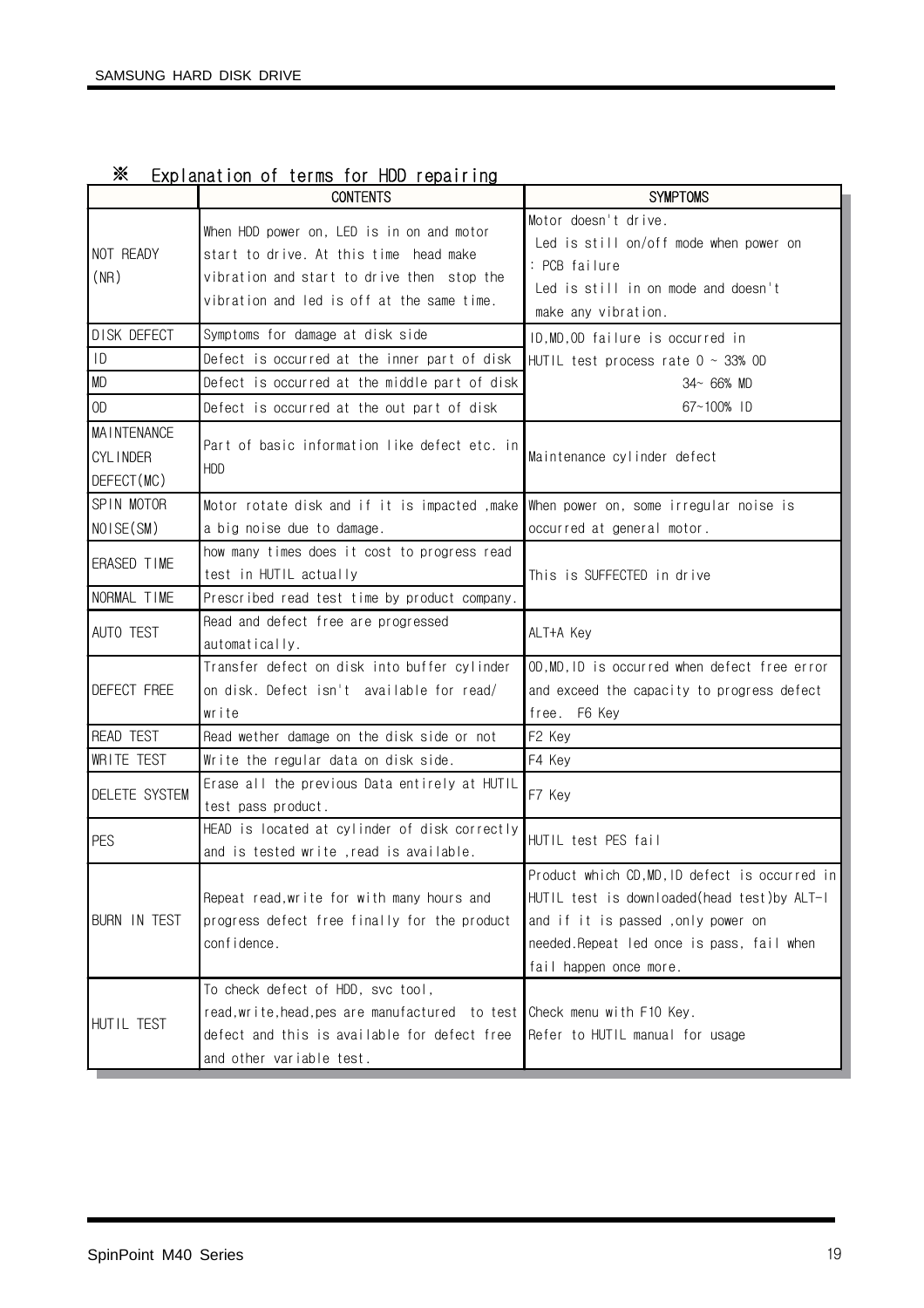#### **7. How to progress Burn-In Test**

#### 1) Summary of B/I Test

Progress defect detection and reliability test of HDD according to program written in maintenance/cylinder in temperature 40±5℃, humidity 50±10% stress condition.

#### 2) Progress B/I Test

- ① After progressing LEO and GEMINI test, progress B/I if small defect or format error occurred.
- ② A way of detection for HDD defect by reading/ writing the existing written information.

#### 3) Flow sheet.

- ① Down load if small defect like mentioned above occurred.(Progress ALT-I in LEO program) (Be sure to check download before progress B/I program. Led off if there is no program down loaded or maintenance/cylinder is unreadable.)
- ⓐ As Main and B/I Firmware are separate from VG11/VG11+ series, progress test after changing to B/I Firmware before test.( if B/I finished, change main firmware.)
- ② Check appearance & jumper pin status.
	- (B/I test is Led off if jumper pin connection is incorrect.)
- ③ Connect drive to power supply.(same as drive ready.)
- ④ If drive is progressing burn-in regularly,led blink after ready.
- ⑤ If drive is progressing burn-in irregularly,led off after ready.
- (Led Off or ready state if the initial state isn't burn-in low or cont-in flow when we check  $B/I$  program by loading burn-in program: written by how to  $B/I$  flow, SETC 0, SETH 0, SETS 5,(M/C region)
- ⑥ Mark failure and Led frequency appear when lots of defects are occurred or error in drive is occurred during burn-in test.)
- ⑦ Led is repeated one time if pass after done test.

(Be cautious because burn-in test time is different by every model)

- ⑧ Write end-in flow on maintenance/cylinder if pass after done test and write fail-in flow in fail case.
- ⑨ Led blank after write the test result. Pass: repeat one time. Fail: the number of error code.

#### 4) Subject of B/I Program

| - Main order: LED Bilnk<br>$:$ Format<br>: Change Pattern<br>: Change Sivel Label<br>: Change Retry Count<br>: ECC ON/OFF<br>: Read Track Reverse<br>: Read Track Forward |
|---------------------------------------------------------------------------------------------------------------------------------------------------------------------------|
|                                                                                                                                                                           |
|                                                                                                                                                                           |
|                                                                                                                                                                           |
|                                                                                                                                                                           |
|                                                                                                                                                                           |
|                                                                                                                                                                           |
|                                                                                                                                                                           |
|                                                                                                                                                                           |
| : Write Track Forward                                                                                                                                                     |
| : Write Track Reverse                                                                                                                                                     |
| : Random Write                                                                                                                                                            |
| : Random Read                                                                                                                                                             |
| - Record M/C if error happened                                                                                                                                            |
| : recording location - from CYL 1, Head 0 SEC 1                                                                                                                           |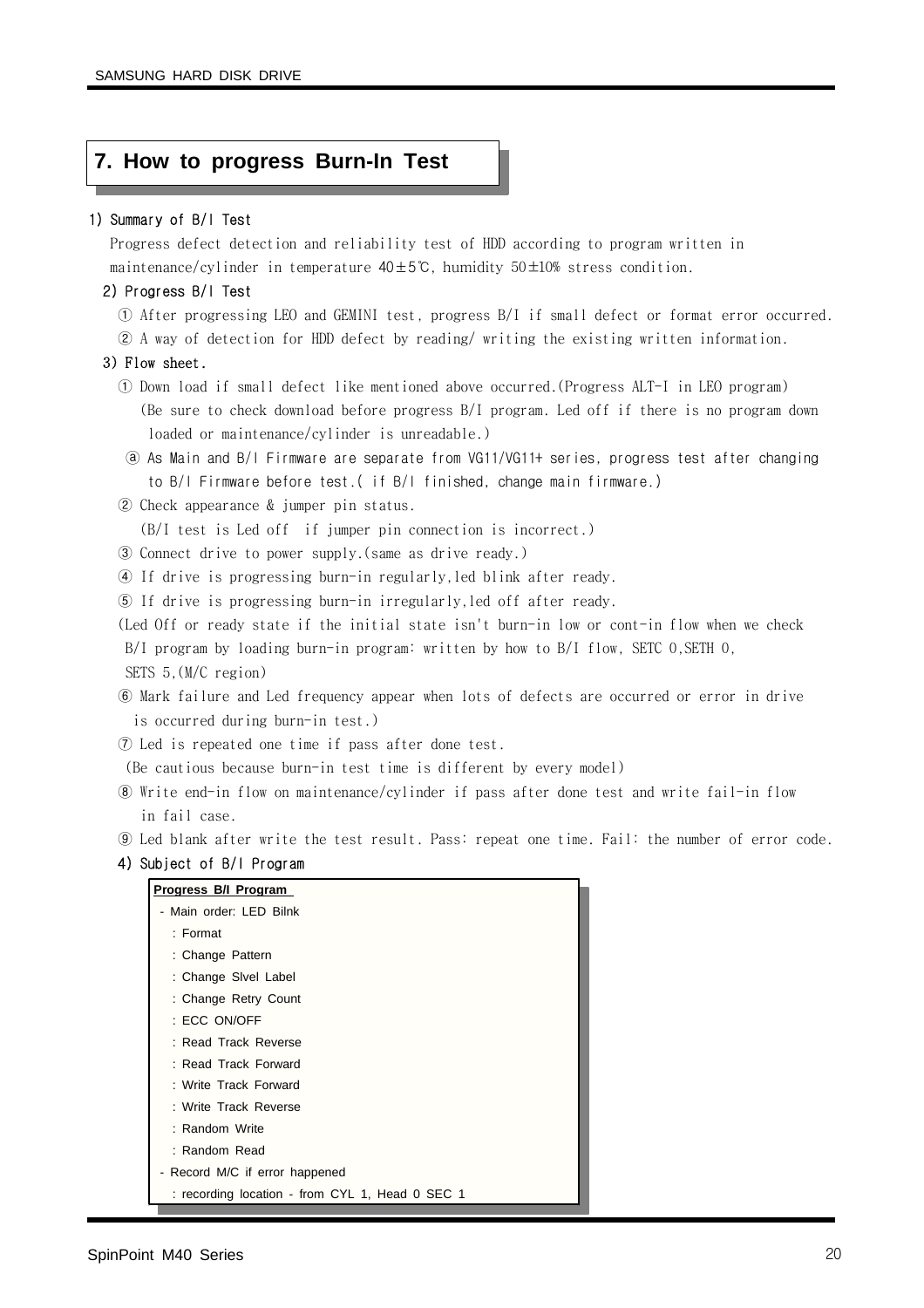#### **5) Failure status and repairing**

| Failure state      | State                | Method                                                 | Remarks                          |
|--------------------|----------------------|--------------------------------------------------------|----------------------------------|
| Jumper pin         | -LED off after       | -Check the location of jumper pin                      | ●●DXX:All sorts of jumper        |
| connection         | ready when drive     | and execute to change.                                 | ●●DCF:Size operation pin         |
| failure            | is connected. (Not   | (The location of jumper pin is                         | ●●DSP:Master/slave operation     |
|                    | execute burn-in)     | always in $"$ - $C/D"$ .)                              | ●●C/D:Master/slave operation     |
| Not down load      | -Led off after       | -Don't execute down load                               | $-$ Read cyl:0, head:0, sec:5 on |
|                    | ready when drive     | : execute again.                                       | Maintenance/cylinder and check   |
|                    | is connected. (Not   |                                                        | the burn-in program write        |
|                    | execute burn-in)     |                                                        | state.Be sure to be in           |
|                    |                      |                                                        | "Burn-in Flow" state if dump.    |
|                    | $-Order''Can't~" is$ | -Order"Can't~" is occurred during                      | 1. INIT 0 2. SETC 0 3. SETH 0    |
|                    | occurred during      | re-progressing in down load                            | 4. SETS 5 5. PHRD 1 6. DUMP      |
|                    | progressing down     | state, check the drive burn-in                         | - Write location according to    |
|                    | load(ALT-I) in LEO   | state.                                                 | test result                      |
|                    | program.             |                                                        | CYL: 0 HEAD : 0 SEC : 12         |
|                    |                      |                                                        | Read Program                     |
|                    |                      |                                                        | 1. INIT 0 2. RTRK 3. ADDH 1      |
|                    |                      |                                                        | $4.$ JLUP $2$                    |
| <b>MAINTENANCE</b> | -Can't read          | -Error is occurred in reading                          | -Check the error state by        |
| /CYLINDER          | burn-in program      | maintenance/cylinder or no error                       | reading cyl:0 head:0 in          |
| read Failure       | so perceive as       | is occurred in writing&formatting                      | maintenance/cylinder.            |
|                    | not down loaded      | maintenance/cylinder, progress                         |                                  |
|                    | state.               | pre-test again or down load then                       | -Execute one more heads during   |
|                    |                      | execute Burn -in.                                      | writing & formatting not one     |
|                    |                      | -If failure is occurred in entire                      | head only. (Failure can't        |
|                    |                      | head during writing or formatting,                     | duplicate if check the same      |
|                    |                      | check out after changing PCBA.                         | head )                           |
|                    |                      | -If defect is occurred, catch hold                     |                                  |
|                    |                      | of failure symptom and failure                         |                                  |
|                    |                      | degree then progress<br>operation, execute servo write |                                  |
|                    |                      | change disk.                                           |                                  |
|                    |                      | (process in head office.)                              |                                  |
| LED failure        | -Drive is ready      | -Due to led specific & imperfect                       |                                  |
|                    | regularly but        | soldering - change PCBA then                           |                                  |
|                    | only led can't       | repair.                                                |                                  |
|                    | run.                 |                                                        |                                  |
| PCBA failure       | -NO power state      | -Execute again after changing PCBA.                    |                                  |
| Power cable        | -Off condition if    | -Short occur when it is connected                      |                                  |
| failure in         | power cable is       | drive to power cable, then come to                     |                                  |
| burn-in rack       | connected to         | off so unplug power cable and                          |                                  |
|                    | drive.               | reconnect in 30 second.                                |                                  |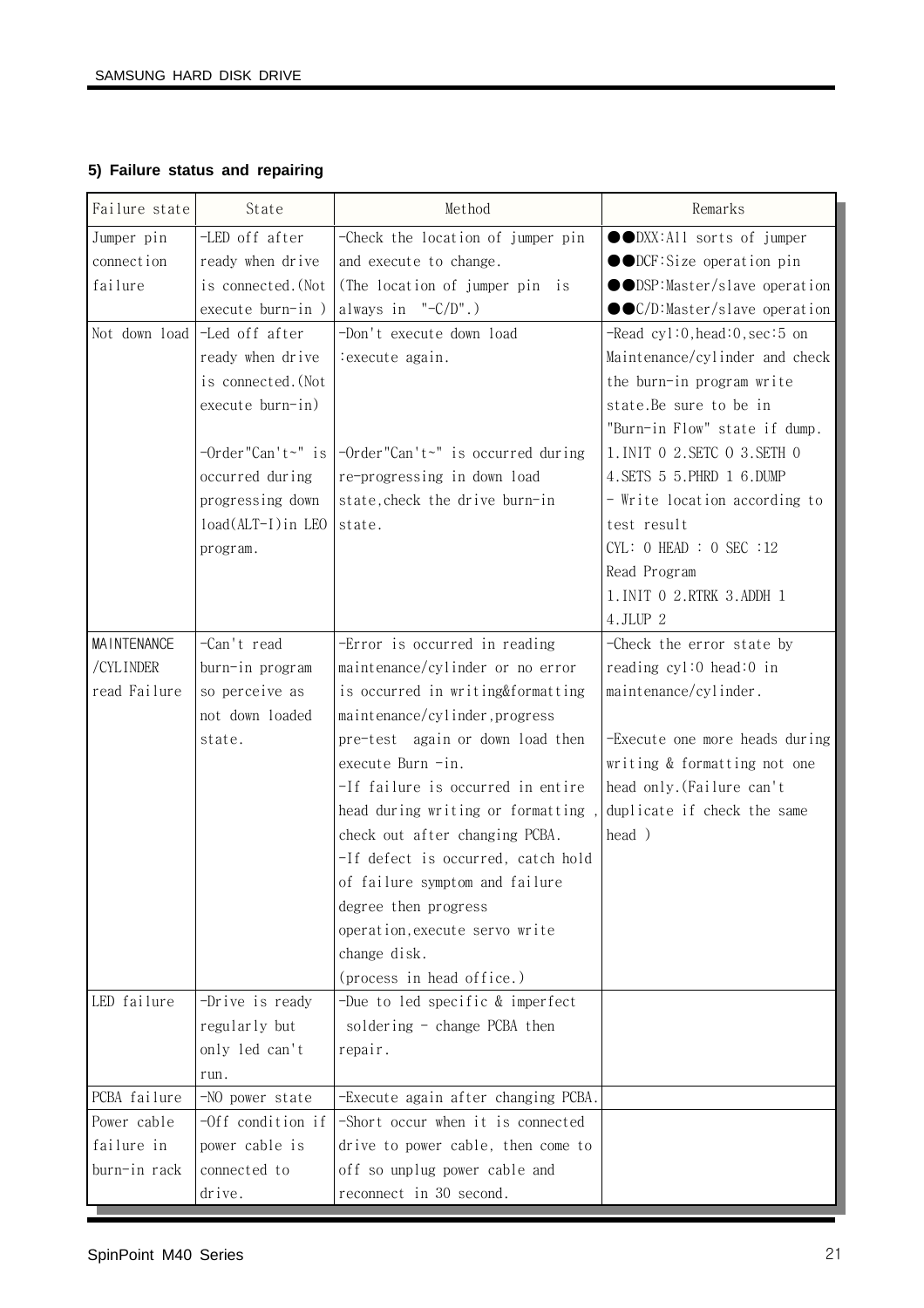### **8. Caution**

※ Hard disks are very fragile electro-mechanical devices, which are very sensitive to external shock and vibration, therefore be careful when you use not to be impacted and broken by static electricity.

#### 1) Handling Damage example from impact

- ① If you move HDD while it is running: Spindle motor of the interior in HDD start to spinning at high speed as soon as power on. Accordingly, if you move HDD without fixing previously when power on, head is possible to collide disk and at this time floating particles occur. And these particles damage to disk then cause failure.
- ② If you dropped or knocked HDD: If you dropped or knocked HDD even though while it isn't running, head collide disk due to vibration of ARM and at this time floating particles occur. And these particles damage to disk then cause failure.
- ③ If you pushed the cover : If you phshed the cover as figure shows, the top screw of spindle motor would have interference with cover. It may cause the serious problem that spindle cannot approach the rated speed and generated particle can damage to disk

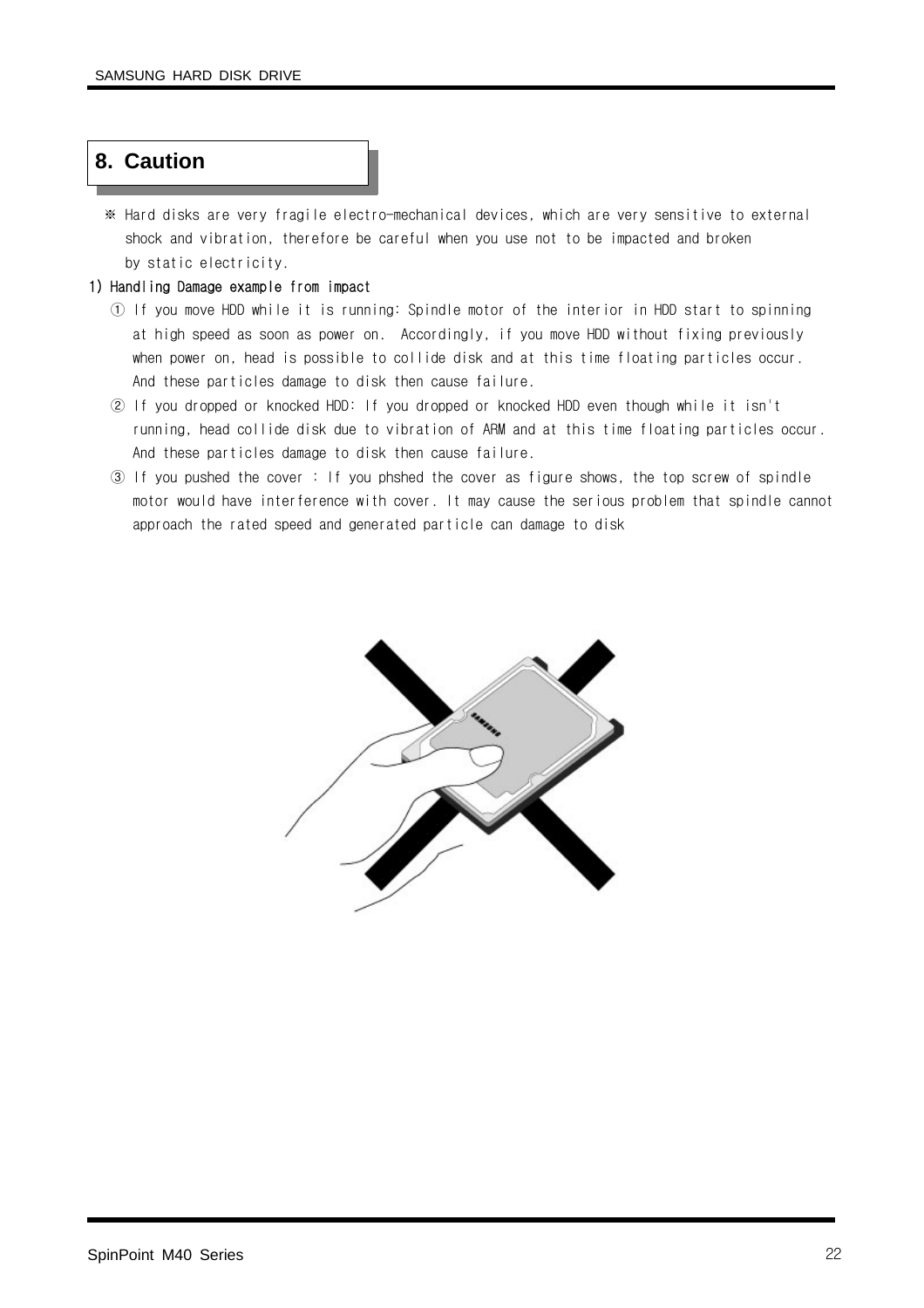#### 2) Damage example for static electricity

① Man is easily charged with electricity so if we handle PCBA of HDD, the high-voltage affect on IC or circuit and this become a failure cause.

#### 3) Unconsciousness characteristic of product

① Keeping the interior of HDD stainless make work regularly without particle of head or disk therefore the interior of HDD is configurated in clean room,after done configuration all cracks through the exterior are sealed by label so if user doesn't recognize this characteristic, disjoint the HDD or remove Label or loose Screw could be a failure factor caused by polluted particle.

#### 4) Caution in center

- ① There is such case that failure set is arrived in head S/C attaching label written failure name to PCBA or the connecting part between cover of HDD and base after screen about failure set receipted in center. In this case we have difficulties in repairing because we can't remove label. It still looks like failure appearance after done repairing in case of attaching to PCBA and if attaching label to the connecting part of cover and base, we can't open cover when we need to separate and repair in clean room. Consequently be sure to mark failure name in cover only.
- ② Packaging requirement1 : Be sure to pack with anti-static bag, forwarding to the head S/C as well as sending to customer after done preparing is the same. HDD is very fragile electro-mechanical devices mentioned above, if we don't keep this, failure is getting worse while forwarding.
- ③ Packaging requirement2: Be sure to put HDD in direction of 40 pin connect lower certainly. Follow the example form of the head S/C package model. In corrugated card board box,20 block-formed sponges is in the box. Then HDD, piled anti-static bag in each partition, lay in the sponge 40 pin connect is lowered.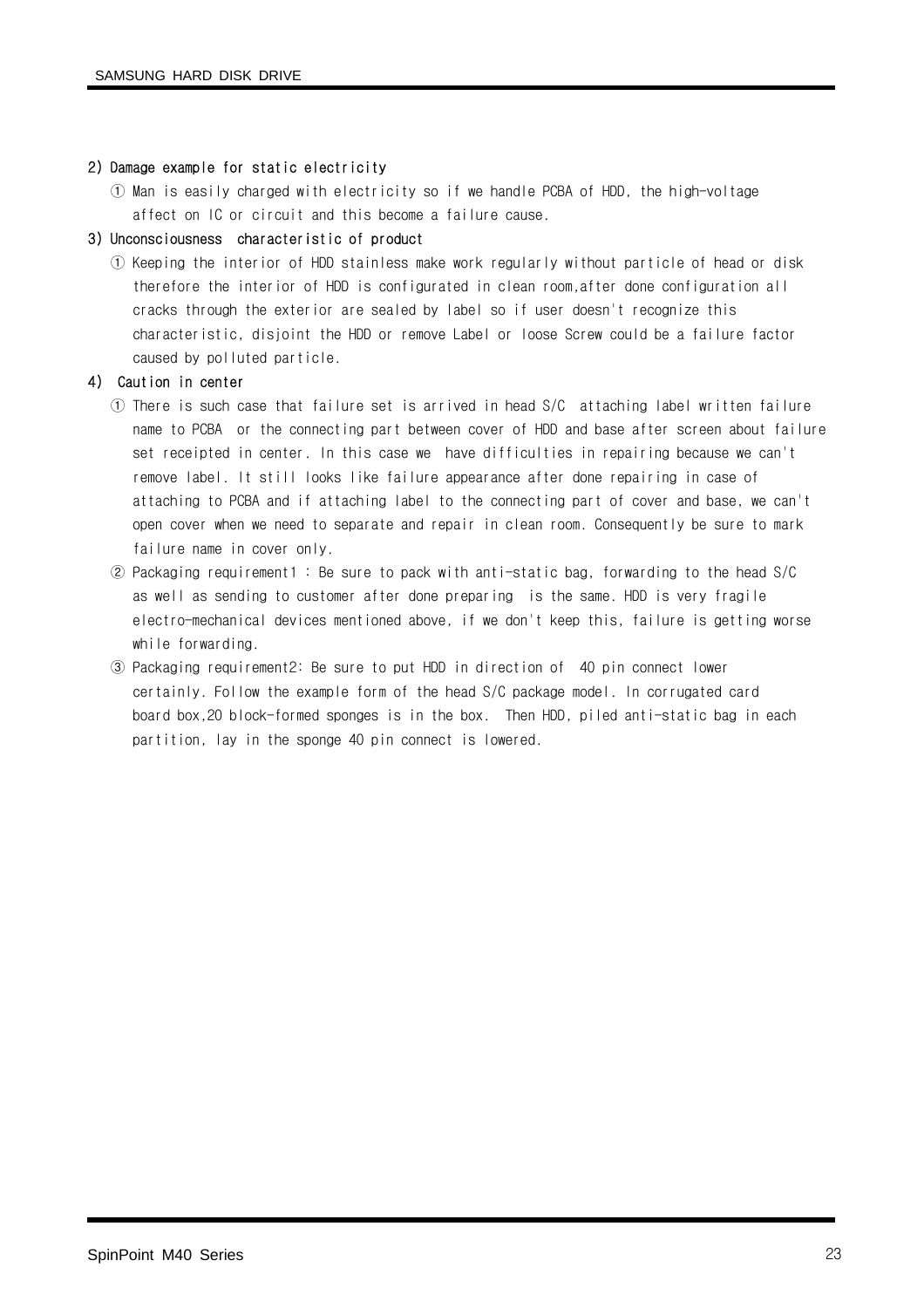#### **Attachment 1. The basic information related HDD**

#### ※ The basic information of HDD

- 1) The logical elements constituted hard disk
- ① Track: The data inputted by computer was written at tracks on disk. The tracks, in spite of invisible,are the concentric circles from the center of disk to the outside. The tracks are divided into spaces regularly. The number of tracks is different according to the size and capacity of disk.
- ② Sector: Data are recorded in track on disk, it means data is written on tracks which is divided into sector on disk. The data is written on tracks which is divided into sector on disk. A sector is a piece of pizza,naming track.
- ③ Side: Disk has two sides like a coin has the front and the back side.
- The front side of disk is side 0, the back is called side 1.
- ④ Cylinder: The definition of cylinder is added the meaning of track and side.
- A track 1 on side 1 is different from a track 1 on side 2. But cylinder 0 means the both of tracks in side o and 1. That is cylinder 0 means all number 0 of tracks on both sides.
- ⑤ Cluster: Disk has physical mechanism that constituted track (divided by the location of read/write head ) and sector (divided by track). It's a fact that there is a real logical factor, that is cluster, make the data can read/write.
	- One cluster consists of two sectors usually. The capacity is 2 Kbyte commonly in hard disk. But we are cautious that no matter what the data is so small,use one independent cluster. For example, a cluster occupy 1 Kbyte can't written any other files.

The rest of cluster are useless. If we have 1,025 Kbyte file, we need two cluster to written. If the size of cluster is getting bigger, the efficiency of disk is lower but the speed of that is faster than.

※ refer to picture - Track,Sector,Side

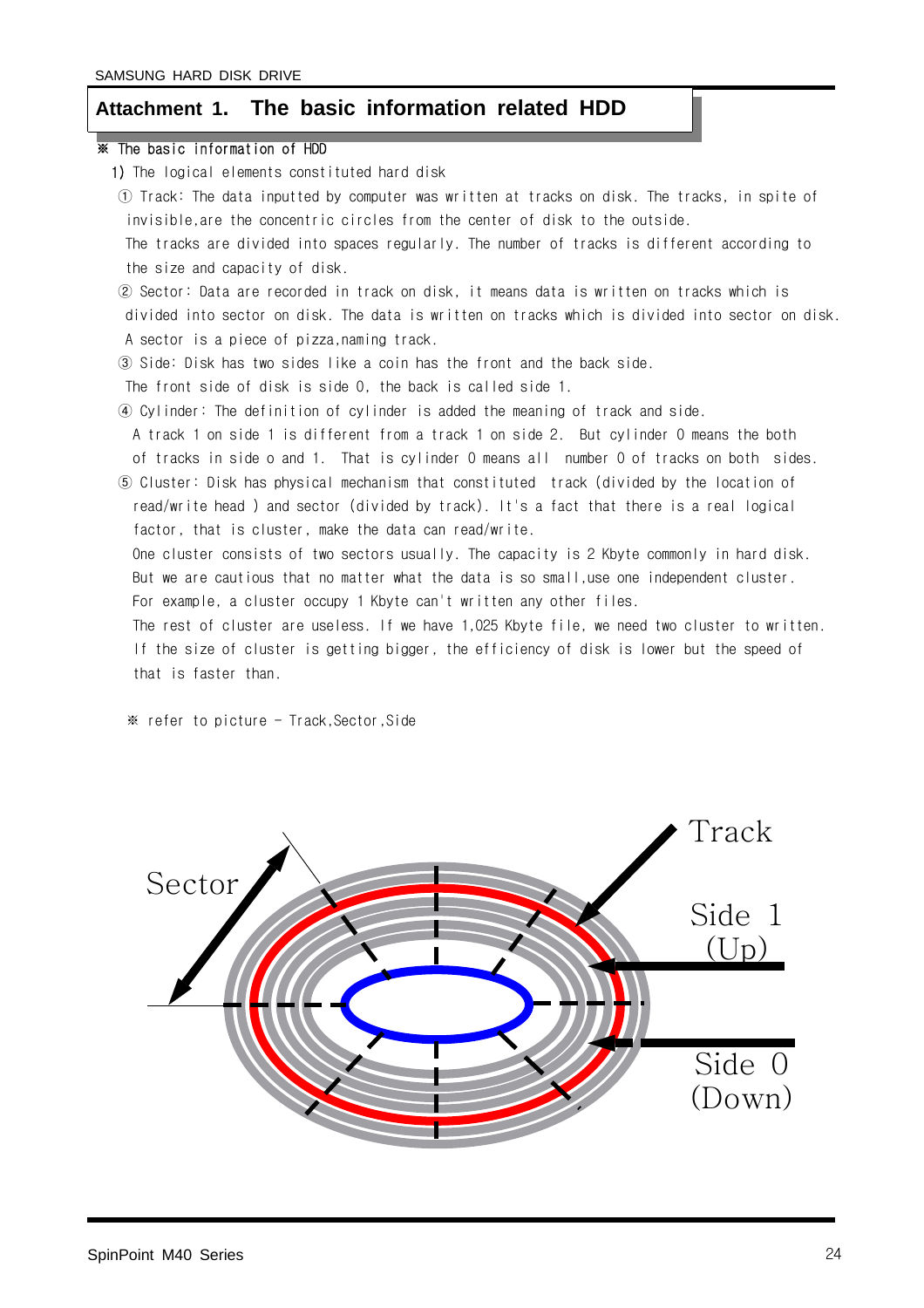#### 2) The logical mechanism of hard disk

Hard disk consists of boot record, FAT, root directory, data field.

- ① Boot Record: Boot record is consists of sector 1, track 0, side 0. Boot record is the one of most important parts. It has some information about the physical structure of disk. If boot record is vanished, the disk is useless entirely. The physical information mean, for example, the number of FAT, capacity of disk something like that. Also has boot record also contains programs to make work the operating systems. The program which is capable of working the operating systems is the definition containing several specific information like the number of byte per sector, the total of sectors in disk.
- ② FAT: It says that quota information field: that is the memory field about where the file is located in real data field. Just like we are known the rooms occupied or empty by a hotel account book. Most files occupy several cluster not just one cluster. Cluster belong to a files is scattered in many parts on disk, not existing constantly. If cluster is vanished or destroyed, we don't know the linking state. So we can't read files properly.
- ③ Root Directory: All of disk have only one root directory. Root directory exist certainly whether sub directory exist or not. Root directory is the memory field which remember the files on disk and the list of sub directory. And sub directory is treated as files in root directory. Using the disk is restricted when root directory is damaged like as file quota table.

#### 3) Terms about hard disk

- ① Seek Time: Seek time is referred to the time that head in disk takes to located a particular piece of data which has information the head want to read. Disk speed is getting faster according to seek time speed. Strictly speaking, seek time of track vs track tell the more accurate disk speed. Seek time of track vs track refer to the time that the disk head which is in present location move to the just next side of sector of track.
- ② Access Time: The access time for disk drives includes the time it actually takes for the read/write head to locate a sector on the disk (called the seek time). For example, the last read head located on track 3 and the next information is located on track 4,the time to try want read(access time) is the same for a seek time of track vs track. But we are not sure the location of the next information we regard this as a average time. This is an average time since it depends on how far away the head is from the desired data, it is similar to a time that head takes to spin a half of the whole track.
- ④ Latency: In general, the period of time passing through the unreadable region.
- Its time is similar to passing time across the half of hard disk circle.
- ⑤ Inter-Leave: The physical sector numbers among the continuous sectors logically on disk. Logical sector is not corresponding to that of physical: the reason is that disk head needs some time can read next sector from the first sector accepting data. Disk head has to keep spinning the while. If a data in sector1 and next data in sector 2:1:1 inter-leave, in sector 3:1:2 inter-leave. 1:1 isn't always efficiency because data of the sector1 receive from memory then try to receive sector2, if the disk is already spun, need one more spin. ⑥ Partition : The logical region of disk. Normally disk divides logical region into
- physical region. The former contains side,track,sector and the latter contains partition. In dos systems, you can partition a disk and each partition will behave like a separate disk drive.Dos recognize two sort of partitions.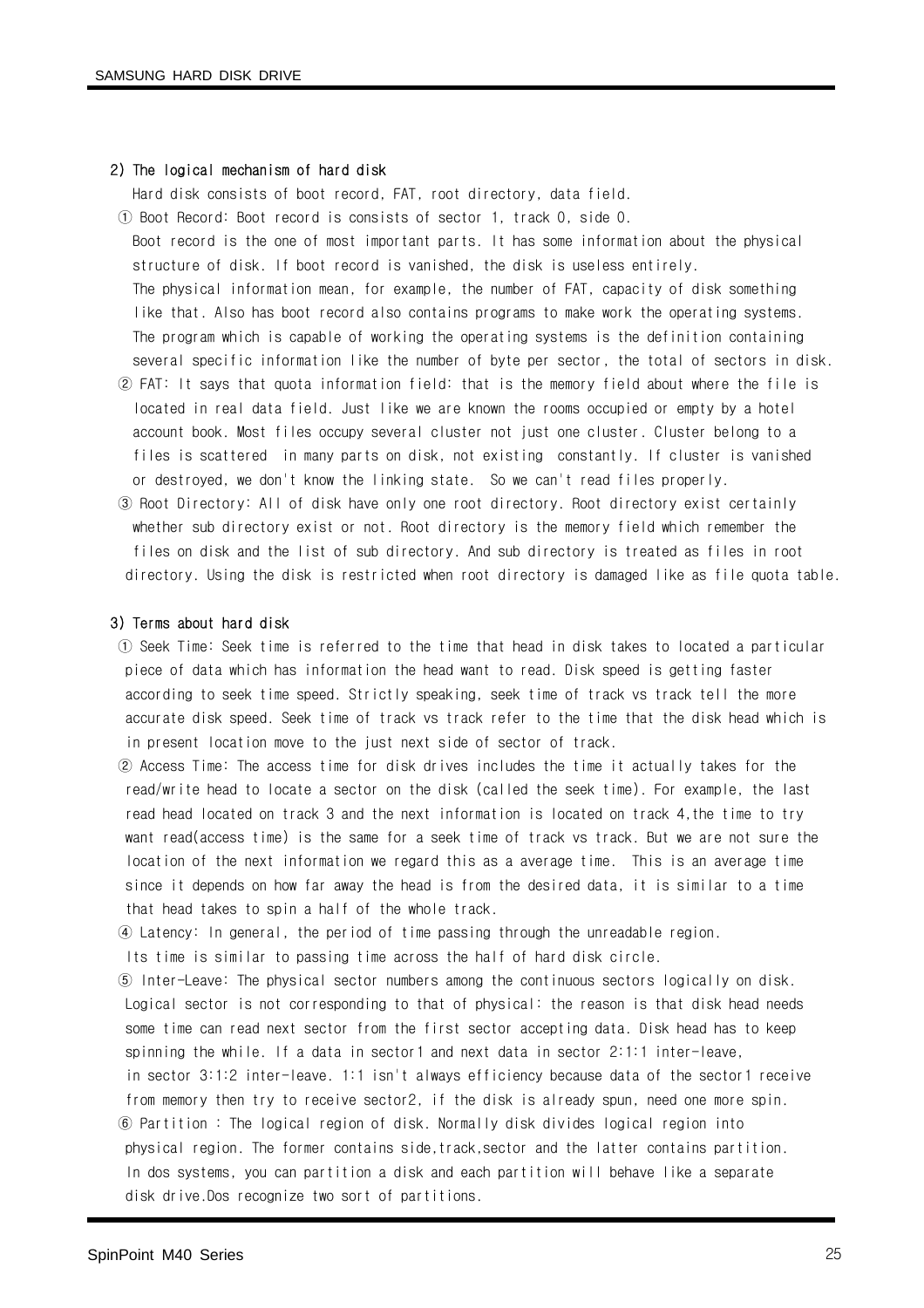ⓐ DOS PARTITION : This is to dos as system disk is to floppy disk and dos is run by this partition.

ⓑ EXTENDED DOS PARTITION : The rest region of the disk was occupied by dos partition. The size of partition from dos 4.0 isn't restricted, hard disk over 32MB(to DOS 3.3) must be treated as a independent drive each diving two more partitions.

⑦ Transfer Rate: The mass of controller is transferred a data from hard disk. That is transferring to computer after reading the data from hard disk. Transfer rate depends on how faster the disk spin and how many data sector is recorded.

⑧ Cache: One of method to optimize capacity of disk drive. Drive using read cache send

a data to host computer ,on the contrary write cache used when host send to drive.

ⓐ Read Cache: How to read the continuous data as well as data needed by host. This is possible because the files in drive storage orderly. If the host want information read before, we transfer information data in buffer without reading dada again. This can be picked up the speed.

ⓑ Write Cache: All data transferred from host are received in buffer of disk drive, host is informed that written already. While disk drive is recording,host can record another information therefore system efficiency is improved. But this is risk loss of data when power is cut off before recording the data yet. PC use write cache within operating systems like smart drive, so PC doesn't have such like a risk. Disk controller,which manages the interchange of data between drive and computer,and hard ware and soft ware in the circuit of disk controller and disk drive. PC is used AT(IDE) and SCSI interface normally. ⓒ Disk controller,which manages the interchange of data between drive and computer,and hard ware and soft ware in the circuit of disk controller and disk drive. PC is used AT(IDE) and SCSI interface normally.

⑨ IDE Drive: Abbreviation of Integrated device electronics. This drive make all circuits connected to AT bus directly by putting within drive, we call this general AT drive.

⑩ Enhanced IDE: Current IDE spec only two drive can be attached and the speed isn't fast. The higher capacity of system,the lower that of the whole system due to that of HDD. Enhanced IDE is an improved IDE-AT Interface spec. resolve the problem like lower transferring speed and 528MB barrier cause by current BIOS. Fast-IDE Interface or local bus IDE-AT Interface are the same.

⑪ SCSI: Current IDE spec only two drive can be attached and the speed isn't fast. The higher capacity of system,the lower that of the whole system due to that of HDD. Enhanced IDE is an improved IDE-AT Interface spec. resolve the problem like lower transferring speed and 528MB barrier cause by current BIOS. Fast-IDE Interface or local bus IDE-AT Interface are the same. ⑫ Defect-Free: A region isn't able to read exist in media. When we find defect like this in manufacturing process, we replace with the normal region. Thus we can supply perfect drive to user. Defect magnet is a method can arrange the defects in read/write from the replaced sector.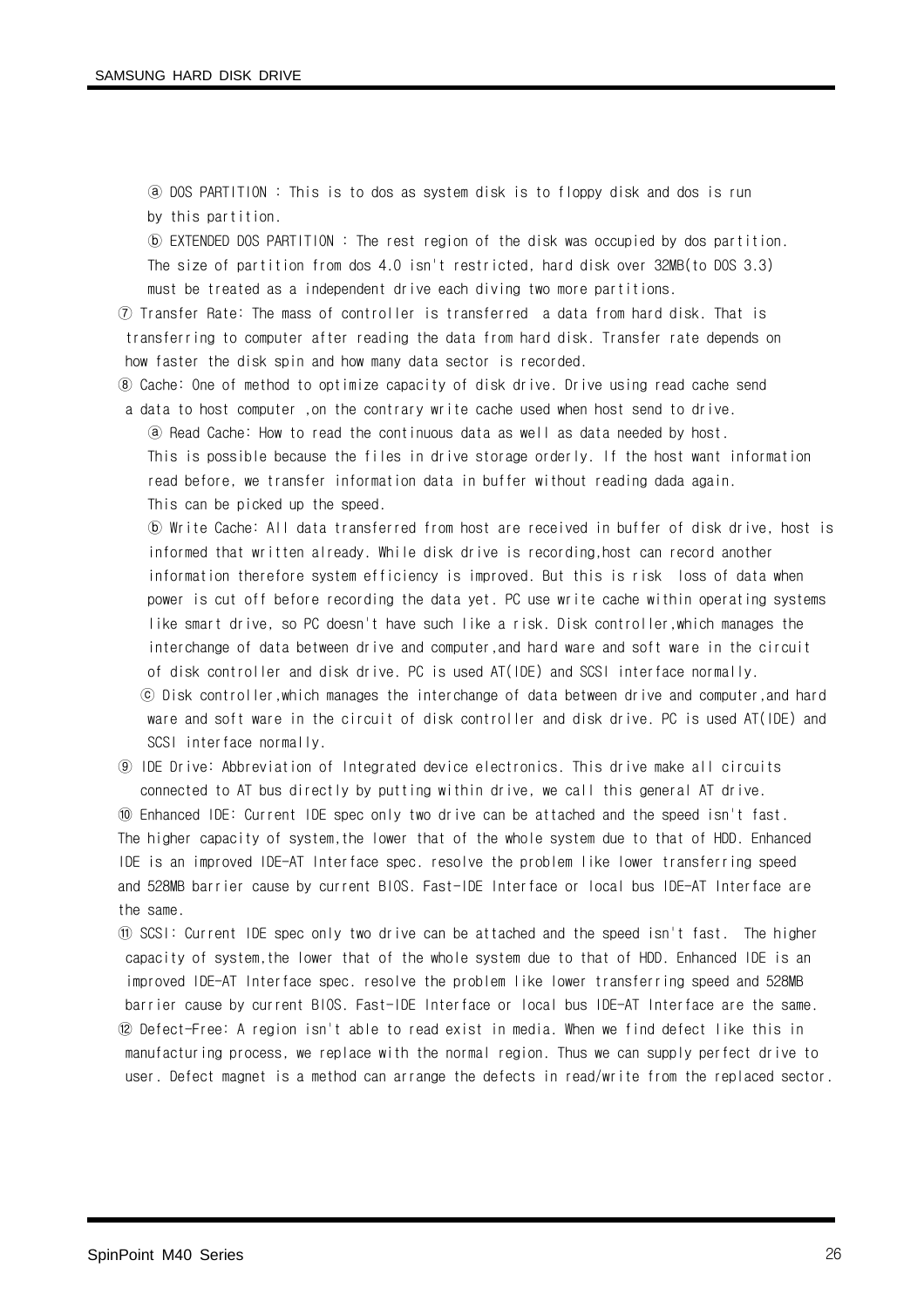⑬ ECC On-the-Fly: A region isn't able to read exist in media. When we find defect like this in manufacturing process, we replace with the normal region. Thus we can supply perfect drive to user. Defect magnet is a method can arrange the defects in read/write from the replaced sector. ⑭ Multi-Zone Recording: Zone-bit recording or constant recording are the same. In case we record data on spinning disk in constant frequency signal, shorten the inside caliper and lengthen the outside diameter. If we make this evenly, the capacity of drive is improved. ⑮ Master/Slave/Cable Select: When we attached 2 IDE drive, one is master and the other is slave. Being a M/S whether or not of drive is determined by jump in drive or cable select.

●BPI: Abbreviation of bit per inch, recording density towards a circumference. Usually we decide the maximum diameter of track.

- ●Buffer: The RAM where executed data between HDD and host computer is stored in RAM temporary. The resolution of the bottleneck according to difference of speed and improving the efficiency.
- ●Controller: Same as disk controller, chip or circuit make possible transfer command and data of computer according to HDD.
- ●DMA: Abbreviation of direct memory access, a technique for transferring data from main memory to a device without passing it through the CPU. This is useful for making quick backups and for real-time applications.

※ Servo

Local control technology enable to read and write data.When spinning flatter high-speeded read data, head is the accurate position according to the position written data, this technology could be a standard about HDD efficiency. Local controller apply stepping spindle motor or voice coil motor to head located in actuator and settled a position. More over another important factor is how far the magnetic head could fly on the surface of hard disk. The lower the height of magnetic head is, the narrower the magnetic region on the disk surface, so the more data can be read or written on the same disk surface.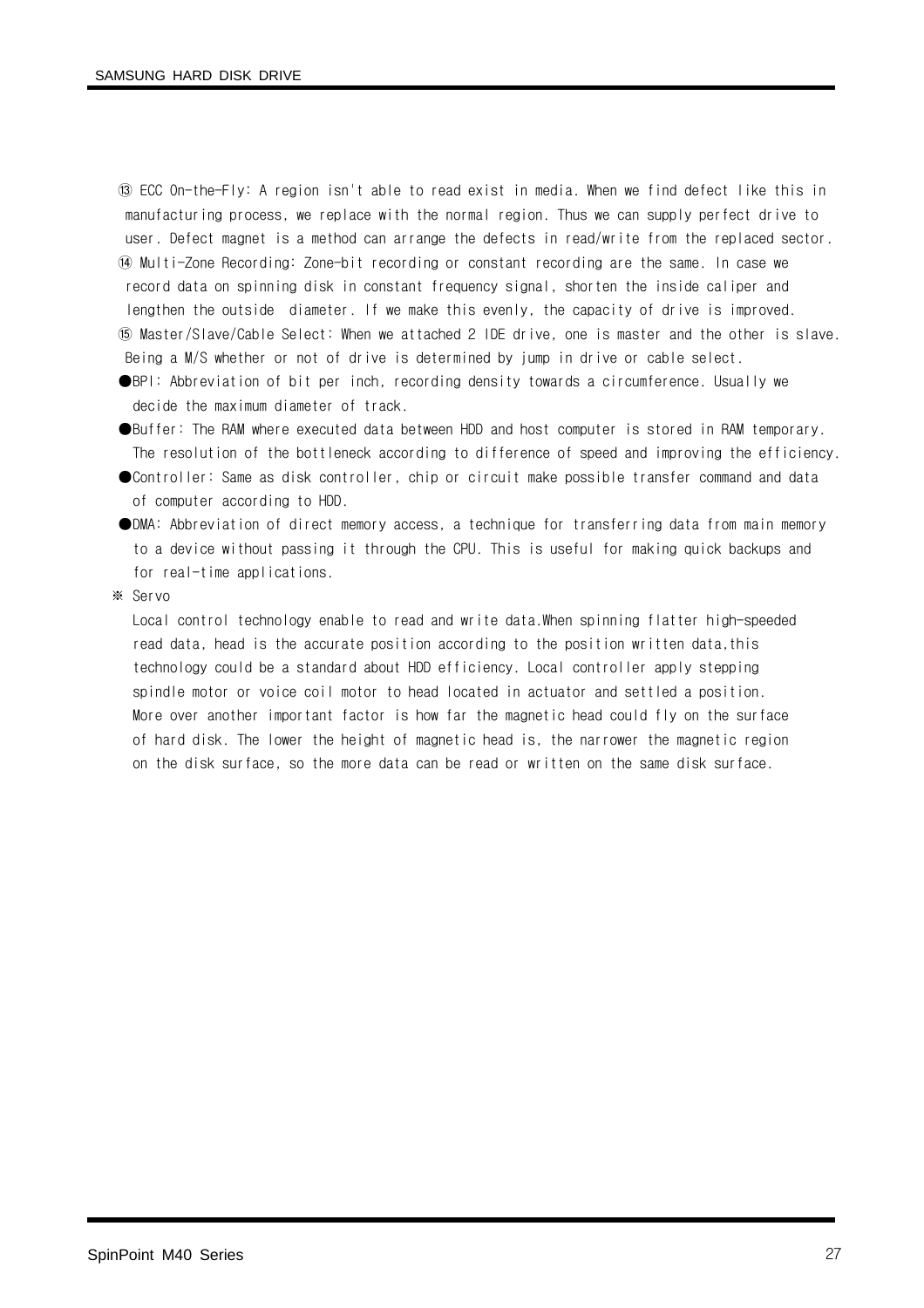## **Attachment 2. Explanation of HDD terms**

| Access                           | Read, write, or update inforamtion on some storage medium such as a disk.                                                                                                                                                                                                   |
|----------------------------------|-----------------------------------------------------------------------------------------------------------------------------------------------------------------------------------------------------------------------------------------------------------------------------|
| Access time                      | The interval between the time a request for data is made by the system and the time the data<br>is available from the drive. Access time includes the actual seek time, rotational latency and<br>command processing overhead time.                                         |
| Actuator                         | The internal mechanism that moves the read/write head to the proper track                                                                                                                                                                                                   |
| Allocation                       | The process of assigning particular areas of the disk to particular data or instructions.                                                                                                                                                                                   |
| Allocation<br>Unit               | An Allocation unit is a group of sectors on the disk that can be reserved for the use of a<br>particular file. (usually in the form of sector, block or cluster)                                                                                                            |
| <b>Buffer</b>                    | An area of RAM reserved for temporary storage of data that is waiting to be sent to a device.                                                                                                                                                                               |
| <b>ABS</b>                       | Air Bearing Surface. Establish flat surface slantingly at the both sides of head to make head<br>rise on disk by using air pressure.                                                                                                                                        |
| Access                           | Reading, writing, updating information stored in disk.                                                                                                                                                                                                                      |
| Access time                      | Time from requesting data to assuring data on disk in system.<br>(contained seek time, rotational latency, command processing overhead time)                                                                                                                                |
| Actuator                         | Mechanism of making read/write head move to the proper track.                                                                                                                                                                                                               |
| <b>AFR</b>                       | Annualized Failure Rate, Accumulated failure rate.                                                                                                                                                                                                                          |
| Allocation                       | Process of storing Data instruction at the particular region in disk.                                                                                                                                                                                                       |
| Allocation<br>Unit               | Remaining sector set on disk to be used for specific file.<br>(commonly, in form of sector, block, cluster)                                                                                                                                                                 |
| <b>APM</b>                       | Advanced Power Management Hardware.                                                                                                                                                                                                                                         |
| Areal<br>Density                 | Recording capacity per 1 square inch. Areal Density = BPI $\times$ TPI [Mb/Inch]                                                                                                                                                                                            |
| Arm                              | Assembled HGA(Head Gimbal Assembly) and VCM at the back and forth of ARM. Parts which<br>is connected to pivot bearing of base. (Parts enable to move head to proper location on Base<br>physically)                                                                        |
| AT                               | Advanced Technology interface or IDE. Interface to be designed for IBM transfer PC.                                                                                                                                                                                         |
| ATADevice                        | AT Attachment Device. Device is equivalent to ANSI ATA spec. HDD, contained tape drive,<br>CD-ROM.                                                                                                                                                                          |
| ATA-2                            | Improved the existing AT interface, Interface is correspond to E-IDE of W/D by suggestion of<br>Seagate                                                                                                                                                                     |
| Audit                            | Examine the factory.                                                                                                                                                                                                                                                        |
| Average<br>Seek Time             | The average time it takes for the read/write head to move to a specific location.                                                                                                                                                                                           |
| Back Gap                         | protect information recorded in media from damage by breaking the remained current flowed to<br>head in magnetic body.                                                                                                                                                      |
| <b>Bad Block</b>                 | A block (usually the size of a sector) that cannot reliably hold data because of meadia flaw or<br>damaged format markings.                                                                                                                                                 |
| <b>BALANCING</b><br><b>PLATE</b> | Lead plate to maintain the balance of ARM. (The amount of disk and head are different in case<br>of different capacity of the same series, so this maintain the center of gravity because the<br>center of gravity of ARM is changing according to those of head changing.) |
| Base                             | Basic frame for parts assembling of HDD. spindle motor, arm, VCM, cover, PCB are assembled<br>on Base.                                                                                                                                                                      |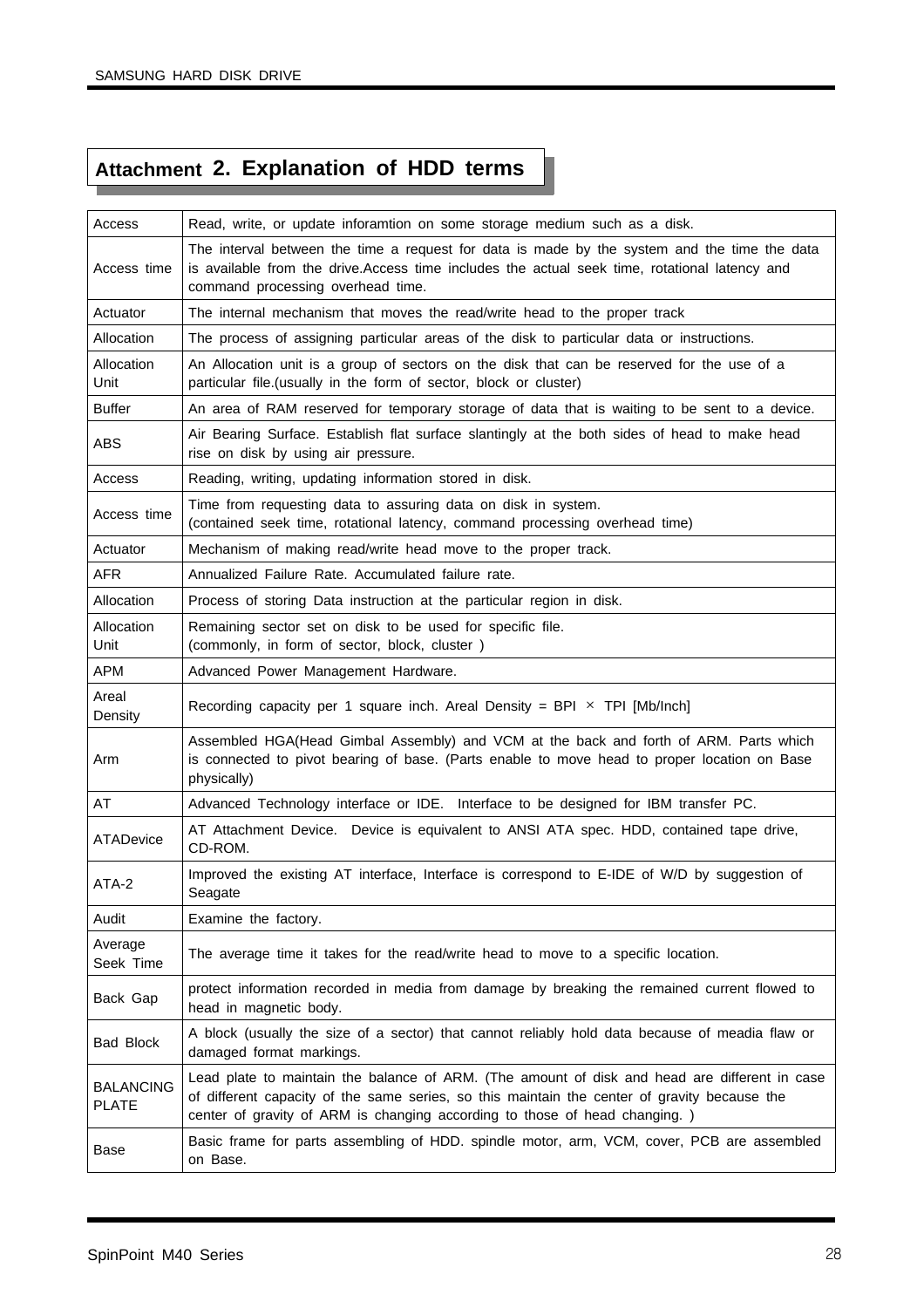| <b>BEARING</b>            | Abbreviation of pivot bearing, Mediator of Arm and Base which is located in the center of ARM<br>and it can rotate smoothly.                                                                                                                     |
|---------------------------|--------------------------------------------------------------------------------------------------------------------------------------------------------------------------------------------------------------------------------------------------|
| Bezel                     | A plastic panel that extends the face of a drive so that it covers a computer's drive bay opening.                                                                                                                                               |
| <b>BIOS</b>               | Basic Input/Output system: Control program/sub-program can control computer and around device.                                                                                                                                                   |
| bit                       | A binary digit may have one of two values-1 or 0                                                                                                                                                                                                 |
| Boot Record               | Located in the first track and sector in disk where store physical structure information of disk.<br>(sector1, track 0, side 0)                                                                                                                  |
| <b>BPI</b>                | Abbreviation of Bit Per Inch, it means the recording density towards circumference. Generally it<br>decided to the value of maximum track.                                                                                                       |
| <b>BPS</b>                | Bit per second. Data transferring speed, transferring bit numbers per second.                                                                                                                                                                    |
| <b>BPSI</b>               | Bits per square inch = areal density, Bit numbers per 1 square inch, BPSI=BPI x TPI                                                                                                                                                              |
| <b>Breather</b><br>Filter | Filter to prevent contamination occurred inside due to outside air, it is putted on air plug.                                                                                                                                                    |
| <b>Buffer</b>             | Temporary RAM to store data between HDD and host computer, it is used for efficiency<br>improvement.                                                                                                                                             |
| Burn-in test              | Reliability test with changing temperature, voltage condition.                                                                                                                                                                                   |
| <b>Bus</b>                | The part of a chip, circuit board, or interface designed to.                                                                                                                                                                                     |
| <b>Byte</b>               | Unit of digital information. 1 Byte is 8 bit.                                                                                                                                                                                                    |
| Cache                     | Optimizing method for drive efficiency, read cache is for data transfer from drive to host<br>computer and write cache is from host to drive. (256KB in normal. It mediate the bottle-neck<br>due to speed difference between drive and PC host) |
| Capacity                  | Information amount could be stored in HDD. Units are MB, GB                                                                                                                                                                                      |
| Clean Room                | No particle room for MP or RMA of HDD. Grade of 1000ppm, 100ppm, 10ppm etc.                                                                                                                                                                      |
| CLIP-FPC                  | Components to assemble FPC and SUPPORT-FPC.                                                                                                                                                                                                      |
| Clock                     | Timing standard signal to treatment balance.                                                                                                                                                                                                     |
| Cluster                   | The logical factor to read/write real data. One cluster is bind 2 sectors generally, its size is<br>2kbyte.                                                                                                                                      |
| Compatibility<br>test     | Test hardware device or software's compatibility to confirm compatibility.                                                                                                                                                                       |
| Controller                | Disk Controller also, chip or circuit can be transfer data order of computer to available to HDD.                                                                                                                                                |
| Cover                     | Protect parts within HDD from the exterior impact and particle and moist, the fatal fact caused<br>head and disk failure.                                                                                                                        |
| CPU                       | Central Processing Unit. Control input/output device and sending, computing, recording data and<br>output the result.                                                                                                                            |
| Crash Stop                | Protect activator's impact in emergency condition when head move to parking zone or come off<br>data zone.                                                                                                                                       |
| <b>CRC</b>                | Abbreviation of Cyclic Redundancy Code, detect error differ from ECC containing error correcting<br>function. For protect ID data.                                                                                                               |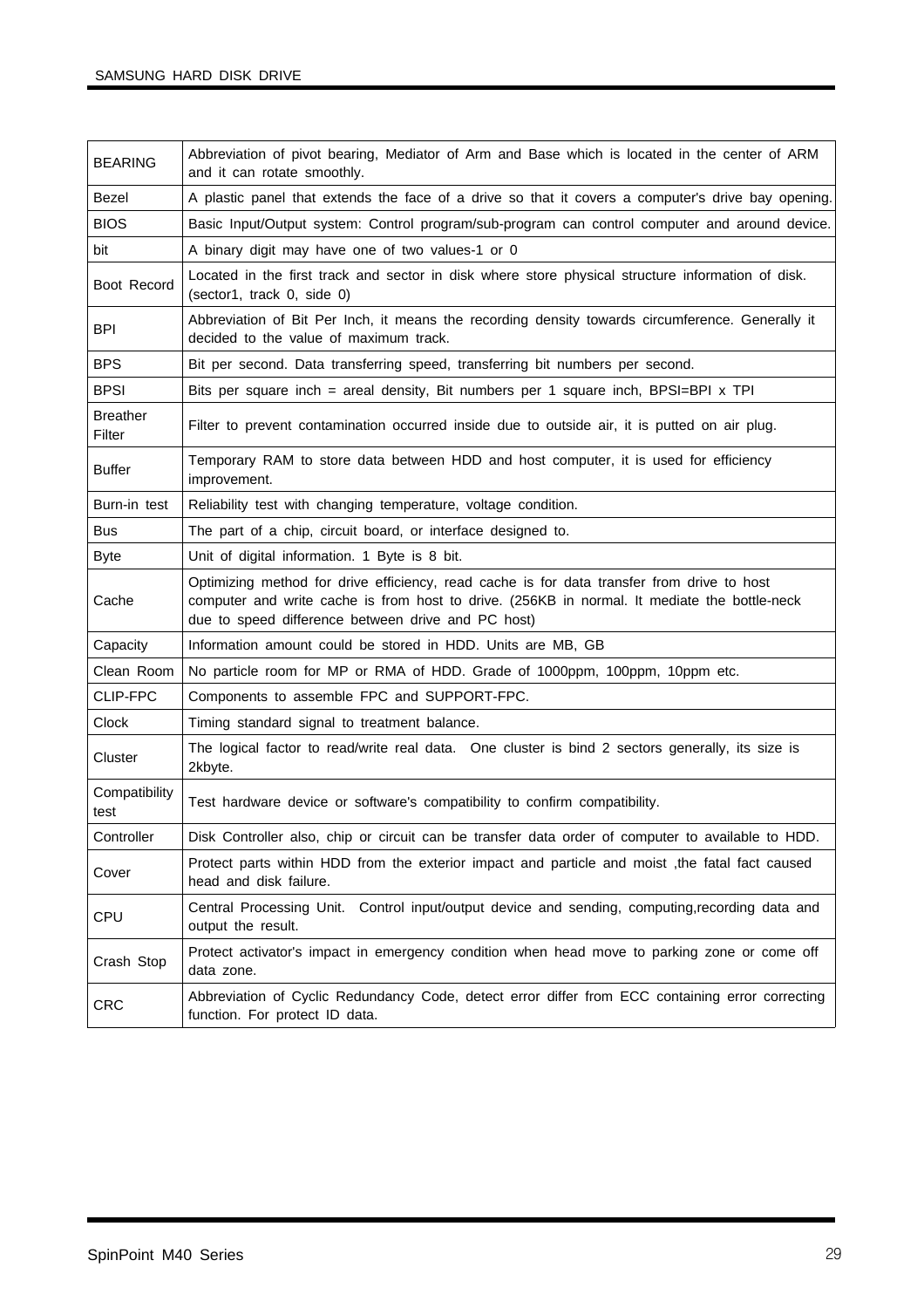| Cylinder/Trac<br>k/Sector                 | Data is recorded on lots of circle in media in HDD, we call these circles track We record data<br>at both sides of media and HDD has many media layers. so it has several tracks which have<br>the same radius, we call this concentric circle collection of track Cylinder. Tracks are divided to<br>sector and it organized ID information and data and ECC. ID information is a sort of address<br>information to seek data sector requested from host computer. |
|-------------------------------------------|---------------------------------------------------------------------------------------------------------------------------------------------------------------------------------------------------------------------------------------------------------------------------------------------------------------------------------------------------------------------------------------------------------------------------------------------------------------------|
| Data<br>Separator                         | Separate complex data/clock signal from HDD stored data/timing information encoded form.                                                                                                                                                                                                                                                                                                                                                                            |
| Decoding                                  | Restore encoded signal.                                                                                                                                                                                                                                                                                                                                                                                                                                             |
| Dedicated<br>Servo                        | Concentrate servo signal (Timing & location control signal) on on side of drive.                                                                                                                                                                                                                                                                                                                                                                                    |
| Defect<br>Management                      | Find defect and treat data from replaced sector on read/write.                                                                                                                                                                                                                                                                                                                                                                                                      |
| Defect-Free/<br>Defect<br>Management      | HDD vendor received disks from media vendor for smooth supply and proper price and these<br>media has defect( region can't read write data), by scanning defect during production process<br>and replacing normal region so we can product defect-free drive. Defect management means<br>scanning defect and treatment process from replaced data during read/write.                                                                                                |
| <b>Disk</b>                               | Head record data in this circle plate, magnetic disk is general.                                                                                                                                                                                                                                                                                                                                                                                                    |
| Disk array                                | Group assembled the separate HDD for large capacity.                                                                                                                                                                                                                                                                                                                                                                                                                |
| DMA                                       | Direct Memory Access, data transferring method among system memory and HDD without CPU.<br>By using DMA, CPU can do other works while data transferring, efficiency become improved.                                                                                                                                                                                                                                                                                |
| <b>DOA</b>                                | dead on arrival, arrival failure.                                                                                                                                                                                                                                                                                                                                                                                                                                   |
| <b>DPPM</b>                               | Defect parts per million, failure unit.                                                                                                                                                                                                                                                                                                                                                                                                                             |
| <b>Drive</b><br>Geometry                  | Functional definition according to the numbers of head, cylinder, sector per track.                                                                                                                                                                                                                                                                                                                                                                                 |
| <b>DVT</b>                                | Design Verification test.                                                                                                                                                                                                                                                                                                                                                                                                                                           |
| ECC                                       | Error correction code. Correct error data, controller scan and correct error combining user data<br>and parity bit.                                                                                                                                                                                                                                                                                                                                                 |
| ECC<br>on-the-Fly                         | ECC is Error Correction Code, Additional recording information per every sector. By ECC<br>creation logic, data is added on disk and checking and correcting with reading. If it is<br>correctable error without read action stopping, we call this ECC on-the-Fly with hardware's<br>help<br>within controller.                                                                                                                                                    |
| E-IDE<br>Enhance<br><b>IDE</b>            | Revised interface in IDE way, new specification to improve the existing method has problem of<br>low speed.                                                                                                                                                                                                                                                                                                                                                         |
| Embedded<br>Servo /<br>Dedicated<br>Servo | Embedded Servo: Arrange servo signal(timing, location control signal) to data and data track in<br>Dedicated Servo: Mechanism of dedicated surface of disk have timing and positioning<br>parallel.<br>information only.                                                                                                                                                                                                                                            |
| Encoding/<br>Decoding                     | Encoding is a data transferring method before recording data pattern to disk and Decoding is on<br>the contrary. To read recorded data more easily and accurately, Encoding and Decoding should<br>be needed. Coding methods are MFM.(2.7)RLL.(1.7)RLL.                                                                                                                                                                                                             |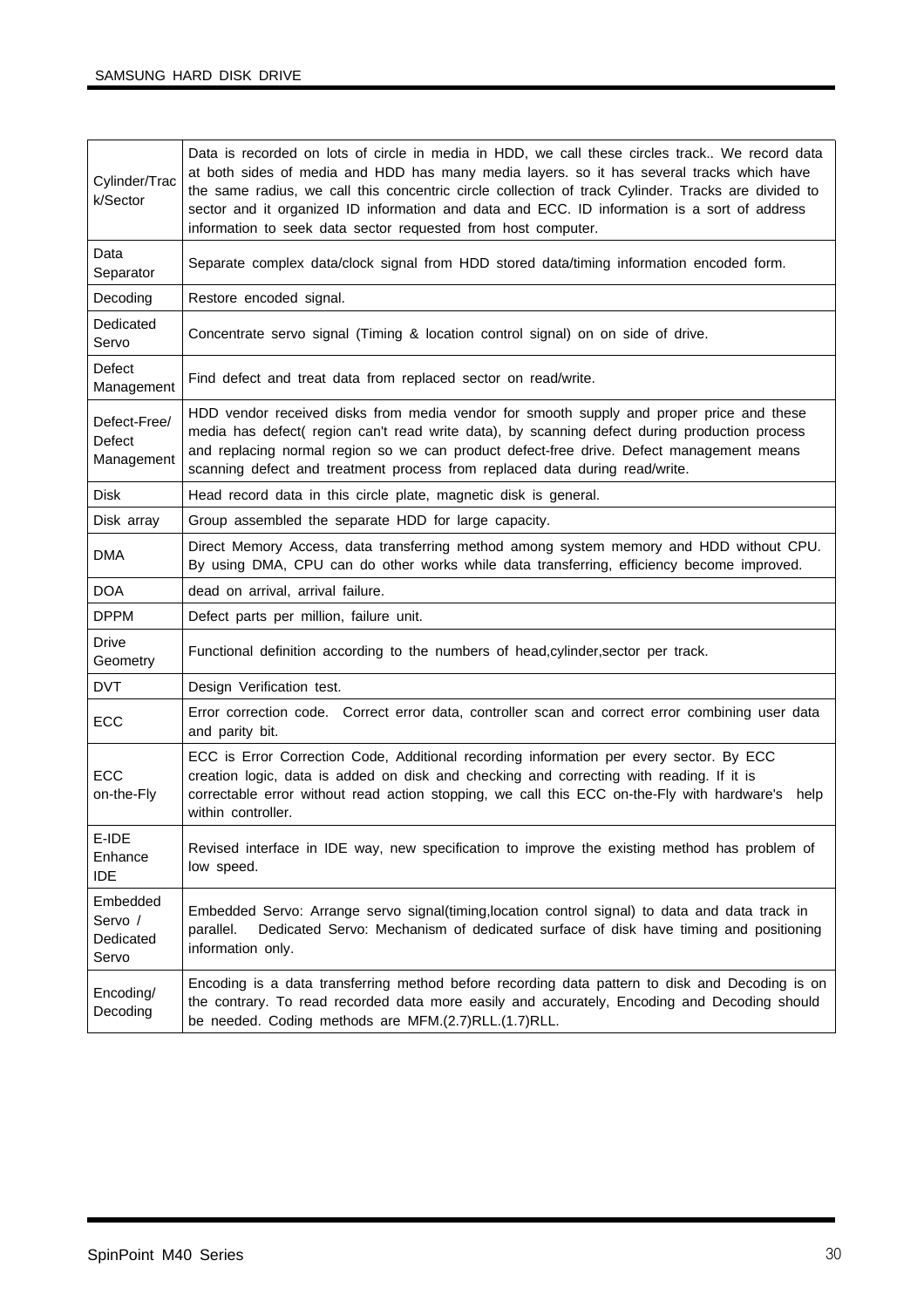| Enhanced<br><b>IDE</b>           | The existing IDE specification enable to adhere only 2 drives and transferring speed was low.<br>But HDD efficiency are resulted to low the whole capacity according to getting system efficiency<br>higher. Enhanced IDE has specification of revised IDE-AT interface by current BIOS and 528Mb<br>barrier and we settled the low speed problem with this new spec. Same as Fast-IDE Interface<br>or Local Bus IDE-AT Interface. |
|----------------------------------|------------------------------------------------------------------------------------------------------------------------------------------------------------------------------------------------------------------------------------------------------------------------------------------------------------------------------------------------------------------------------------------------------------------------------------|
| EOL                              | End of Life.                                                                                                                                                                                                                                                                                                                                                                                                                       |
| <b>EPROM</b>                     | Erasable programmable read only memory.                                                                                                                                                                                                                                                                                                                                                                                            |
| <b>EVT</b>                       | Engineering verification test.                                                                                                                                                                                                                                                                                                                                                                                                     |
| <b>FAT</b>                       | File allocation table. Data table is recorded at the most outer side of disk, inform sector<br>location and order of each recorded file to Operating system.                                                                                                                                                                                                                                                                       |
| <b>FCI</b>                       | Flux change per inch. magnetization rotation density per unit inch.                                                                                                                                                                                                                                                                                                                                                                |
| <b>FCI/FCPI/Flu</b><br>x Density | Flux Change Per Inch. Magnetization rotating density per unit inch. Concerned with BPI, this<br>value is decided by track has maximum radius. BPI is proportion to FCI according to difference<br>of coding method.                                                                                                                                                                                                                |
| <b>FDD</b>                       | Floppy Disk Drive. 5.25"/3.5" drive is used for PC                                                                                                                                                                                                                                                                                                                                                                                 |
| <b>FILTER</b>                    | Components filtering particle from the flowed air to the inside/outside of HDA.                                                                                                                                                                                                                                                                                                                                                    |
| Firmware                         | Hardware control program, this is stored in                                                                                                                                                                                                                                                                                                                                                                                        |
| Flash<br>Memory                  | Among PROM of the memory for searching only which can re-write, memory chip enable to<br>rewrite and erase the old contents electrically.                                                                                                                                                                                                                                                                                          |
| Flexure<br>Assembly              | Control rising by Slider ABS, flying height of slider and make slider move to proper track by<br>connecting to head positioning mechanism.                                                                                                                                                                                                                                                                                         |
| Flux Density                     | Flux density, the number of magnetic field pattern can be recorded on the disk surface.                                                                                                                                                                                                                                                                                                                                            |
| Flying<br>Height                 | Distance between Read/write head and disk surface. Air resistance due to disk rotation can<br>maintain this distance, the small flying height is, the large data recording density is, but it need<br>more specified mechanical design.                                                                                                                                                                                            |
| Form factor                      | Industrial specification decided diameter of Disk. 3.5", 2.5" in case of Samsung.                                                                                                                                                                                                                                                                                                                                                  |
| Format                           | Recording the particular signal to divide track and sector and this information should be recorded<br>on disk in first before user want to store data. Be careful because formatting erase all recorded<br>information.                                                                                                                                                                                                            |
| Formatted<br>capacity            | Available HDD capacity after HDD formatting.                                                                                                                                                                                                                                                                                                                                                                                       |
| <b>FPC</b>                       | Flexible Printed Circuit, or PCC, inputted parts enable to flow current to the flexible material.<br>(Polemize)                                                                                                                                                                                                                                                                                                                    |
| FPC ASS'Y                        | Status of soldering IC, CAPACITOR, 14PIN CONNECTOR to FPC surface or connecting<br>HOLDER-FPC, SUPPORT-FPC, CLIP-FPC.                                                                                                                                                                                                                                                                                                              |
| <b>GASKET</b>                    | Parts made of rubber to protect inner inflow air and moist from the outside of HDD                                                                                                                                                                                                                                                                                                                                                 |
| GigaByte(G<br>B)                 | Data storing unit. Accurately 1,073,741,824 bytes(1024*1024*1024), i.e. 1,000MB                                                                                                                                                                                                                                                                                                                                                    |
| <b>GMR Head</b>                  | Giant Magneto Resistive head. New type head of MR head.                                                                                                                                                                                                                                                                                                                                                                            |
| Half height                      | One of the standard height specification of HDD and the real height is 1.6 inch                                                                                                                                                                                                                                                                                                                                                    |
| Hard<br>Error/Soft<br>Error      | Hard error is a continuous misreading due to defect of disk surface) and it can read correct<br>data if in case of read again, we call this soft error.                                                                                                                                                                                                                                                                            |
| HDA                              | Head Disk Assembly, half assembled product of HDD. SPINDLE MOTOR, DISK, HSA, VCM etc.<br>are sealed within Base and Cover.                                                                                                                                                                                                                                                                                                         |
| HDA label                        | Label remarked assembly status of Disk/Head by 5digit-english & number.                                                                                                                                                                                                                                                                                                                                                            |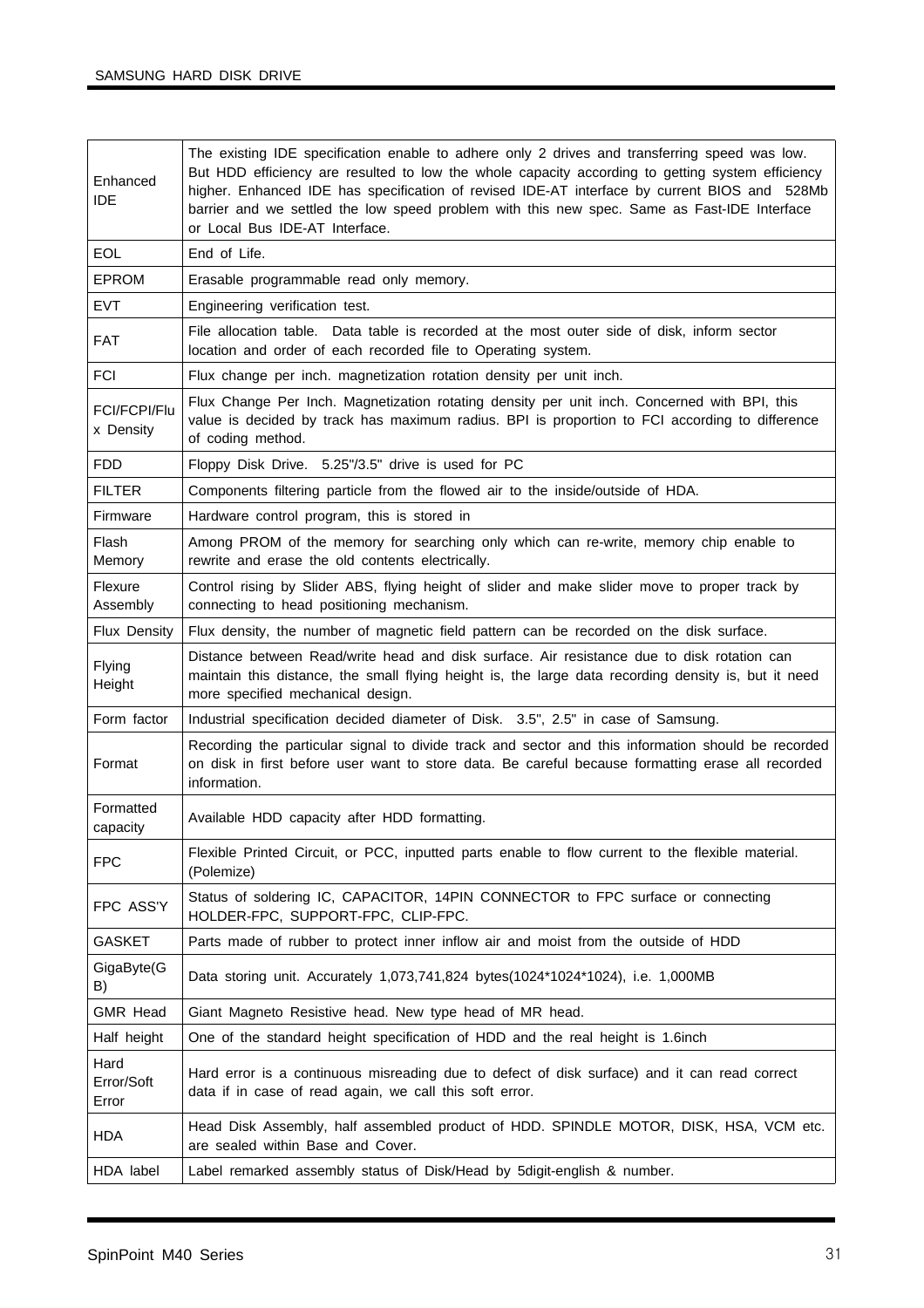| <b>HDD</b>                          | Hard Disk Drive, memory device by transferring data to permanent magnetic field rather than<br>digital pulse. It organized HDA and PCBA.                                                                                                                                                                                                                                       |
|-------------------------------------|--------------------------------------------------------------------------------------------------------------------------------------------------------------------------------------------------------------------------------------------------------------------------------------------------------------------------------------------------------------------------------|
| Head                                | Read/write data on disk directly. (MIG, Thin film, MR, GMR)                                                                                                                                                                                                                                                                                                                    |
| Head Crash                          | The damages of read/write and media cause a sudden contact between head and disk surface,<br>they are also occurred because of dust, particles or other contamination within HDA.                                                                                                                                                                                              |
| <b>Head Stack</b>                   | Status ARM and HGA assembled.                                                                                                                                                                                                                                                                                                                                                  |
| Height                              | Vertical height of HDD (1 inch height is used generally in case of 3.5" drive)                                                                                                                                                                                                                                                                                                 |
| <b>HGA</b>                          | Head Gimbal Ass'y, recording and replaying data and it organized slider and suspension for<br>supporting slider, usually we say Head                                                                                                                                                                                                                                           |
| High-Level<br>formatting            | Progressing mechanism to format program of management system. Root directory, File allocation<br>table created.                                                                                                                                                                                                                                                                |
| <b>HOLDER-FP</b><br>C               | Parts made of plastic enable to make routing FPC.                                                                                                                                                                                                                                                                                                                              |
| <b>HSA</b>                          | HEAD STACK ASS'Y,. Assembled HGA with FPC ASS'Y in ARM.                                                                                                                                                                                                                                                                                                                        |
| Hz                                  | Herz. The number of event during 1 second.                                                                                                                                                                                                                                                                                                                                     |
| I/O                                 | Data Input/output                                                                                                                                                                                                                                                                                                                                                              |
| IC                                  | Integrated circuit Electric circuit, assembly of elements of transistor, diode, resistance on the thin<br>plate of semiconductor. CPU of PC and RAM are sort of IC.                                                                                                                                                                                                            |
| <b>IDE</b>                          | Integrated Device Electronics. In IBM PC AT, drive type enable to connect all circuits to AT<br>Bus directly                                                                                                                                                                                                                                                                   |
| <b>IDE</b> Drive                    | Integrated Device Electronics, In IBM PC AT, drive enable to connect all circuits to AT Bus.<br>Generally, AT drive.                                                                                                                                                                                                                                                           |
| Initialize                          | Refer to low level formatting.                                                                                                                                                                                                                                                                                                                                                 |
| Interface                           | Disk controller to manage data between drive and computer and hard ware & software contained<br>within disk drive circuit. AT(IDE) and SCSI interface are usually used in small computer system.                                                                                                                                                                               |
| Interleave/<br>Interleave<br>Factor | Order of sector arranged within track. For example, interleave factor is 3:1 then arranged by 3<br>sectors for sector interval, that is, it is possible to read sector2 after reading sector1 by leaping<br>over 2sector. We need 3 rotations to read all data of track. Now days, Most interleave is 1:1.                                                                     |
| <b>IQC</b>                          | Incoming quality control. Inspection process for import.                                                                                                                                                                                                                                                                                                                       |
| Jumper                              | Device in type of hardware, it decide HDD connecting status (Master/Slave etc.)                                                                                                                                                                                                                                                                                                |
| Jumper Pin                          | A small parts enable to choose drive running mode.(Master/Slave)                                                                                                                                                                                                                                                                                                               |
| KB/MB/GB                            | $KB$ = Kilo Byte, MB = Mega Byte, GB = Giga Byte. K, M, G have double meanings. First,<br>K=1000, M=1000000, G=1000000000, second K=2^10=1024, M=2^20=1048576,<br>G=2^30=1073741824. The second one is more accurate mean on HDD capacity, but we usually<br>we use by the first one.                                                                                          |
| Landing<br>Zone/Parking<br>Zone     | Both of them means the landing location of head when spindle motor stopping. This zone used<br>for protecting the risk of data damage caused from the contact between head and disk, this<br>zone is not stored. Recently most drives using VCM are designed head should be landed in<br>landing Zone automatically.                                                           |
| Latch                               | Parts enable to hold ARM putting on head in constant power.                                                                                                                                                                                                                                                                                                                    |
| LATCH<br><b>SCREW</b>               | HEAD is located in parking zone on off, at this time latch screw connected in parking magnetic<br>and make head fixing. (latch force is determined by magnetic power)                                                                                                                                                                                                          |
| Latency/Rota<br>tional<br>latency   | Waiting time until target sector seek time after Read/Write Head arriving at the target track.<br>(Generally, 1/2 of spindle cycle). One cycle time of disk is 16.7ms in case of spin speed is<br>3600rpm, then average waiting time should be 8.3ms. This Latency is a one of most factor for<br>drive efficiency, transferring speed is better getting shorter waiting time. |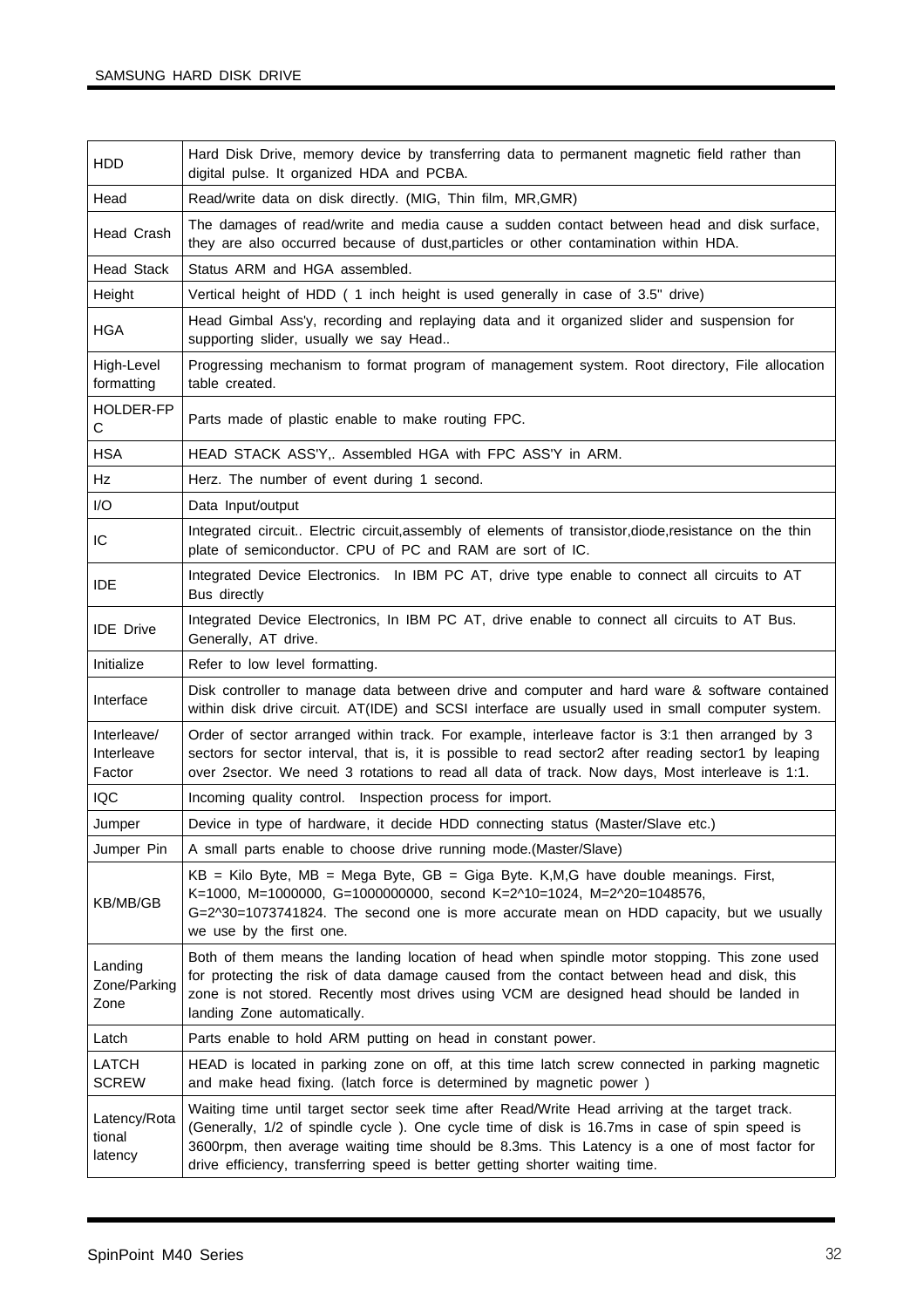| LBA mode                         | Logical block allocation. DOS mode to resolve 528MB capacity restriction.                                                                                                                                                                                                                                                                                                                                             |
|----------------------------------|-----------------------------------------------------------------------------------------------------------------------------------------------------------------------------------------------------------------------------------------------------------------------------------------------------------------------------------------------------------------------------------------------------------------------|
| <b>LED</b>                       | Light Emitting Diode. Used for signal light to all kind of electric containing computer.                                                                                                                                                                                                                                                                                                                              |
| Low profile                      | One of standard height of HDD, the real height is 1 inch.                                                                                                                                                                                                                                                                                                                                                             |
| Low-level<br>formatting          | Operating system make sector on disk enable to access in proper region in order to create file<br>structure.                                                                                                                                                                                                                                                                                                          |
| Master                           | HDD become booting when put 2 more IDE drives. (decided C:, Managed master/slave by<br>Jumper control & CMOS setup)                                                                                                                                                                                                                                                                                                   |
| Master/Slave<br>/Cable<br>select | When 2 IDE drives operated, one drive become Master(drive C: or drive 0) and the other is<br>Slave.(drive D: or drive 1) Master/Slave is determined by using jumper within drive or Cable<br>select method. jumper setup is different from companies, so refer to usages, Cable Select has a<br>complex jumper method so drive become master/slave automatically according to decided signal<br>for Cable Select      |
| Media<br>Aluminium               | Plate substrate coating with magnetic body. Casting with lubricant to prevent damage for Head<br>landing/off, where data stored in form of magnetic flux or politary change.                                                                                                                                                                                                                                          |
| Mega<br>Byte(MB)                 | Data storage unit. Accurately 1,048,576 Bytes(1,024*1,024). that is 1,000KB                                                                                                                                                                                                                                                                                                                                           |
| Mega<br>Hertz(MHz)               | Clock speed unit for PC, clock occur million times per second                                                                                                                                                                                                                                                                                                                                                         |
| Microprocess<br>or               | Collection of CPU function to LSI(large IC).                                                                                                                                                                                                                                                                                                                                                                          |
| <b>MIG</b>                       | Read metal in gab head, Improved head has high valued inductance by inserting metal around<br>gab of core.                                                                                                                                                                                                                                                                                                            |
| Millisecond                      | One thousandth. Speed unit of HDD efficiency.                                                                                                                                                                                                                                                                                                                                                                         |
|                                  |                                                                                                                                                                                                                                                                                                                                                                                                                       |
| <b>MMX</b>                       | Multimedia Extension. Intel's new CPU chip. Added new 57 orders to run image and sound,<br>efficiency is improved about 10~20%.                                                                                                                                                                                                                                                                                       |
| <b>MP</b>                        | Mass production.                                                                                                                                                                                                                                                                                                                                                                                                      |
| <b>MPC</b>                       | Multi-media Personal Computer                                                                                                                                                                                                                                                                                                                                                                                         |
| MR head                          | Magnetic Resistive head. For high-efficiency HDD, IBM developed the marginal head which is<br>enable to separate read/write applying MR elements to read head of thin film head.                                                                                                                                                                                                                                      |
| <b>MRB</b>                       | material review board.                                                                                                                                                                                                                                                                                                                                                                                                |
| <b>MTBF</b>                      | Mean Time Between Failure, average time of occurring failure. This is one of most important<br>reliability factor, not the actual measured value but the calculated value of every companies.                                                                                                                                                                                                                         |
| <b>MTTF</b>                      | Mean Time to failure. same as MTBF                                                                                                                                                                                                                                                                                                                                                                                    |
| <b>MTTR</b>                      | Mean Time To Repair, average time to repair. Generally the replacing time of PCBA or HDA.                                                                                                                                                                                                                                                                                                                             |
| Multi-Zone<br>Recording          | Zone-Bit Recording, Constant Recording. While recording data on rotating disk, the inside<br>diameter get shorter of sector length and outside diameter get longer of that if the frequency of<br>signals is constant. So we make drive capacity higher if make the sector length same with<br>outside diameter and inside diameter. We also say Constant Angular Velocity, CAV and<br>Constant Linear Velocity, CLV. |
| <b>MVT</b>                       | Maturity Verification Test, Test for MP possibility.                                                                                                                                                                                                                                                                                                                                                                  |
| <b>ORT</b>                       | On-going reliability test. Test for MTBF and long time test in normal condition. ( Burn in test<br>progress with mal-condition)                                                                                                                                                                                                                                                                                       |
| <b>OS</b>                        | Operating System. Control and manage computer system to use more easily for user.<br>(DOS, UNIX etc.)                                                                                                                                                                                                                                                                                                                 |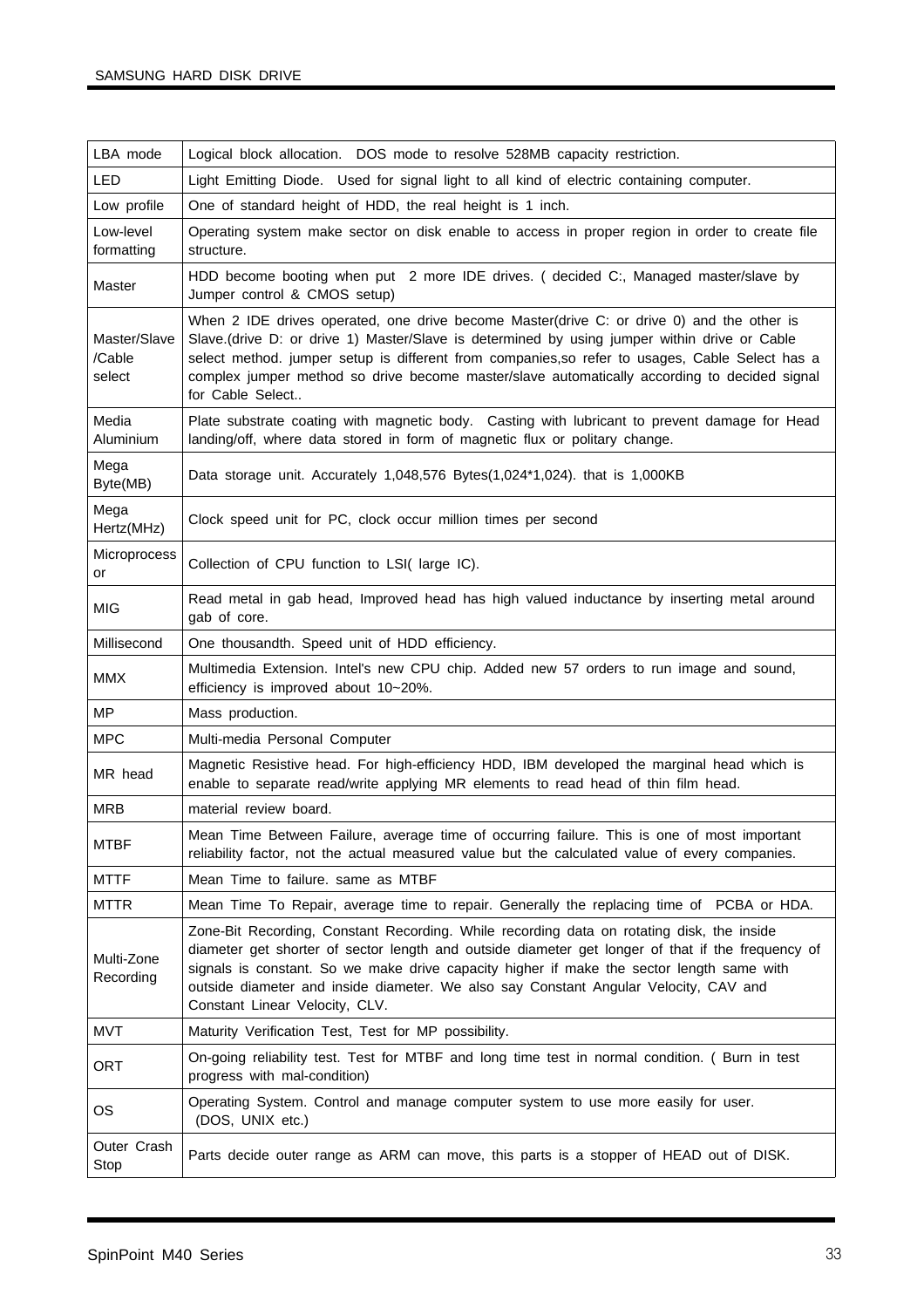| Overhead                                                      | Time to perform the real order for controller, host adaptor and drive. The faster overhead is,<br>the faster performing time.                                                                                                                                                                                                                                                                          |
|---------------------------------------------------------------|--------------------------------------------------------------------------------------------------------------------------------------------------------------------------------------------------------------------------------------------------------------------------------------------------------------------------------------------------------------------------------------------------------|
| Overwrite                                                     | Recorded data erased by overlapping the existing data.                                                                                                                                                                                                                                                                                                                                                 |
| Parking<br>Zone                                               | = Landing Zone                                                                                                                                                                                                                                                                                                                                                                                         |
| Partition                                                     | When we use one HDD for multi ones dividing section logically, every memory section is<br>partition, For example, 2.5GB HDD can be used for one 2.1GB computer and one 400MB.                                                                                                                                                                                                                          |
| <b>PCBA</b>                                                   | Printed Circuit Board Assembly. Kind of IC and Chips are Soldered on board and make run<br>HDA, PCBA is a half-finished goods.                                                                                                                                                                                                                                                                         |
| <b>PCMCIA</b>                                                 | Personal Computer Memory Card International Association.                                                                                                                                                                                                                                                                                                                                               |
| Pentium                                                       | 586 Microprocessor to apply IBM type developed by Intel                                                                                                                                                                                                                                                                                                                                                |
| Pentium<br>Pro(P6,686)                                        | Pentium's next CPU. 5.5 billion transistor integrated. There are 150, 166, 180, 200MHz.                                                                                                                                                                                                                                                                                                                |
| Peripheral                                                    | Additional device except basic CPU. There are Disk Drive, Tape Drive, CD-ROM.                                                                                                                                                                                                                                                                                                                          |
| <b>PIO</b>                                                    | Programmed Input/Output.                                                                                                                                                                                                                                                                                                                                                                               |
| Pivot<br>Bearing                                              | Roll bearing is fixed on the rotating center of ARM.                                                                                                                                                                                                                                                                                                                                                   |
| Plated<br>Media                                               | Disk is covered with hard metal alloy rather than disk Iron-oxide compound.<br>The more data could be stored.                                                                                                                                                                                                                                                                                          |
| Platter                                                       | Metal disk record data within HDD                                                                                                                                                                                                                                                                                                                                                                      |
| <b>POH</b>                                                    | Power On Hour, used for MTBF.                                                                                                                                                                                                                                                                                                                                                                          |
| Power PC                                                      | RISC type CPU is developed by IBM, Apple and Motorola commonly.                                                                                                                                                                                                                                                                                                                                        |
| <b>PQT</b>                                                    | Pre-qualification test                                                                                                                                                                                                                                                                                                                                                                                 |
| <b>PRML</b>                                                   | Partial Response Maximum Likelihood, this is a read/write method to improve recordi density and<br>data transferring rate. This method enable to improve capacity as 30% more than the existing<br>data transferring by using Peak Detection.                                                                                                                                                          |
| <b>PVT</b>                                                    | Production verification test                                                                                                                                                                                                                                                                                                                                                                           |
| QMS                                                           | Quality management system. Overall quality management system                                                                                                                                                                                                                                                                                                                                           |
| <b>RAID</b>                                                   | Redundant Arrays of Independent Disks. To protect a sudden data damage, connect HDD in<br>parallel and diverge data, that is high speed back-up device enable to improve data<br>preservation and low speed access for tape the problem of the current back-up device.                                                                                                                                 |
| <b>RAM</b>                                                    | Random access Memory. Semiconductor memory enable to input and search, we have DRAM<br>and SRAM.                                                                                                                                                                                                                                                                                                       |
| Read cache                                                    | Look-ahead method is not only reading data requested from host but also reading- ahead<br>continuous data to buffer sequentially, We improve data transferring speed because we don't<br>need to read again in time host request information pre-read by applying for file's sequential<br>saving method.                                                                                              |
| Read<br>Sector/Read<br>multiple/Rea<br>d DMA                  | Order of reading all data from HDD, read sector occur interrupt per every sector transferring,<br>read multiple occur interrupt per designated sector number by set multiple order. Also read DMA<br>occur interrupt only one time after transferring data from host request. For example, 4 is chosen<br>by set multiple and host need 10 sectors then the below picture draw how to occur Interrupt. |
| Recoverable<br>Err/Uncovera<br>ble<br>Err/Correcta<br>ble Err | Similar to Soft Hard err. Recoverable err means it is possible to read normally though data was<br>read wrong, unrecoverable err means it is impossible to recover error by any means.<br>Correctable err is belong to Recoverable err, this is recovered by software ECC.                                                                                                                             |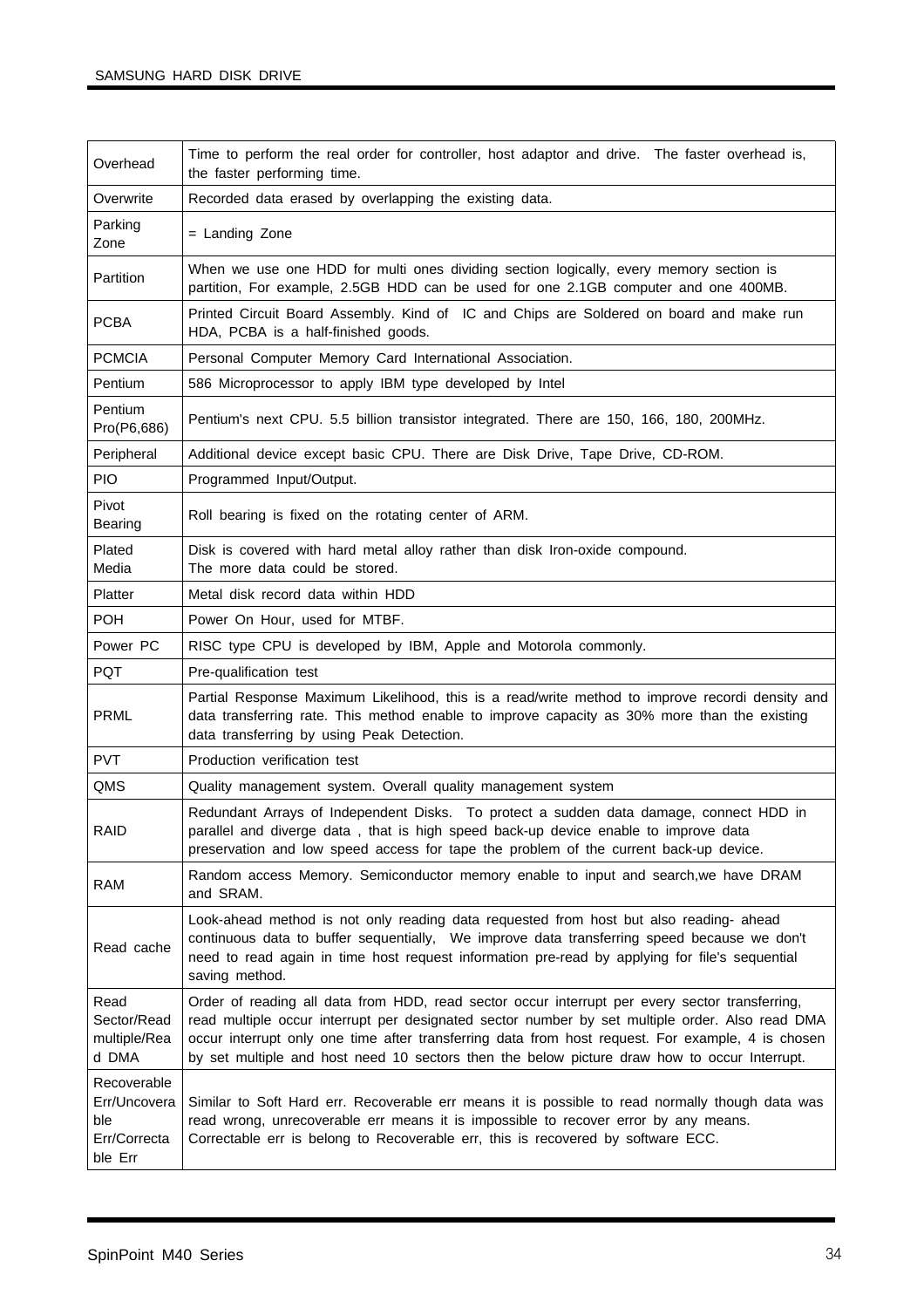| <b>RETAINER</b><br><b>RING</b> | Component could fix bearing when inserted to ARM.                                                                                                                                                                                                                                                                                                                                            |
|--------------------------------|----------------------------------------------------------------------------------------------------------------------------------------------------------------------------------------------------------------------------------------------------------------------------------------------------------------------------------------------------------------------------------------------|
| <b>RLL</b>                     | Encoding method "run length limited data" to magnetic pulse.<br>It can store data 50% more than MFM(Modified Frequency Modulation) method.                                                                                                                                                                                                                                                   |
| <b>RMA</b>                     | Return Material Authorization                                                                                                                                                                                                                                                                                                                                                                |
| <b>ROM</b>                     | Searching only memory. memory would not erase during off, so we use this to program or data<br>need not change in PC. Mask ROM input contents when it's manufactured and PROM recorded<br>program by user.                                                                                                                                                                                   |
| Root<br>Directory              | The place where file on disk and sub directory list.                                                                                                                                                                                                                                                                                                                                         |
| Rotational<br>Latency          | Time which controller find proper data with track rotating, head read/write. Generally 1/2 of full<br>rotation hour.                                                                                                                                                                                                                                                                         |
| <b>RPM</b>                     | Revolution per minute. RPM is higher. the data searching speed is getting higher.                                                                                                                                                                                                                                                                                                            |
| SCSI                           | Small Computer Systems Interface. IDE drive can put only 2 drives on the same bus (4 drives<br>in case of Enhanced IDE), SCSI can put 8 drives on the same bus. Also it can be connected<br>HDD and other various device, CD-ROM, Tape drive, Printer etc. as well. 16 bit Fast SCSI can<br>transfer data in 20Mb speed per second. Apple Macintosh and UNIX operating system use<br>mainly. |
| Sector                         | Minimum classification unit which assigned by drive to store information.                                                                                                                                                                                                                                                                                                                    |
| <b>Seek</b>                    | Moving read/write head to the particular data track.                                                                                                                                                                                                                                                                                                                                         |
| Seek time                      | Time which head is located the current post move to another head written information should be<br>read.                                                                                                                                                                                                                                                                                      |
| Server                         | Computer and device to produce every server to PC on PC LAN network.                                                                                                                                                                                                                                                                                                                         |
| Servo                          | @ Control system in feed-back way to move the accurate location in device,<br><b>(b)</b> Signal recorded pattered disk in every side to be capable of HEAD location controlling.                                                                                                                                                                                                             |
| Servo Data                     | Magnetic marking written within media enable to move read/write head to accurate location.                                                                                                                                                                                                                                                                                                   |
| SERVO-WRI<br><b>TER</b>        | Servo information recording equipment on HDA assembled.                                                                                                                                                                                                                                                                                                                                      |
| Settle time                    | Time which head read/write the real data after arriving on proper track.                                                                                                                                                                                                                                                                                                                     |
| Shock<br>Rating                | Enduring number without disk drive damage. (G unit) It is differ according to run/unrun number.,                                                                                                                                                                                                                                                                                             |
| Slave                          | In case, several PC is connected to one PC, the rest drives except booting system(C:)                                                                                                                                                                                                                                                                                                        |
| Slider                         | The core part of head ass'y, made for head can surface on disk, it's organized ABS, Core, Coil<br>in general.                                                                                                                                                                                                                                                                                |
| <b>SMART</b>                   | Self-monitoring, Analysis and Reporting Technology. Technology of reporting the HDD inner<br>status and analysis to Host.                                                                                                                                                                                                                                                                    |
| <b>SPC</b>                     | Statistical Process Control.                                                                                                                                                                                                                                                                                                                                                                 |
| Spindle                        | Center shaft of drive connected hard disk platter.                                                                                                                                                                                                                                                                                                                                           |
| Spindle<br>motor               | Motor enable to rotate disk in continuous speed. (high speed:4500rpm,5400rpm etc)                                                                                                                                                                                                                                                                                                            |
| <b>SSA</b>                     | Serial Storage Architecture. High speed and high efficiency interface technology of IBM<br>correspond to Seagate's FC-AL interface.                                                                                                                                                                                                                                                          |
| Track                          | HDD have numerous circles in media, and these circles write data, we call this circle track.                                                                                                                                                                                                                                                                                                 |
| Track<br>density               | Track density (attachment: TPI)                                                                                                                                                                                                                                                                                                                                                              |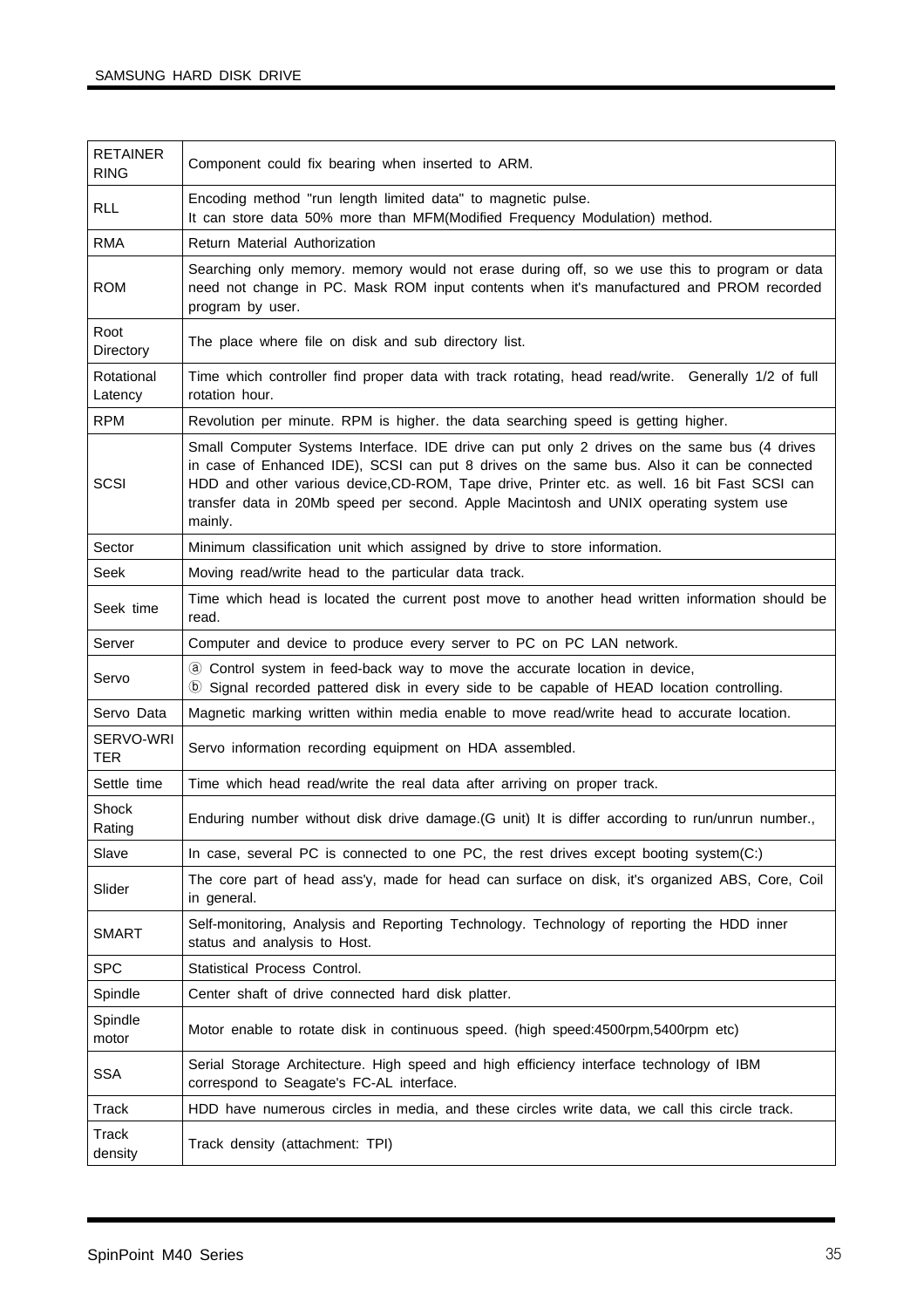| Transfer rate                   | Data transferring speed among PC and other devices of HDD.                                                                                                                                                                                                                                                                                                                                                                                                 |
|---------------------------------|------------------------------------------------------------------------------------------------------------------------------------------------------------------------------------------------------------------------------------------------------------------------------------------------------------------------------------------------------------------------------------------------------------------------------------------------------------|
| Tri-pad head                    | The existing thin film head have 2 ABS and adding one more ABS, head is designed to be<br>profitable to low flying height. Produced by SAE, ReadRite company.                                                                                                                                                                                                                                                                                              |
| Ultra<br>ATA/Fast<br><b>ATA</b> |                                                                                                                                                                                                                                                                                                                                                                                                                                                            |
| Unformatted<br>capacity         | HDD capacity before formatting.                                                                                                                                                                                                                                                                                                                                                                                                                            |
| <b>USB</b>                      | Universal Serial Bus. Particular chip was connected in period plate and manage keyboard,<br>mouse, printer, modem, this chip unify the connecting pot shape of other device period plate,<br>then make easy to connect and speed is 10 times higher than the current vertical connection.                                                                                                                                                                  |
| <b>VAR</b>                      | Value Added Re-seller. Vendor sell the existing product after making higher value added.                                                                                                                                                                                                                                                                                                                                                                   |
| <b>VCM</b>                      | Voice Coil Motor: Stable and high speed motor applying speaker system, make move head in<br>proportion to magnetic strength. Motor used voice coil has fewer components than step motor so<br>it is strong for stress and abrasion and move head in high speed. They divided Rectangular and<br>Flat coil type of VCM according to shape and Linear and Rotary type according to rotation<br>method. Recently flat coil type and rotation type is general. |
| <b>VCM COIL</b>                 | Trapezoid shaping parts connected to ARM with winding coated write in 250 times.                                                                                                                                                                                                                                                                                                                                                                           |
| Winchester<br><b>Disk</b>       | Disk drive same as fixed Disk and hard Disk. Winchester was the of developing model at that<br>time by IBM, establish fixed magnetic disk within airtight space then head rise on connecting<br>disk, we apply to all kind of hard disk drive now days.                                                                                                                                                                                                    |
| Window<br>Clock                 | Make hole so head for servo write to write locational information could enter inside of HDD.                                                                                                                                                                                                                                                                                                                                                               |
| Window<br>Pusk Pin              | Pin hole to enter HDA.                                                                                                                                                                                                                                                                                                                                                                                                                                     |
| Write cache                     | Write cache improve system capacity, i.e. make possible to work while recording information on<br>disk and this is risk to loose data when off but PC use write cache within operating system like<br>smart drive to prevent that risk.                                                                                                                                                                                                                    |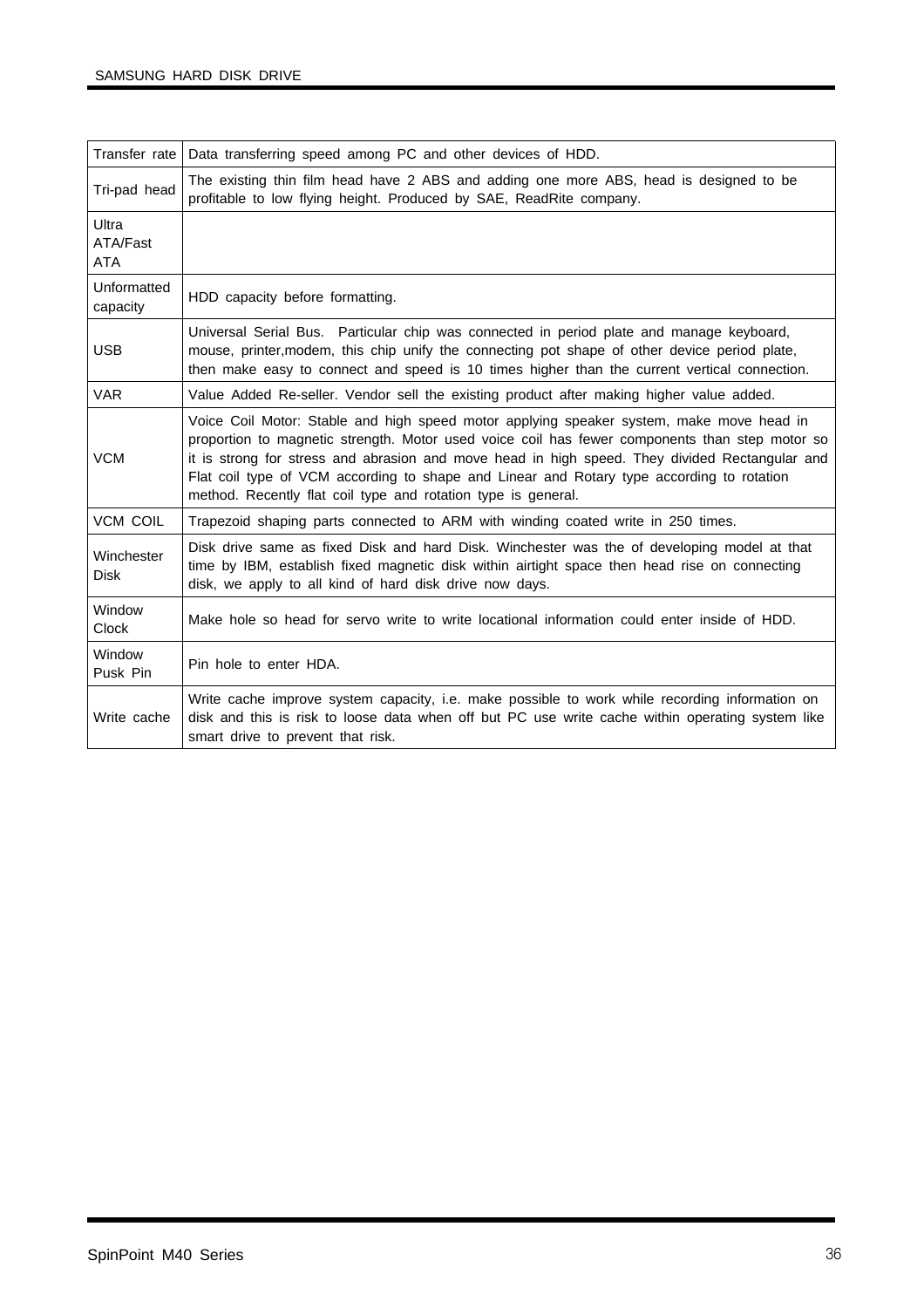#### **Attachment3. Q&A**

- ※ Customer's Q&A
- 1) What is "Bad Sector"?

Bad sector is divided physical Bad sector(Hard defect) and logical Bad sector(Soft defect). ① Physical Bad sector

Visual defect occur in the surface of disk where is recorded data, it contain the minute defect could checking with electric microscope. The main occurring cause of physical bad sector are particle,impact,vibration. Among them, impact is the most serious cause, this affect other components and bad sector as well and get weak HDD status( noise,bad sector).

② Logical Bad sector

We can't find physical error on the surface of disk where the real data recorded but actually abnormal data recorded in this case. Physical bad sector occur due to sudden effect(stoppage, unstable power, head mis-running due to impact/vibration,unstable finish, Virus,colloision with other hardware). But real data storage could not damaged, if you over write data again, you can use newly recorded data without problem. But you'd better HDD installation in state of manufactured in factory to prevent next data error.(After data back-up)

- ③ Resolution for bad sector:
	- ⓐ Self-examination by Shdiag program.
	- ⓑ Progress low level format with clear HDD program.

#### 2) The real product capacity is not consistent with capacity on window screen.

The reason of 4.3GB is displayed instead of 4.0GB is follows.(e.g. 4.3GB) Generally  $1K = 1000$ , but  $1K = 1024$  in case of computer. The reason is that computer and OS can perceive only two number, 0 and 1. So 10 square of 2 is recorded as 1024.(2^10=1024) User's capacity of HDD is 4,300,000,000 Byte, it is not changed but due to computer perceiving restriction method, it looks capacity was reduced. Consequently remark is changed according to unit change, the real capacity is not changed.

#### 3) What is LBA,Large and Normal mode ?

LBA and Large mode of HDD is one of the method to recognize the high capacity HDD of 528MB more. LBA mode has been applied to SCSI, it recognize cylinder,head and sector by the way of not three-dimensional but one-dimensional and numbering the first sector in form of block unit is to number 0 then the sector become a unit and the assigned number become a address, then change those numbers into physical three-dimensional address of cylinder,head and sector. At this time, LBA mode is useful if BIOS and Hard is applied. In case of Large mode, if the number of cylinder is in between 1024~2048, divide that value then multiple the number of head and we can use HDD which doesn't apply LBA mode by setting for this method and we can just establish HDD capacity until 528MB in case of Normal mode. But we don't produce HDD in normal mode any more. The difference of Large and LBA is that LBA is recognized as the number of cylinder was reducing in half and the the number of head was raised double and Large mode is set as the same way of general Normal